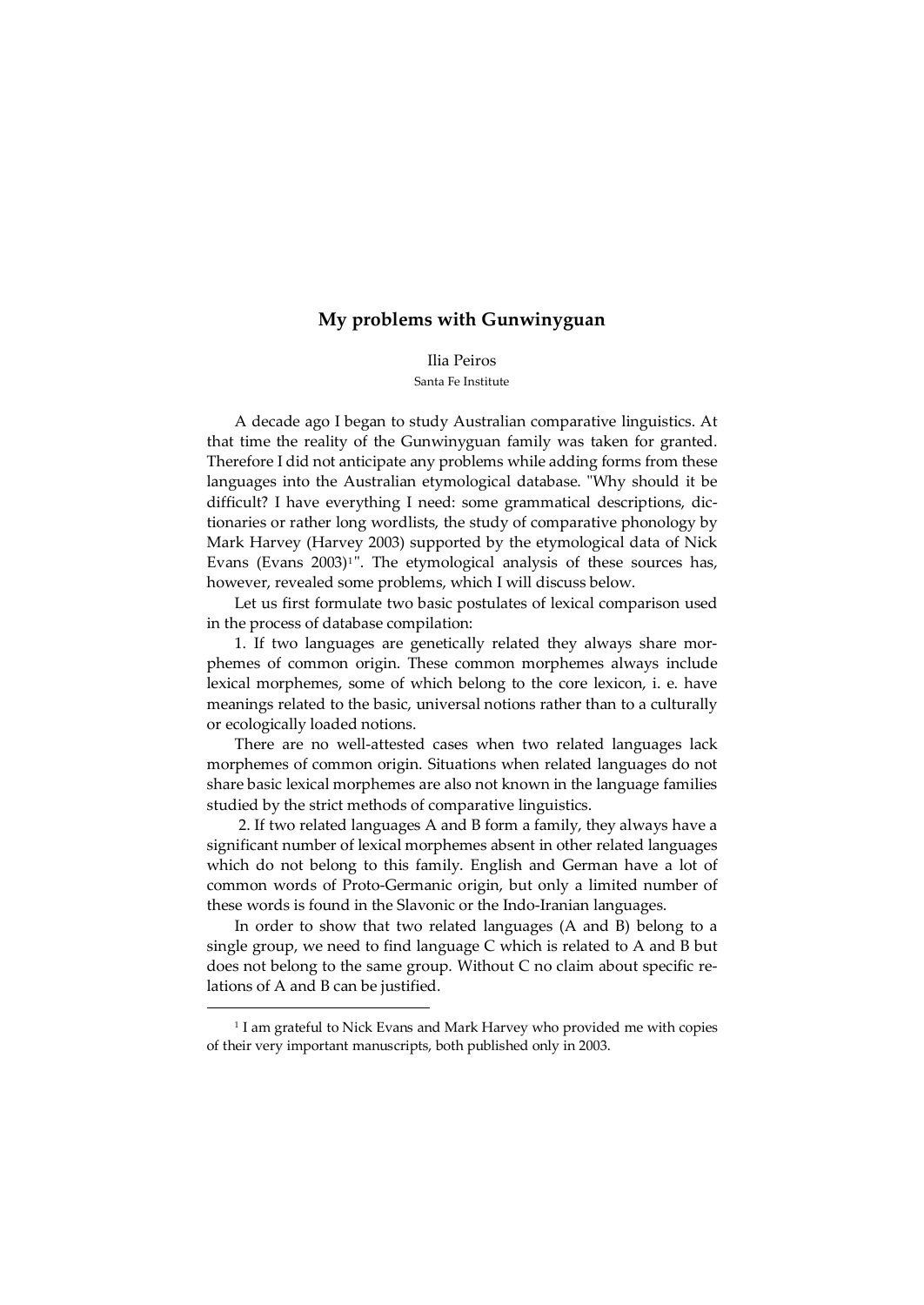3. A genetic claim cannot be based on morphological considerations not supported by lexical evidence. No such cases are known in the better studied language families. A well established sequence of historical reconstruction should be always maintained: phonological reconstruction > reconstruction of morphemes > morphological reconstruction.

There are no obvious reasons to reject the comparative method in order to study aboriginal Australian languages. Typical problems mentioned in the literature are of a technical rather than theoretical nature. Among them are:

(I) a striking similarity of phonological systems of various Australian languages. As a result, preliminary phonological reconstructions are often based on trivial phonological correspondences. However, any detailed reconstruction reveals some unpredictable, non-trivial correspondences.

Two alternative explanations of the phonological similarities of the Australian languages may be suggested:

(a) the languages have preserved their original ancient system;

(b) these similarities are a result of a later process of analogical unification. To the best of my knowledge, the second alternative has never been discussed.

(II) An active process of borrowing. As a result, most Australian languages are full of loans, the identification of which became a serious and well-known problem.

Distributions of individual words (lexemes) in the languages of the region are not known yet. In most cases we simply cannot answer such simple questions as "is this word known in Yolngu and Mara languages?" or "can we find it in Dalabon?" This type of information is often crucial in loan identification.

The main distinctive feature in the compilation of a lexical database for the aboriginal Australian languages I am working on is its emphasis on the systematic research of data with the ultimate aim to suggest etymologies to all the lexical morphemes found in the primary sources. Such an approach requires a detailed comparison of each pair of languages involved.

In the case of Gunwinyguan I have studied only five languages: Jawoyn (Merlan MS), Mayali (Evans 2003), Ngandi (Heath 1978), Ngalakan (Merlan 1983) and Rembarrnga (McKay MS). This means that lexicons of each pair of languages have been compared: Jawoyn-Mayali, Jawoyn-Ngalakan, Jawoyn–Ngandi, etc. Primary lexical sources for Warray, Dangbon, Dalabon (Ngalkbun) and some other languages are not available to me, so no systematic search of their etymologies can be undertaken. The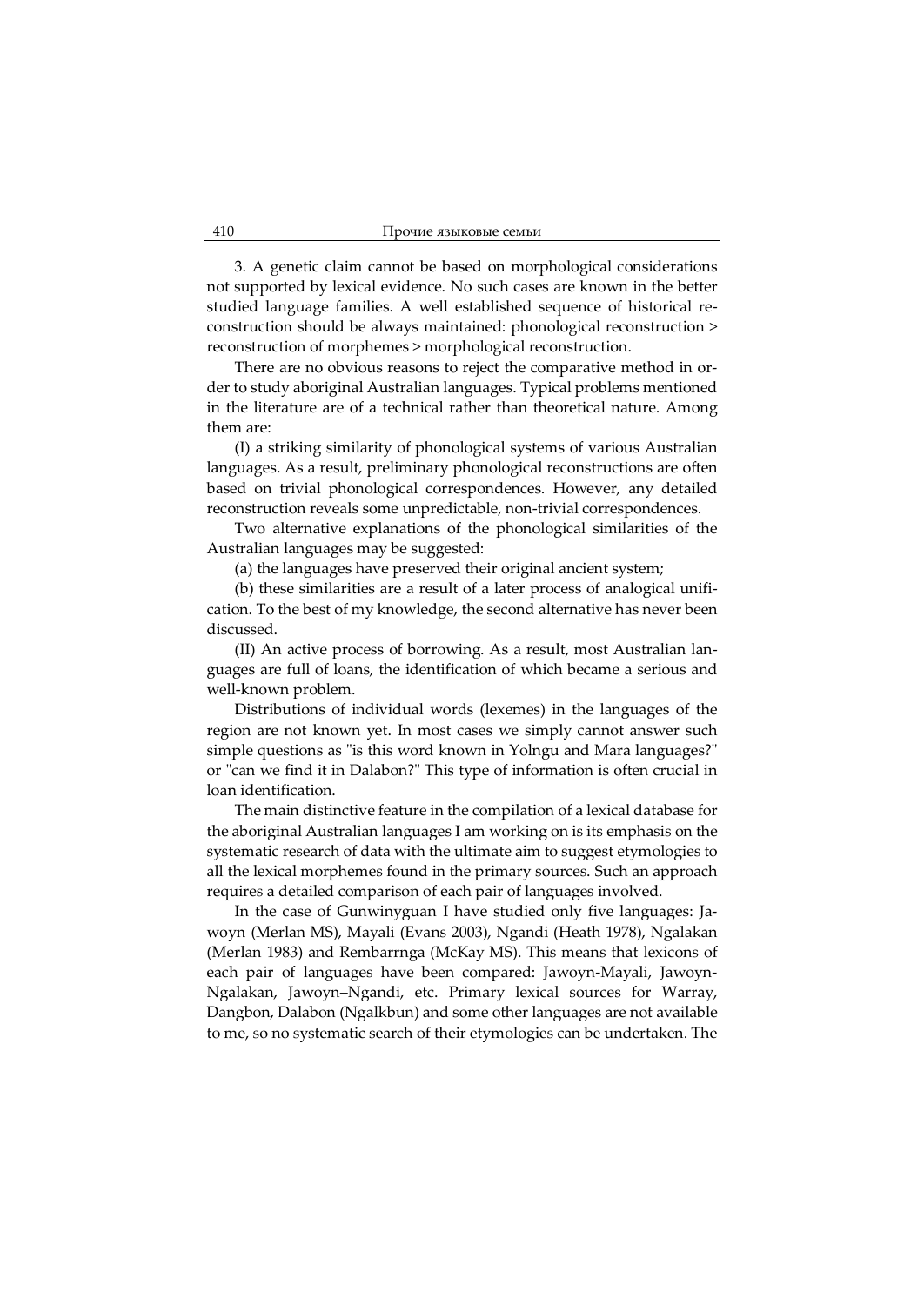Nunggubuyu language is not included in this study, despite Harvey's suggestion to classify it as a Gunwinyguan language (Harvey 2003).

Any direct comparison of the sources cannot provide us with real cognates. Instead, its outcome is a list of "comparisons" whose formal status is quite different from that of a "cognate set".

A **cognate set** consists of original morphemes from related languages, which may be traced back to the same common proto-form. A **comparison**, on the other hand, consists of morphemes which seem to be genetically similar, however, their similarity might have some other explanation, like borrowing or wrong identification. An upgrade of a comparison to the status of a cognate set is always based on a good knowledge of the historical phonologies of the languages as well as on our ability to eliminate borrowings.

#### **Jawoyn and Mayali**

It was not difficult to obtain a list of comparisons between Jawoyn and Mayali, simply because most of them are given in Evans' dictionary of Mayali (Evans 2003). On the whole, my database consists of about three hundred comparisons obtained through a systematic search of the two dictionaries. Most of these comparisons represent simple lexical morphemes.

The number of comparisons is not extremely large, but nevertheless it is possible to establish phonological correspondences and to use them to reconstruct proto-forms.

In both modern languages one can find three types of simple lexical morphemes: monosyllabic, disyllabic and trisyllabic. These types are found in the comparisons and thus they might be reconstructed for the proto languages. Let us, however, examine this issue in more detail.

#### Monosyllabic morphemes

There are about 150 monosyllabic comparisons in the database with about 65 of them being verbal roots. A noticeable feature of the nominal roots is the near-complete absence of names for flora and fauna. The database has only about twenty of them, mostly reduplications.

A list of monosyllabic comparisons is given below.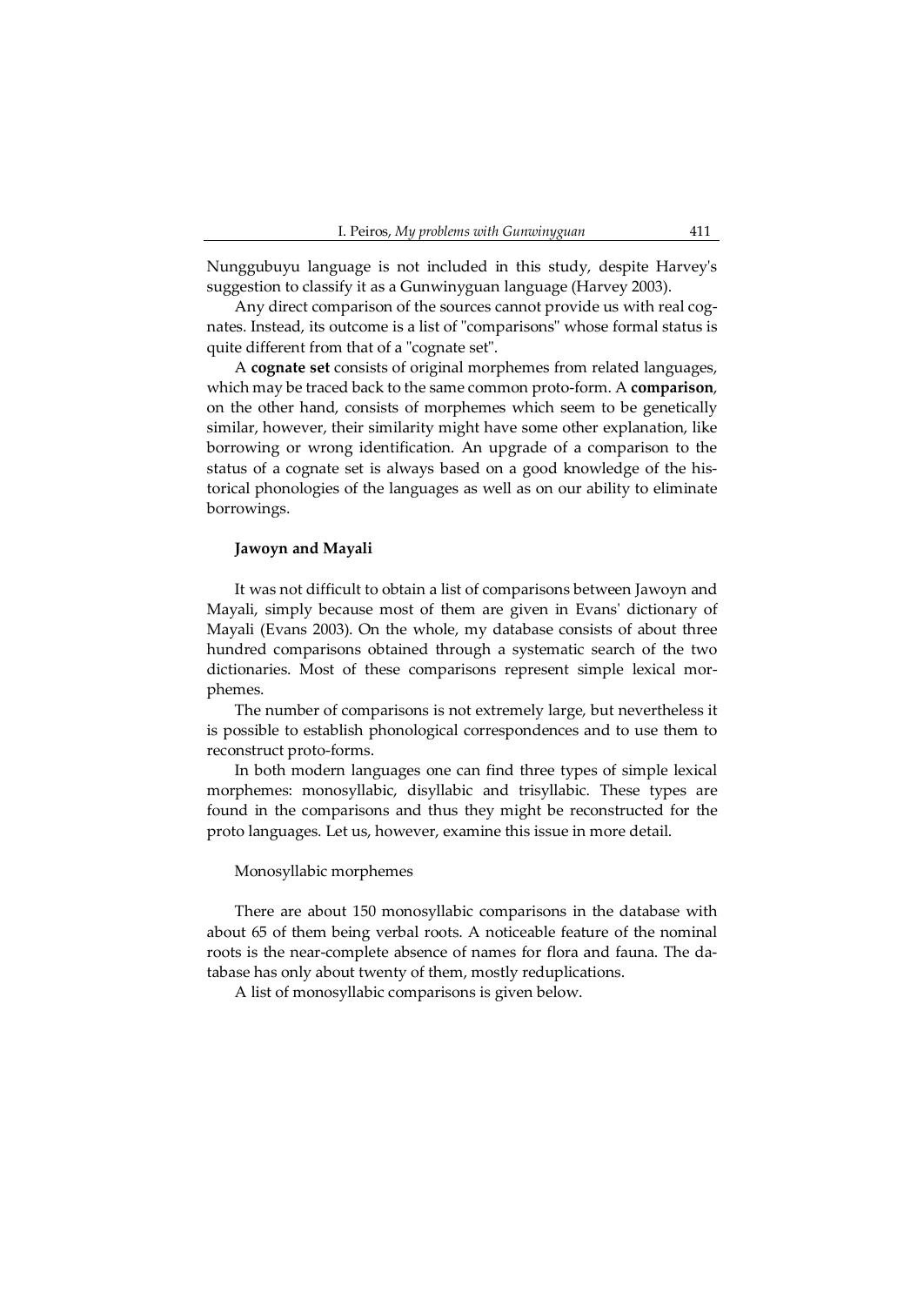1. **tooth** *\*lVt*: Jaw. *let-mo* tooth, hook; May. *jit=me* tooth; MH.

2. **guts** *\*ŋuk*: Jaw. *ŋuk* guts, excrement; May. *ŋuk-* (compound n.) guts, shit, *ŋu=kkan* (W) navel.

3. **heart** *\*tVr*: Jaw. *tor* heart; May. *tuttu* heart; MH.

4. **knee** *\*puN*: Jaw. *puŋ* area behind knee; May. *pun* ankle.

5. **tongue** *\*cen*: Jaw. *cen* tongue; May. *cen* tongue; EM, MH/377.

6. **good** *\*mak*: Jaw. *mak* good; May. *mak* good; EM, MH.

7. **beard** *\*wurk*: Jaw. *ca=wurk* whiskers; May. *ca=wurk* whiskers, beard; MH, 370.

8. **thigh** *\*tar*: Jaw. *car*, *cor* leg; May. *tat* leg, thigh, root.

9. **body** *\*kuk*: Jaw. *kuk* body, dead body; May. *kuk* body; raw; EM, MH.

10. **head** *\*pam*: Jaw. *pam* head; May. *pam=para(ʔ)* head (REST); MH.

11. **seed, bud** *\*pa=mo*: Jaw. *pamo* seed; May. *pamo* bud; MH.

12. **knee** *\*pat*: Jaw. *pat* knee; May. *pat* knee; EM, MH.

13. **rock, mountain** *\*pat*: Jaw. *pat* rock, hill, mountain, money; May. *pat* rock type in rock country; EM, MH.

14. **white ochre** *\*pim*: Jaw. *pim* white ochre; May. *pim* painting; MH.

15. **road** *\*pork*: Jaw. *pork(-ŋayu)* tracks; *purul* road; May. *pok* print, track (of any sort).

16. **oven** *\*poj*: Jaw. *poj* ground oven, pit; *pol=wu* to cook, burn; *po=pek=ke* id.; May. *poj* cooking stone, antheap; MH.

17. **moon** *\*tit*: Jaw. *tit* moon; May. *tit* moon; MH.

18. **semen** *\*tVk*: Jaw. *tok* semen; May. *tuk* semen; MH

19. **nape of neck** *\*cut*: Jaw. *cut* nape of neck; May. *cut* nape of neck; *cut* (E); EM, MH.

20. **river** *\*po*: Jaw. *pona*-compounding form of 'water, liquid'; May. *po*water (incorpor. noun); *ka=po* creek, river (W, E).

21. **lower leg** *\*kal-pam*: Jaw. *kal=wam* large muscle of lower leg; May. *kal=pam* calf, lower leg (W, M); EM.

22. **nose** *\*ke*: Jaw. *ke=mo* nose+bone nose; *kerolk* nose peg; May. *kep* nose; EM.

23. **cloud** *\*ŋol*: Jaw. *ŋol* sky; *pam-ŋol* cloud; May. *ŋol* cloud (E, M); *ŋol=kimuk* big clouds; EM, MH.

24. **throat** *\*kVm*: Jaw. *kam* throat, neck; May. *kom* throat, nape; MH.

25. **camp** *\*ler*: Jaw. *ler* camp; May. *jet* nest; *ret* camp, home, nest (E); MH.

26. **spear** *\*lawk*: Jaw. *lawk* spear; May. *lawʔ* spear; lawk (E); MH.

<sup>(</sup>I)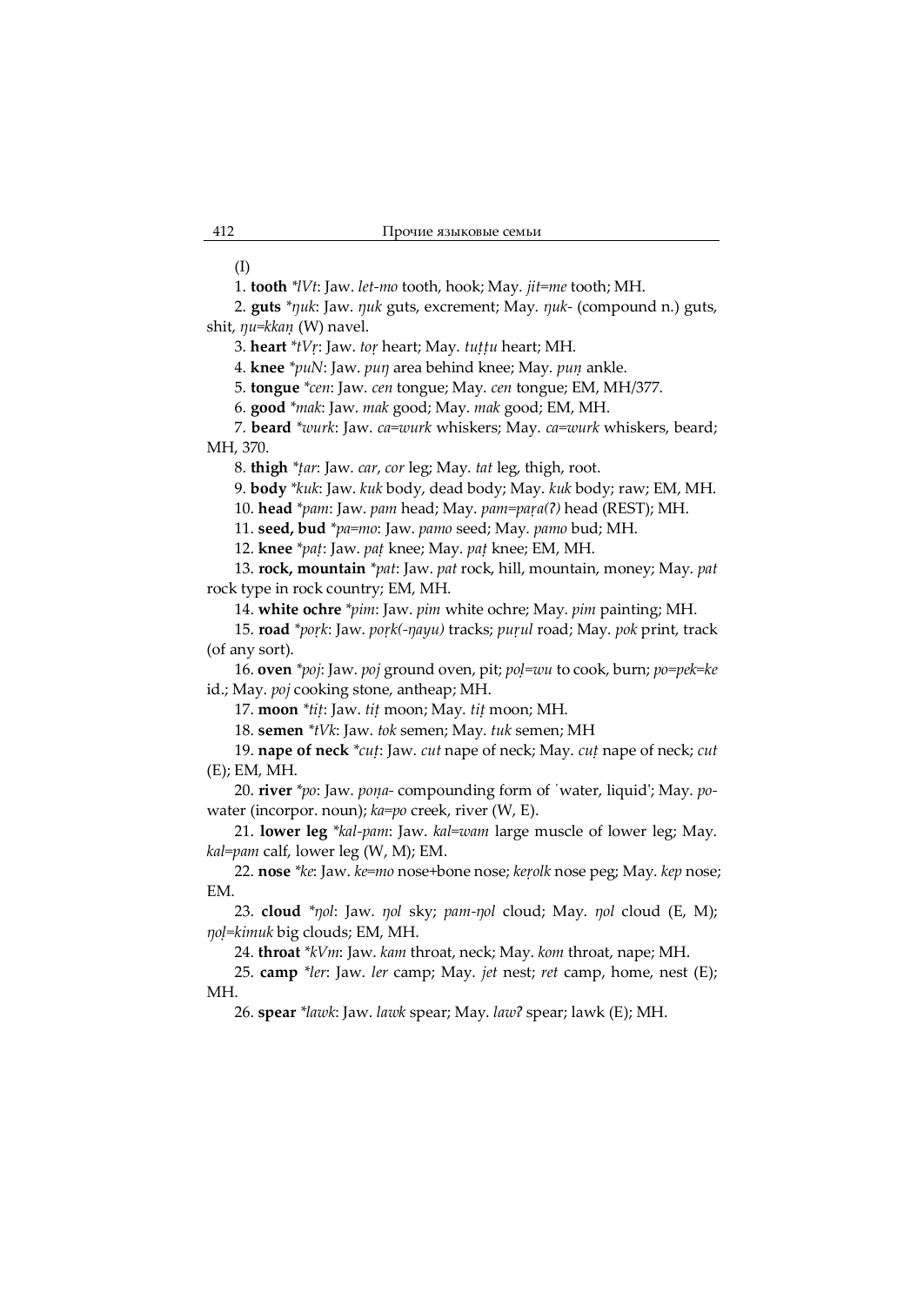27. **food** *\*maj(ʔ)*: Jaw. *maj* vegetable food; May. *majʔ* flesh food; *majʔ-majʔ* bird; *me* vegetable food; MH.

28. **leaf** *\*wor*: Jaw. *mala=wor* leaf; May. *mala=wor*; *wor* leaf; MH.

29. **bone, knee** *\*mo*: Jaw. *mo* bone; May. *rak-mo* pelvis, (?) hipbone; *mo=palʔ* hip bone; MH.

30. **sore** *\*mVk*: Jaw. *mek* sore, wound; May. *mok* sore; EM, MH.

31. **rotten** *\*nVt*: Jaw. *not-ma-* to go rotten, sour; *nor* stench; May. *nut* stinking, rotten; pus; EM.

32. **saliva** *\*nun*: Jaw. *nun* saliva; May. *nun* saliva; EM, MH.

33. **name** *\*ŋej*: Jaw. *ŋi* name; May. *ŋej* name; EM, MH.

34. **belly** *\*wurk*: Jaw. *la=wurk* belly, stomach; May. *wur=papaŋ* have a sore stomach; *wur=kan* stomach (W).

35. **plains (country)** *\*polk*: Jaw. *polk* camp, country; May. *polk* plains (country).

36. **wing** *\*wel*: Jaw. *wel* wing; May. *wel-* wing; *pel* arm, wing; EM, MH.

37. **fire** *\*wurk*: Jaw. *wurk* fire, firewood; May. *wurk* grass fire, bush fire; *wulʔ* id. (E); *wukke* to burn; *wuŋ* to light; MH.

38. **vein** *\*jil*: Jaw. *jil* large muscule on back of upper leg; May. *jil* vein; EM, MH.

39. **vein** *\*jon*: Jaw. *jon* tendon, sinew; May. *jon* back of knee, esp. muscle behind knee (W, M); EM, MH.

40. **white** *\*tarʔ*: Jaw. *tarʔ=tar-mi* white; May. *tarʔ* bark of stringybark or woolybutt tree.

41. **cloud** *\*kul*: Jaw. *kul* cloud, rain; *kulu=mara* cloud; May. *kul* black cloud.

42. **hand** *\*kun*: Jaw. *kun-ŋer* right hand, *kun-wir=wa* id.; May. *kun* right hand, *ku=kun* right; MH.

43. **night** *\*ŋVk*: Jaw. *ŋek* night; May. *ŋok=ta* grow dark, become night (E, M); MH.

44. **rib** *\*ŋVrk*: Jaw. *ŋurk-mo* rib bones; May. *ŋork* flank; MH.

45. **club** *\*palk*: Jaw. *pal=mun* < *\*palk-mun* club; May. *palk* ponding rod.

46. **mud** *\*mel*: Jaw. *mel=we* mud; May. *mel=won* country (RESTR); MH.

47. **chest** *\*merek*: Jaw. *mirk* chest; May. *merek* hollow of chest; *merʔ* base of sternum; MH.

48. **wind** *\*maC*: Jaw. *mac* wind; May. *majork* wind; MH.

49. **fire, firewood** *\*lerŋ*: Jaw. *ma=lerŋ-ma=lerŋ* kindling, small branches; cf. *ca=jalŋ* fire; May. *jerŋ* firewood; *rerŋ* (E); *ŋalerŋ* fire (RESTR).

50. **backbone, spine** *\*pur* / *\*por*: Jaw. *pur=mula* backbone, spine; May. *pot=me* backbone.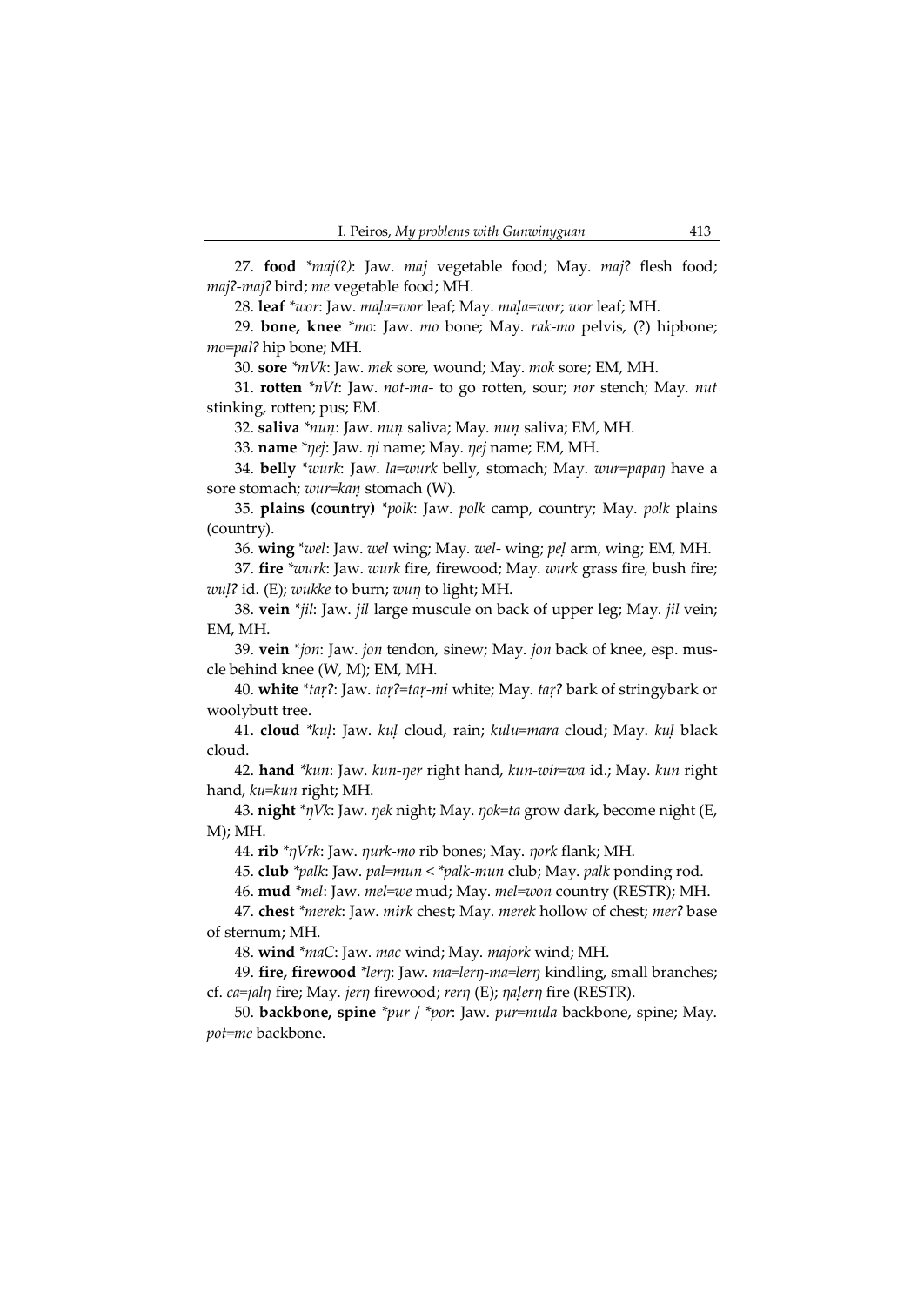51. **dilly bag** *\*cerʔ*: Jaw. *cerʔ* small dilly bag; May. *cerʔ* small dilly bag; EM.

52. **grass, shoot** *\*talk*: Jaw. *ke=calk* sprout, new growth, shoot; May. *talk* grass.

53. **water** *\*ŋaT*: Jaw. *ŋat=kolen* waterfall; *ŋajwok=ŋajwok* small spring high up in escarpment; May. *ŋat* soak, well.

54. **poison** *\*ma(r)*: Jaw. *mar* poison; *mar-wo*, *mal=ji-wo* to poison; *ma=wuja* poison; May. *ma=worʔ* plant used as fish poison.

55. **string, rope** *\*tun*: Jaw. *tun* string, rope; May. *tun* cat's cradle game, played with bush sting.

56. **secret**: Jaw. *mol=k* E? stealthily; May. *mo=nic-* stealthily.

57. **dust** *\*culŋ*: Jaw. *ca=culŋ* dust; May. *culŋ* dust; EM, MH.

58. **anus** *\*tak*: Jaw. *tak-ŋaju* anus; May. *tak* pelvis; EM.

59. **floodplain** *\*powk*: Jaw. *powk* floodplain; *powok* plains (country); May. *powk* seasonal swamp; EM.

60. **handle** *\*pen*: Jaw. *pen* handle; May. *pen* handle on dillybag; EM.

61. **bone** *\*caT=mo*: Jaw. *cat=mo* upper leg bone; May. *cat=mo* inside (marrow?) of thigh; EM.

62. **cliff, slope** *\*ŋaL-*: Jaw. *ŋalk-ŋayu* slope, steep descent.; May. *ŋalŋ* cliff; *milʔ=ŋalk* eyebrow.

63. **not** *\*min*: Jaw. *min* not, without; May. *min* not - declarative negative particle (W); EM.

64. **pouch** *\*ŋerŋ*: Jaw. *ŋerŋ* pouch; May. *ŋeŋ* pouch (W); EM.

65. **happy** *\*jilk*: Jaw. *jilk=mak=ci* feel good; *jilk* guts, spirit; May. *jilk=mak* be happy; EM.

66. **spear, clitoris** *\*tan*: Jaw. *tan* clitoris; *tan=pu* to spear; May. *tan* 3-pronged fish spear.

67. **woomera** *\*cirk*: Jaw. *cirk* woomera hook; May. *cirk* disposable spearthrower; EM.

68. **place, country** *\*let*: Jaw. *let* place, country; May. *kunet* < *\*kun-jet* home, place; *kun-ret* (E); EM.

69. **stomach, guts** *\*ciŋ*: Jaw. *ciŋ* stomach, abdomen; May. *ciŋ* stomach, guts (M); EM, MH.

70. **try, taste** *\*man*: Jaw. *man* try; May. *man* taste, fragrance; EM, MH.

71. **new moon** *\*lirk*: Jaw. *lirk-ciyi-* to become new month; May. *lirk* new moon.

# (II)

72. **sit** *\*ni-*: Jaw. *ni-*, *nini-* to sit; May. *ni* to sit, live.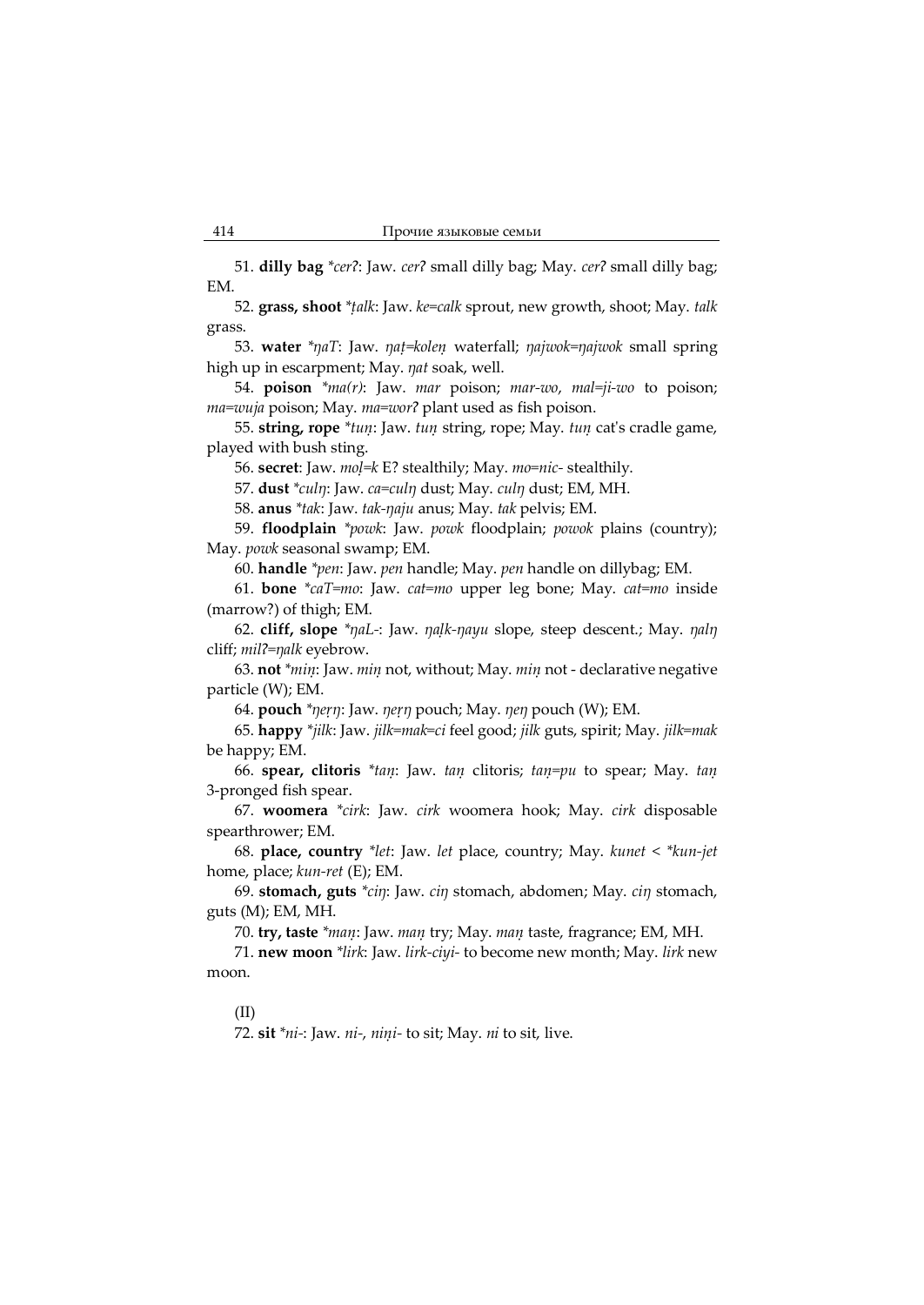73. **stand** *\*ti-*: Jaw. *ci=ji* stand; May. *ti* to stand.

74. **see** *\*na-*: Jaw. *na-* see; May. *na=n* see, look at.

75. **hit, kill** *\*pu-*: Jaw. *pu-* hit, strike; May. *pu-n* hit, kill.

76. **push** *\*turʔ* / *\*tur=k*: Jaw. *turʔ=ma-* hit, strike; May. *tur=k=me-* snatch, tug, jerk; *tur=k=man* pull; EM.

77. **lightning** *\*majʔ*: Jaw. *majk-ma-*, *maj=majʔ-ma-* to flash (lightning); May. *majʔ=ke* to flash (lightning); MH.

78. **swallow v.** *\*wVl=k-*: Jaw. *wolk=ma* to drink; May. *wuk=me* to swallow.

79. **cut, circumcise** *\*taC-*: Jaw. *tanʔ-ma-* to cut, snip; May. *tac=ke* to cut (E, W); EM.

80. **get, obtain** *\*ma-*: Jaw. *ma-* get; May. *ma=ŋ* take, get.

81. **sing curse at** *\*war-*: Jaw. *war-wu* sing curse at; May. *wa=pu=n* to sing up; MH.

82. **be hungry** *\*mar-*: Jaw. *mari* be hungry; May. *mar=wi* be hungry; EM, MH.

83. **give** *\*wo*: Jaw. *wo* give; May. *wo=n* give.

84. **smell, itr.** *\*pan*: Jaw. *pan-ciji* to smell (good), give off an odour; May. *pan* smell (n.); MH.

85. **ear** *\*pe-*: Jaw. *pe=ŋ-* having to do with hearing; *pe=ŋ-ja-*, *pe=ŋ-ciji* hear; May. *pe=kkan* to hear; *pe=ŋ-* ears, faculty of hearing and intelligence; *peŋ=ŋu=k=me*, *peŋ-tup=p-ra* forget (E); *peŋ=war* crazy, stupid; EM, MH.

86. **kick** *\*talʔ*: Jaw. *talʔ=ma* kick, hit; May. *talʔ=meŋ*, *talk=meŋ* kick, punch; MH.

87. **go hunting** *\*caŋ-*: Jaw. *caŋ=ka-* go hunting; May. *caŋ=ka=n* go hunting; EM, MH.

88. **take, carry** *\*kar*: Jaw. *kor-ka-*, *kar-wu-ka-* take, carry; May. *ka=n* take, carry, lead.

89. **run, flow** *\*lo-* E?: Jaw. *low-ma-* run, ooze, drip; May. *lop=me* run, flow, blow (wind), run away; EM.

90. **swell up** *\*lul-*: Jaw. *lul-ma-* swell up; May. *lul=me-* swell up; MH.

91. **open** *\*marʔ-*: Jaw. *marʔ-ma-* open; May. *marʔ=maŋ* open; EM, MH.

92. **make** *\*maC-*: Jaw. *mak-wo-* make; May. *man=pu*, *man=pu* make.

93. **smell, tr.** *\*no*: Jaw. *no-ma* smell something; May. *no=me-* smell, tr. (W, M); EM, MH.

94. **heart, breath** *\*ŋerʔ*: Jaw. *ŋerʔ-ma-* to have a spell, 'breather'; May. *ŋeʔ* breath, heartbeat; EM

95. **die** *\*wat-*: Jaw. *wat-ma-* to finish, terminate, end; May. *wat-me* (ceremony) finish up (E).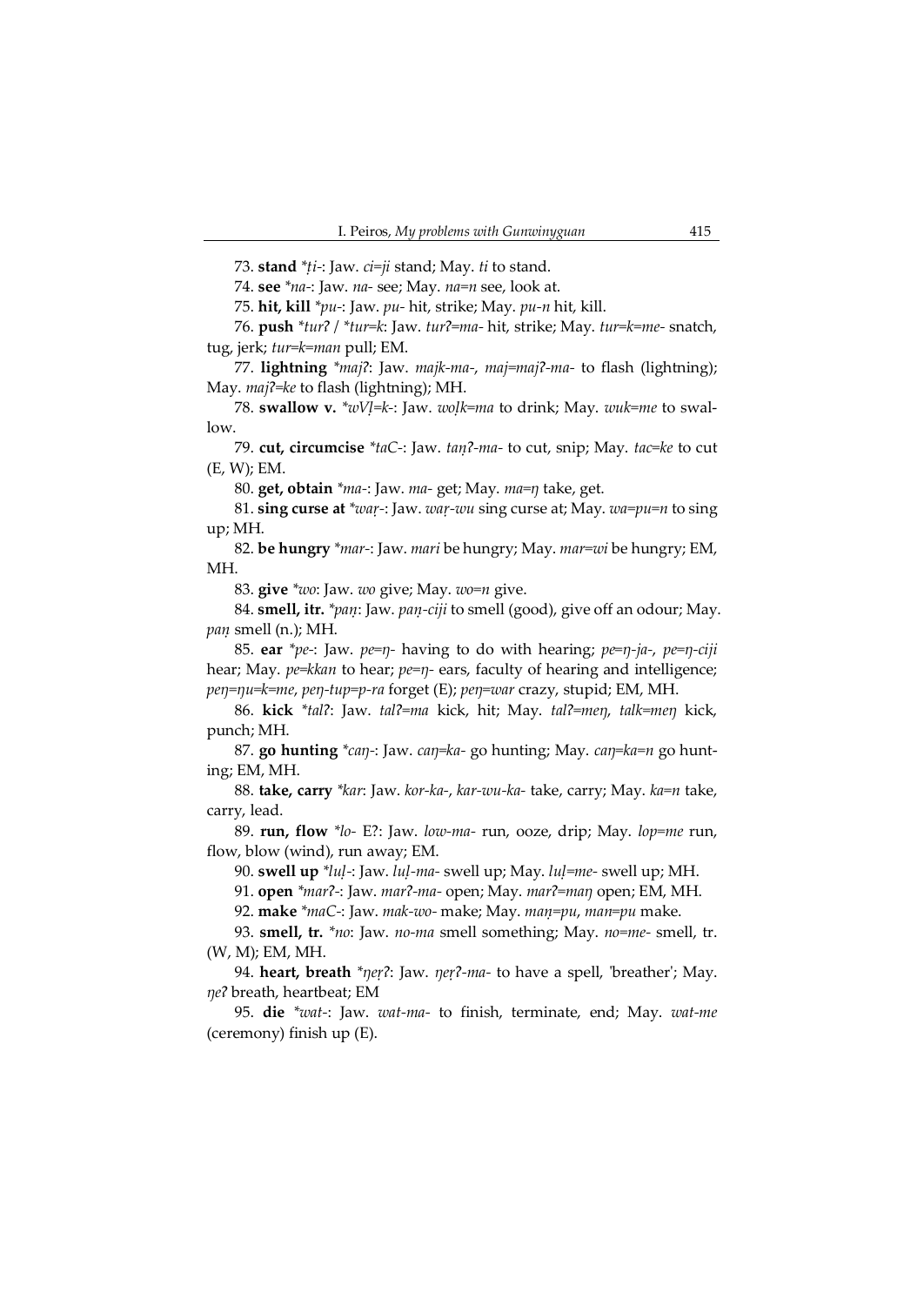96. **vomit** *\*werʔ*: Jaw. *werʔ* vomit; May. *werʔ-me-*, *weʔ=me* (M, W), *reʔ=me* vomit; EM, MH.

97. **swim** *\*war-*: Jaw. *war-ma-* swim; May. *war-me* swim; MH.

98. **hot** *\*wV-*: Jaw. *wor=wop* hot, warm; May. *wolŋ=won* to heat; *wulʔ=me* give off heat.

99. **swell up** *\*puC*: Jaw. *purʔ-ma-* swell up; May. *pul=ulʔ=me* swell up; EM, MH.

100. **paint** *\*tilʔ*: Jaw. *tilʔ-ma-* to paint, write; May. *tilʔ=tilʔ=me* write; *tilk=me* carve (e. g. on message stick); MH.

101. **ashamed** *\*lV(r)*: Jaw. *lir-ma-* ashamed; May. *je=me* ashamed.

102. **flow** *\*jow*: Jaw. *jow-ma-* flow, or run (of water); May. *jow=jow=me* to rise (of water) (W, M); MH.

103. **enter** *\*ŋV-*: Jaw. *ŋe-me-* enter; May. *ŋi=me=n* enter (W, E).

104. **put down** *\*kur-* / *\*kot*: Jaw. *kot-ma-* put down; May. *kur=me* put down.

105. **break** *\*parʔ* / *\*pak*: Jaw. *parʔ* to break, fracture; *park-ci* to disperse, break up and drift away; May. *pak=ke* break; MH.

106. **ask** *\*ca-*: Jaw. *ca-wa* ask; May. *ca=wa=n* ask; MH, 364.

107. **get up** *\*tol*: Jaw. *tolʔ-me* to surface in water; May. *tolk=kan* to get up, stand up.

108. **climb** *\*wajʔ*: Jaw. *wajʔ-me* fly, jump; *wolʔ-ma* climb up; May. *wajʔ-me* go up, ascend; *wajʔ=ke* to lift up; EM.

109. **die** *\*to-*: Jaw. *co=ji* to die; May. *to=we=n* to die.

110. **sit down** *\*koL-*: Jaw. *kol-ma-* to sit down (on), rest (on); May. *koluŋ* go down, descend.

111. **follow** *\*ki-*: Jaw. *ki*, *kejek* road; May. *kire* to follow (track).

112. **cook, burn** *\*pol-*: Jaw. *pol-wu* cook; *pona-na-* to burn (intr.); May. *po=pekke* to cook, burn (RESTR).

113. **lying, asleep** *\*ke-*: Jaw. *ke=ka-* sleepy; May. *ke=jo* sleep (?+lie).

114. **whistle** *\*wiC-*: Jaw. *wit-ma* to whistle; May. *wic=me* to whistle.

115. **show** *\*pu=k-*: Jaw. *puk=ca* to show, teach; May. *pukkan* to show; EM.

116. **get used to** *\*pol=p*: Jaw. *polp=ma* get used to; May. *polp=me* get used to; EM.

117. **clean v.** *\*pir-*: Jaw. *pir=ʔ=ma* to clean; May. *pir=p=me* to clean; EM.

118. **sticky** *\*pel-*: Jaw. *pelp=ma* stick together; May. *pel=p=maŋ* be sticky, stick together; *pel=k=me* stick together; EM.

119. **sneeze** *\*nuc*: Jaw. nuc-ma- to snore, blow nose; May. nuc-me to sneeze (M, W).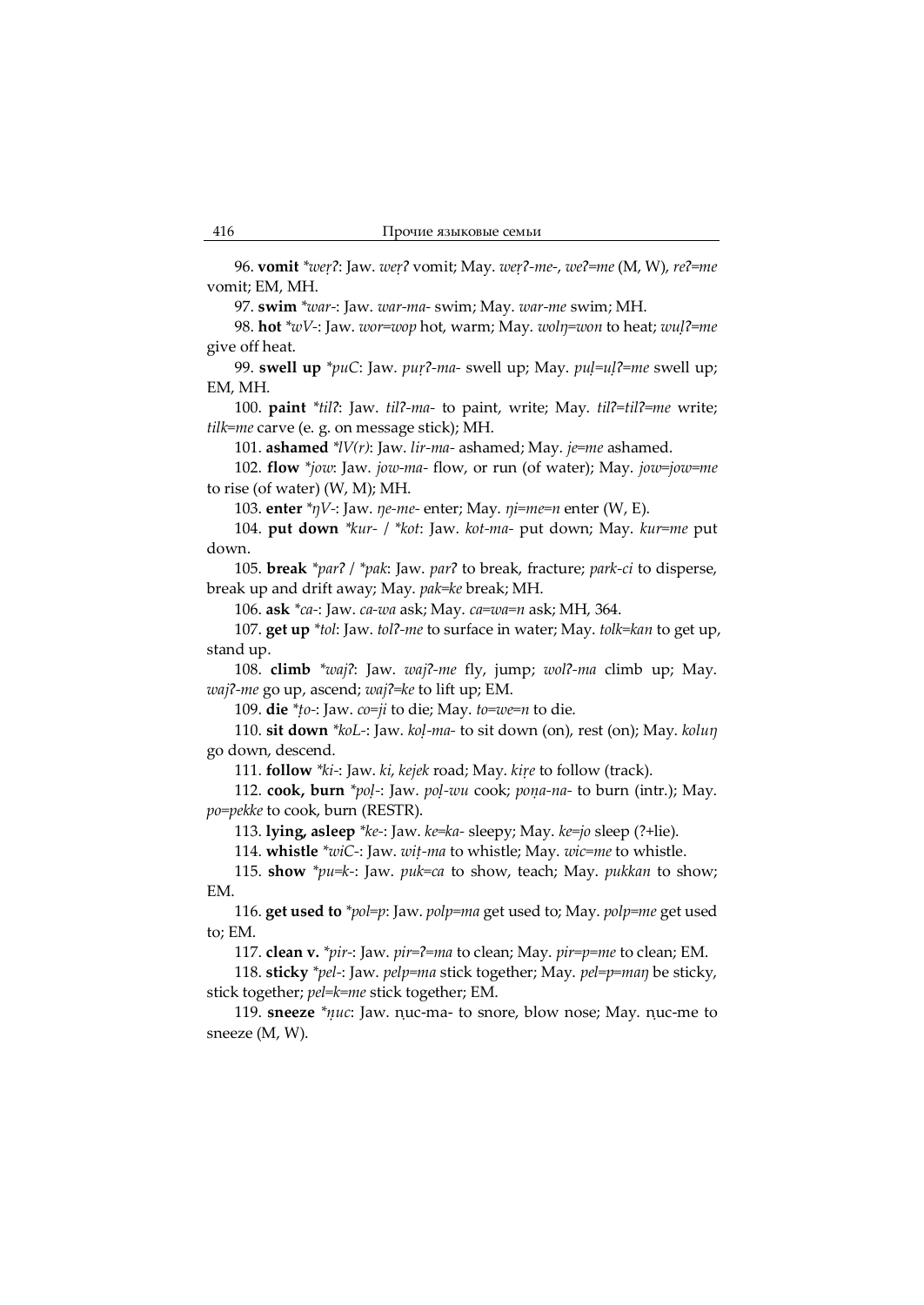121. **throw** *\*ja-*: Jaw. *ja-ma-* to kill, to spear; May. *ja-me* to kill, to spear; EM, MH.

122. **hate** *\*nirʔ*: Jaw. *nirʔ=ma* dislike, be angry; May. *nirʔ=miwon* criticize, hate; *nir=kke* to make black (E); EM.

123. **molest** *\*nojʔ*: Jaw. *nojʔ=ma* molest, humbug, disturb; May. *nojʔ=me* fuck, esp. from behind.

124. **close, block** *\*palʔ-*: Jaw. *palʔ=ma* shut up, close; May. *palʔ=me* close, become closed; EM.

125. **kiss** *\*punʔ*: Jaw. *punʔ-ma* kiss; May. *punʔ-maŋ* to kiss; EM.

126. **burst** *\*tow-*: Jaw. *towk=ma* burst; May. *towk=me* burst; EM.

127. **drip, drop** *\*ce(l)*: Jaw. *cep-ma-* to drip, leak; *celʔ=cel=ma* (NE); May. *celʔ=me-* to drip; EM.

(III)

128. **crow** *\*wak=wak*: Jaw. *wak=wak* crow; May. *wak=wak* crow; MH.

129. **ant** *\*cak*: Jaw. *cak* red ant NE; May. *cak* meat ant; MH.

130. **short-necked turtle** *\*terk*: Jaw. *pam=terk* short-necked turtle; May. *pam=tek* short-necked turtle; MH.

131. **lorikeet** *\*tet-*: Jaw. *tet=tet* varied lorikeet; May. *tet=tet* red-collored lorikeet (E); MH.

132. **witchetty grubs** *\*mork*: Jaw. *mork* a fly; May. *mok* small fly; *mol* blow-fly; EM, MH.

133. **tick** *\*merk*: Jaw. *merk* tick (RESTR?); May. *merk* cattle tick; MH.

134. **short-necked tortoise** *\*ŋat*: Jaw. *ŋat* short-necked tortoise; May. *ŋat* small short-necked tortoise; EM, MH.

135. **male black wallaroo** *\*park*: Jaw. *park* male black wallaroo; May. *park* male black wallaroo; MH.

136. **bird sp.** *\*nin*: Jaw. *nin* finch sp.; May. *nin* grass wren; EM.

137. **tree, sp.** *\*put*: Jaw. *put=put* Brachychiton diversifolium tree; May. *put=put* Kurrajong tree; EM.

138. **vine, sp.** *\*lek-lek*: Jaw. *lek=lek* Mackinlaya macrosciadea; May. *lek=lek* vine sp.; EM.

139. **lizard** *\*lok=lok*: Jaw. *lok=lok* skink, sp.; May. *lok=lok* skink sp.; EM.

140. **ant** *\*tel-*: Jaw. *tel=tel* black ant; May. *tel=tel* black ant (E, W); EM.

141. **fly** *\*mut=muC*: Jaw. *mut=mur* blowfly; May. *mut=mut* horse fly; EM.

151. **owl** *\*muk=muk*: Jaw. *muk=muk* barking owl; May. *muk=muk* owl sp.; EM.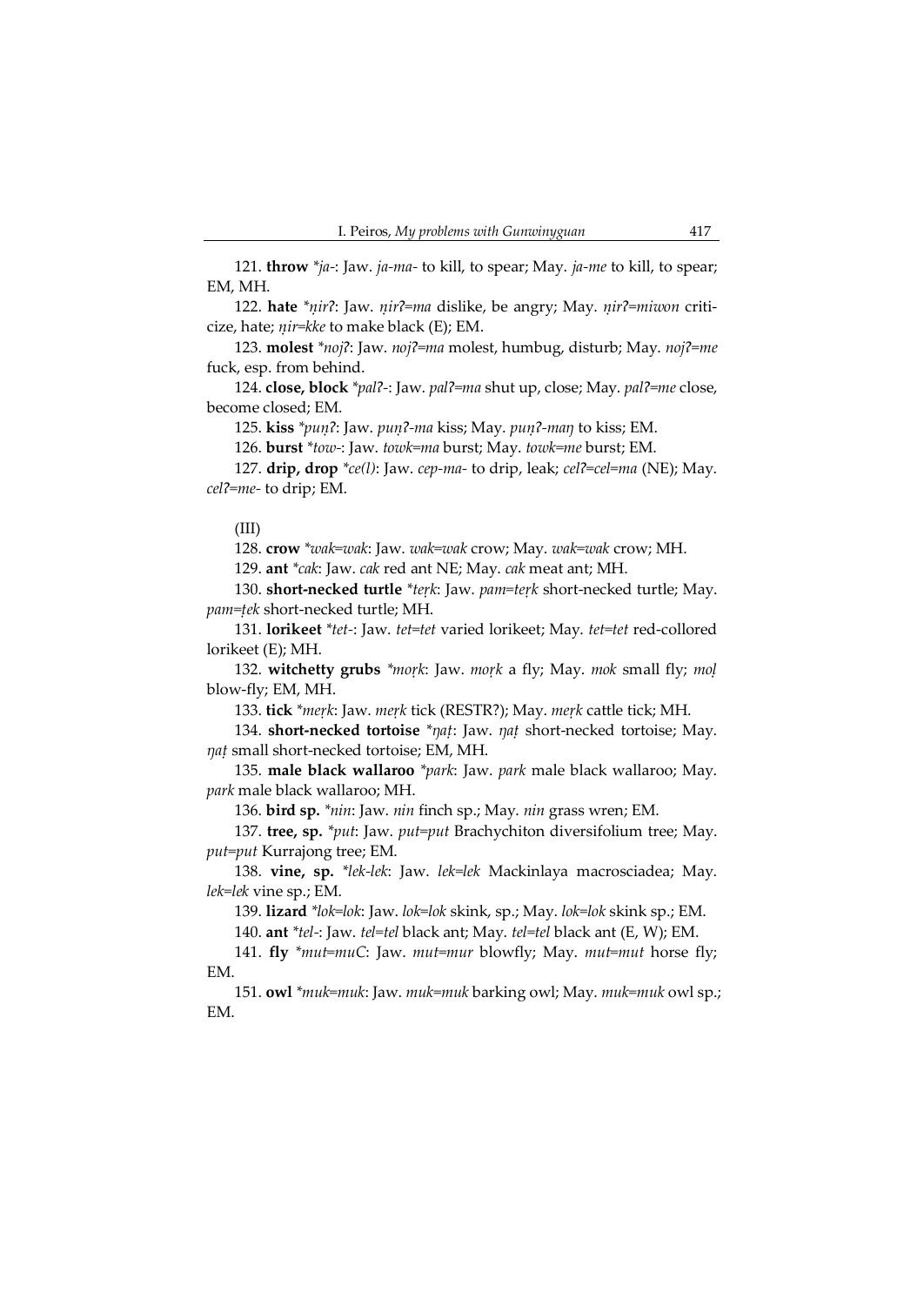152. **bird sp.** *\*ŋak=ŋak*: Jaw. *ŋak=ŋak* grey-crowned babbler; May. *ŋak=ŋak* grey-crowned babbler.

153. **bee** *\*jalk*: Jaw. *jalk* small garderre sugarbag; May. *jalk*, *jalʔ* bee sp.; EM.

154. **mushroom** *\*tam=tam*: Jaw. *tam=tam* mushroom (any type); May. *tam=tam* mushroom (generic); EM.

155. **louse** *\*tot*: Jaw. *tot* louse; May. *tot* louse; MH.

In some cases I cannot reconstruct the original syllabic structure of the comparisons:

156. **new, fresh** *\*kerŋe* / *\*kerŋ*: Jaw. *kerŋ* new, fresh; May. *kerŋe* new, fresh; EM, MH.

157. **scorpion** *\*cuwVc*: Jaw. *cowoc* scorpion; May. *coc* scorpion; MH.

158. **dry** *\*pur(a)k*: Jaw. *purak* dry; May. *puk* dry (place), passible.

159. **hollow log** *\*lorok* / *\*lork*: Jaw. *lorok=lorok* hollow log; May. *lork*, *rork* hollow log; EM, MH.

160. **hair** *\*ŋa-*: Jaw. *ŋar* hair; May. *ŋarel* hair; *ŋapet* (W), *ŋapek* hair; MH.

161. **heart** *\*ŋuluk* / *\*ŋolek*: Jaw. *ŋuluk* heart, wind, breath; May. *ŋolek* breath; pulse, heartbeat; cf. *ŋul* heart, solar plexus.

162. **possum** *\*wirik*: Jaw. *wirk* possum (general); May. *wurik* possum, *wirik* possum, 'woman one'; MH.

163. **behind** *\*jer(e)*: Jaw. *jer* towards; May. *jere* behind; EM.

164. **bandicoot** *\*jowuk* / *\*jok*: Jaw. *jowuk* bandicoot; May. *jok* northern brown bandicoot; EM, MH.

165. **hand, finger** *\*per-* / *\*pir*: Jaw. *perak* hand, finger; May. *pit* hand, finger.

166. **float** *\*taL-*: Jaw. *tala-* to float; May. *tal=kan* float level with the surface of water; MH.

167. **skin** *\*wik* / *\*werk*: Jaw. *wik* skin, bark; May. *werk werk* outer bark (E); MH.

168. **child** *\*par*: Jaw. *paran* young child-in-arms; May. *par=ken* baby.

169. **thunder** *\*ŋur-*: Jaw. *ŋur-ma-* to growl; May. *ŋurul=me* to thunder; *ŋutul=me* (E), *ŋorou=me* to rumble (thunder).

170. **dreaming (place)** *\*caraŋ*: Jaw. *caraŋ* dreaming; May. *caŋ* dreaming (place); EM.

171. **armpit** *\*wan-*: Jaw. *wancal* armpit, underarm; May. *wan* armpit, underarm; *wanca=mut* armpit hair; EM, MH.

172. **bad** *\*perk* / *\*perek*: Jaw. *perk* bad, dangerous; May. *perek* death adder; *perk* (E); MH.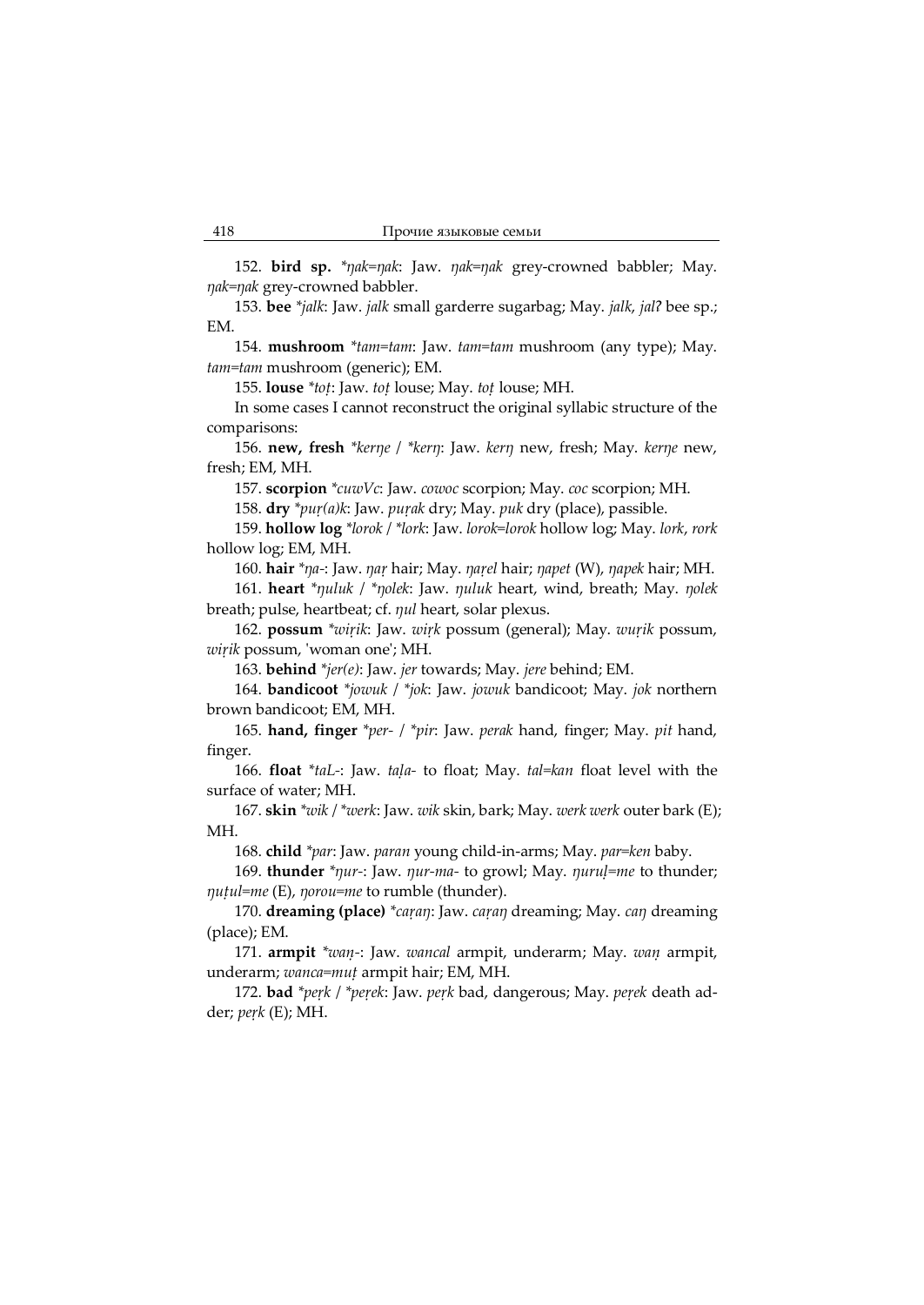173. **sun** *\*cVrk*: Jaw. *cerk-ciji-* to be high in the sky (of sun or moon); May. *cirkan* sun.

174. **dry** *\*tal-***:** Jaw. *talp-ma-* to dry out.; May. *taleʔ=me* dry, leave to dry.

#### Disyllabic morphemes

There are about a hundred disyllabic comparisons in the database with about fifty of them being various fauna and flora names (class IV). Among the rest (class V) one can find comparisons obviously related to various cultural ideas and thus easy candidates for borrowing. The list of disyllabic morphemes is given below.

## (IV)

1. **female plains kangaroo** *\*kantal-*: Jaw. *kantal=piru* female plains kangaroo; May. *kantal=ppuru* female plains kangaroo; EM.

2. **dove** *\*kolo=tok*: Jaw. *koloto=tok* peaceful dove; May. *kolopok*, *kolotto=tto* peaceful dove, diamond dove; EM, MH.

3. **blue-tongue lizard** *\*kuriʔ*: Jaw. *kuriʔ* blue-tongue lizard; May. *kuriʔ* blue-tongue lizard; EM, MH.

4. **grasshopper** *\*jamic*: Jaw. *jamic=mi* short-horned grasshopper; May. *jamic* long-horned grasshopper; MH.

5. **goanna** *\*poŋka*: Jaw. *poŋka* stone country goanna; May. *poŋka* spiny tail monitor; EM, MH.

6. **shrub turkey, bustard** *\*penuk*: Jaw. *penuk* shrub turkey, bustard; May. *penuk* shrub turkey, bustard; EM, MH.

7. **hornet** *\*cVk-pal*: Jaw. *cok=pal* hornet; May. *cak=pal* hornet: ant; EM.

8. **centipede** *\*calar*: Jaw. *calar* centipede; May. *calar* centipede; EM, MH.

9. **taipan** *\*curaŋ*: Jaw. *curaŋ* taipan; May. *curaŋ* taipan; MH.

10. **crab** *\*kampuk*: Jaw. *kampuk* crab; May. *kampuk* crab; EM.

11. **spider** *\*katap*: Jaw. *karap* spider; May. *katap* (W, E) spider, spider web; EM.

12. **salt-water crocodile** *\*kVŋV*: Jaw. *keŋe* salt-water crocodile; May. *kiŋa* salt-water crocodile; EM, MH.

13. **butterfly** *\*mele=mele*: Jaw. *mele=mele* butterfly; May. *mele=mele* butterfly; EM, MH.

14. **bat** *\*walaŋ*: Jaw. *walaŋ* bent-winged bat; May. *walaŋ* Dusky horseshow bat; EM, MH.

15. **lorikeet** *\*welej(ʔ)*: Jaw. *welej* red-collared lorikeet; May. *welejʔ* redwinged parrot; MH.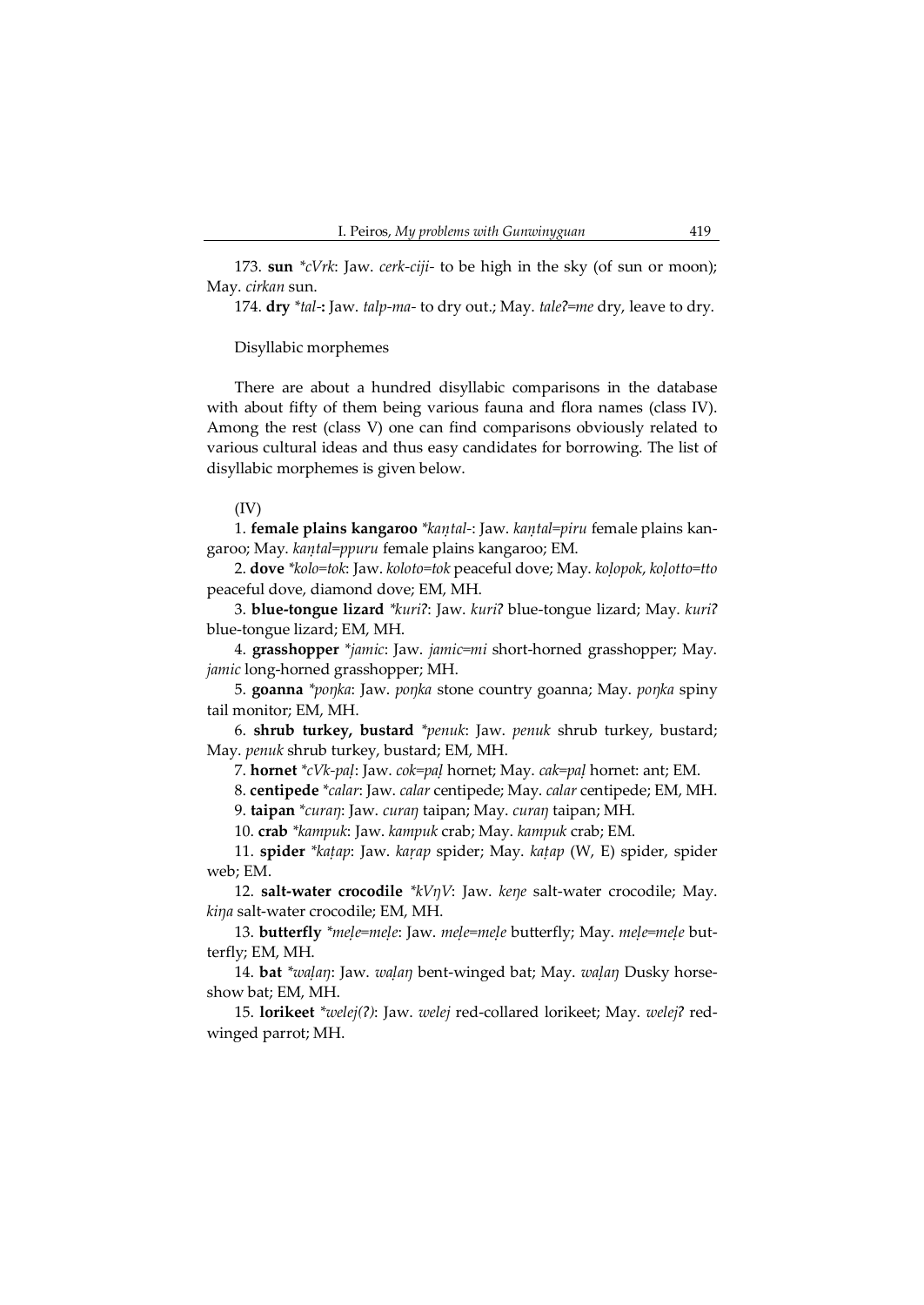16. **leech** *\*palac*: Jaw. *palac* leech; May. *palac* leech; EM, MH.

17. **turtle** *\*puru=ŋanti*: Jaw. *puruŋanti* long-necked land turtle; May. *puruŋanti* stinking turtle; EM, MH.

18. **sand goanna** *\*talak*: Jaw. *talak* sand-ridge goanna; May. *talak* sand monitor; EM, MH.

19. **grasshopper** *\*catte-*: Jaw. *cate=te* long-horned grasshopper; May. *cattejʔ=tejʔ* grasshopper; MH.

20. **king brown snake** *\*caluŋ*: Jaw. *caluŋ* king brown snake; May. *caluŋ* king brown snake; EM, MH.

21. **python** *\*waran*: Jaw. *waran* carpet snake; May. *waraŋ*, *waran* rock python.

22. **sugar glider** *\*lampalk*: Jaw. *lampalk* sugar glider; May. *lampalk* sugar glider; EM, MH.

23. **bandicoot** *\*kan=ma*: Jaw. *kan=ma* big bandicoot; May. *kan=ma* northern brown bandiccot (big); EM.

24. **curlew** *\*kulu-*: Jaw. *kulu=wur* curlew; May. *kuru=wiluk* curlew.

25. **frog** *\*ca=tti*: Jaw. *cati* frog (generic); May. *catti* frog (generic) (Kune).

26. **mosquito** *\*pintu*: Jaw. *pintu* March fly; May. *pintu* mosquito; EM.

27. **tree, sp.** *\*tumuk*: Jaw. *cumuk* canthium attenuatum; May. *tumuk* native cherry; EM.

28. **tree, sp.** *\*torok*: Jaw. *torok* tree, sp.; May. *torok* Eucalyptus latifolia; EM.

29. **insect** *\*tini-*: Jaw. *tini=tini* insect which sends down spray of acidic excrement; May. *tini=tini* cicada; *tina=tina* (E); EM.

30. **fish** *\*timiN*: Jaw. *timin=timin* water insect; May. *timin=timin* small fish; EM.

31. **wax** *\*piti*: Jaw. *piri* beeswax; May. *piti* beeswax; EM.

32. **gecko** *\*pelerʔ*: Jaw. *pelerk* gecko sp.; May. *pelerʔ* gecko; EM.

33. **rat, cat** *\*pari*: Jaw. *pari* native cat; May. *pari* brush-tailed rabbit rat; EM.

34. **white cockatoo** *\*ŋarac*: Jaw. *ŋarac* white cockatoo; May. *ŋarac* white cockatoo; EM, MH.

35. **plant sp.** *\*kalar*: Jaw. *kalar* Eucalyptus bleeseri; May. *kalar* Gum sp.; Eucalyptus bleeseri, (E:JD).; Eucalyptus arnhemensi, (E:JD).; EM.

36. **shrub sp.** *\*lere-lere*: Jaw. *lere=lere* bossiaea bosseaeoides; May. *lere= lere* Crotalaria crassipes; EM.

37. **orchid** *\*nal=kan*: Jaw. *nalkan* ground orchid; May. *nalkkan* tree orchid; EM.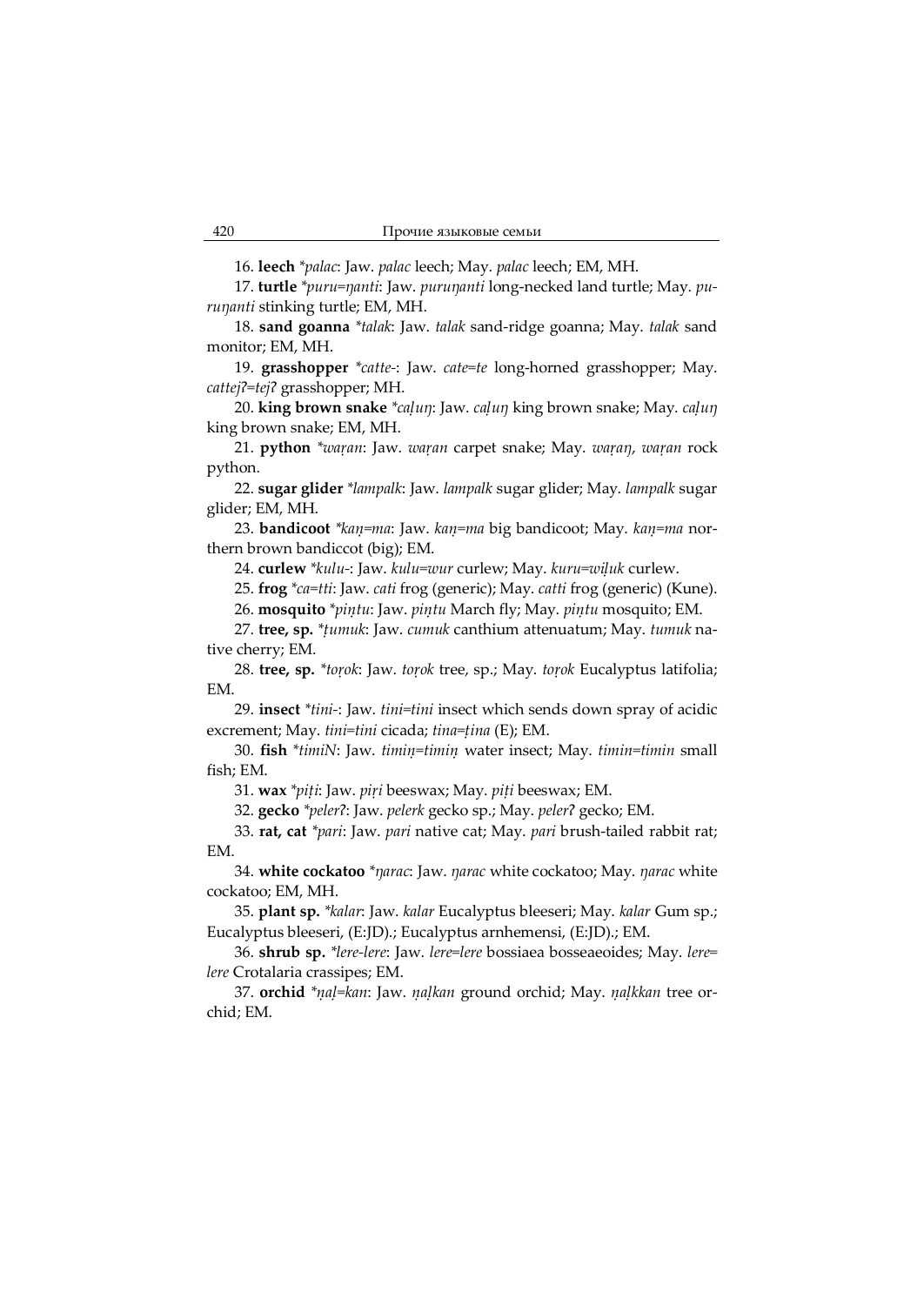38. **tree sp.** *\*mam=Tak*: Jaw. *mamtak=morakmo* Canthium lucidum; May. *mamtak* Canthium lucidum; EM.

39. **gum tree sp.** *\*mat=pa*: Jaw. *mat=pa* eucalyptus miniata; May. *mat=pa* (Dj, E) Scarlet gum; EM.

40. **kite** *\*maram*: Jaw. *maram* fork-tailed kite; May. *maram* whistling kite (E, W, Dj); EM.

41. **bird sp.** (fly-catcher): Jaw. *nuric* whistlers, shrike tits; May. *nuric* restless; EM.

42. **tree sp.** *\*catuk*: Jaw. *caruk* Syzygium suborbiculare; May. *catuk* Red apple tree, Syzygium suborbiculare; EM.

43. **monitor** *\*cular*: Jaw. *cular* lace monitor; May. *cular* freckled monitor; EM.

44. **bird sp.** *\*cowok*: Jaw. *cowok* koel; May. *cowok*, *cawok* bird sp.; EM.

45. **tree sp.** *\*kan=pan*: Jaw. *kan=pan* type of palm; May. *kan=pan* Carpentaria palm; EM.

46. **pigeon** *\*lumpuk*: Jaw. *lumpuk* large ground pigeon sp. (RESTR); May. *lumpuk* black-banded pigeon; EM.

### (V)

47. **brain, head** \*kulu: Jaw. kulu=ruŋ brain; kulu compounding element 'head'; May. koc=kulu brain ; EM.

48. **leaf** *\*mala*: Jaw. *mala=wor* leaf; May. *mala=wor* leaf; *mare* (E) hair; MH.

49. **blood** *\*kurac*: Jaw. *kurac* blood; May. *kurac* (RESTR) blood; MH.

50. **yamstick, boomerang** *\*palkV*: Jaw. *palkan* boomerang; May. *palku*, *palk=pu* yamstick.

51. **father's mother** *\*ma=mam(ʔ)*: Jaw. *mamam* father's mother; May. *mamamʔ* father's mother; MH.

52. **father** *\*pa=pa*: Jaw. *papa* elder sibling; May. *pappa* triangular kin term; *papin* father's mother and recip.; MH.

53. **deep** *\*Colok*: Jaw. *kajolok* steep; *colompara* deep, deep place, gully; May. *colok* deep, deeply cut; MH.

54. **bag** *\*jako*: Jaw. *jako* kurrajong string bag; *mi=jowk* dillybag; May. *jakko* string 'honey bag'; EM.

55. **shoulder blade** *\*perV-milk*: Jaw. *pere=melk* shoulder blade; May. *peri=melʔ* kangaroo's shoulder blade; *perekalʔ* sternum; MH.

56. **vagina** *\*palV*: Jaw. *pala* vagina; May. *pale* vagina; EM, MH.

57. **ripe, cooked** *\*coLeŋ*: Jaw. *coleŋ* ripe, cooked; May. *coleŋ* ripe, cooked; MH.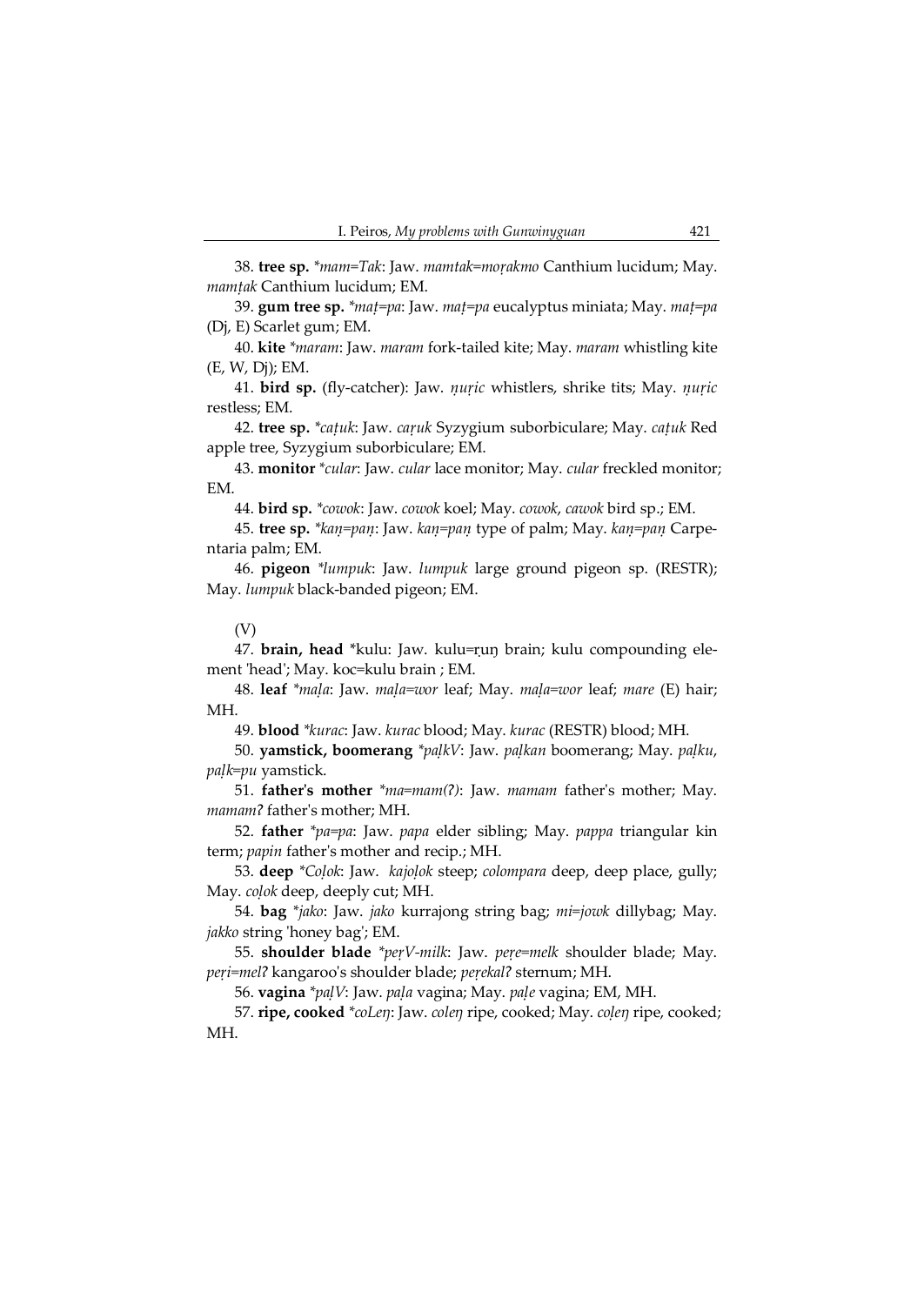58. **west** *\*kari*: Jaw. *kari-* west; May. *kari=kat* west; EM, MH.

59. **initiated boy** *\*kom-tuc*: Jaw. *kom=tuc* young boy; May. *kom=tuc* initiated boy; EM, MH.

60. **egg** *\*tapu*: Jaw. *kon=tapu* crotch; (?) +testicles; May. *tapu* egg; EM.

61. **doctor** *\*kutaŋ*: Jaw. *kuraŋ* doctor, curer; May. *kutaŋ=ji* clever man; MH.

62. **long, tall** *\*kujaŋ*: Jaw. *kujaŋ* long, tall; May. *kujeŋ* long, tall; EM, MH.

63. **throat, chin** *\*ŋarak*: Jaw. *ca=ŋarak* throat; May. *ca=ŋarak* chin; *caŋara* mouth; EM.

64. **taboo, corps** *\*mVnte*: Jaw. *monte* poison, sorcery object; May. *mante* spirit, corpse; MH.

65. **south** *\*walam*: Jaw. *walam* south; May. *walem* south, west, southwest; EM, MH.

66. **spirit** *\*waral*: Jaw. *waral*, *maral* spirit of a dead person; May. *waral* spirit, reflection; EM, MH.

67. **smoke** *\*puc(i)*: Jaw. *puci* smoke; May. *puc=me* to emit smoke.

68. **flat** *\*pVL*: Jaw. *pel=pel=mi* smooth and flat stones; *pelp=pelp=mi* flat; May. *pala=pala* flat; MH.

69. **mother** *\*karaC*: Jaw. *karaŋ* mother; May. *karaŋ* mother (voc.); *karat* mother (ref.); MH.

70. **black** *\*kutuk*: Jaw. *kuruk=kuruk* black; May. *kutuk* black; MH.

71. **kin term** *\*mola(ʔ)*: Jaw. *mola* father's cross-cousin; May. *molaʔ* mother's older sister; EM, MH.

72. **whirlwind, storm** *\*cuLum*: Jaw. *ŋal=culum* willy-willy; May. *culum* willy-willy; EM, MH.

73. **chase** *\*worVm*: Jaw. *worom=po-ka* chase; May. *worum=pokkan* chase, follow around; MH.

74. **leg** *\*karV*: Jaw. *kara* lower leg; May. *kare* lover leg; MH.

75. **ahead** *\*juŋkaj*: Jaw. *juŋkaj* ahead, further; May. *juŋki* ahead, earlier; EM, MH.

76. **sweat** *\*kur-ŋiN*: Jaw. *kur=ŋin* sweat; *ŋen* sweat; May. *kur=ŋin* sweat; MH.

77. **woman** *\*kaTu*: Jaw. *katu=katu* woman; May. *katu=katu* many women (RESTR); EM.

78. **boss, owner** *\*welaŋ*: Jaw. *welaŋ* right, appropriate; *kun-welaŋ* guilty one, perpetrator, also murderer; May. *weleŋ* man responsible for killing game.

79. **scabies** *\*puru*: Jaw. *puru=puru* scabies; May. *puru=ppuru* scabies; EM.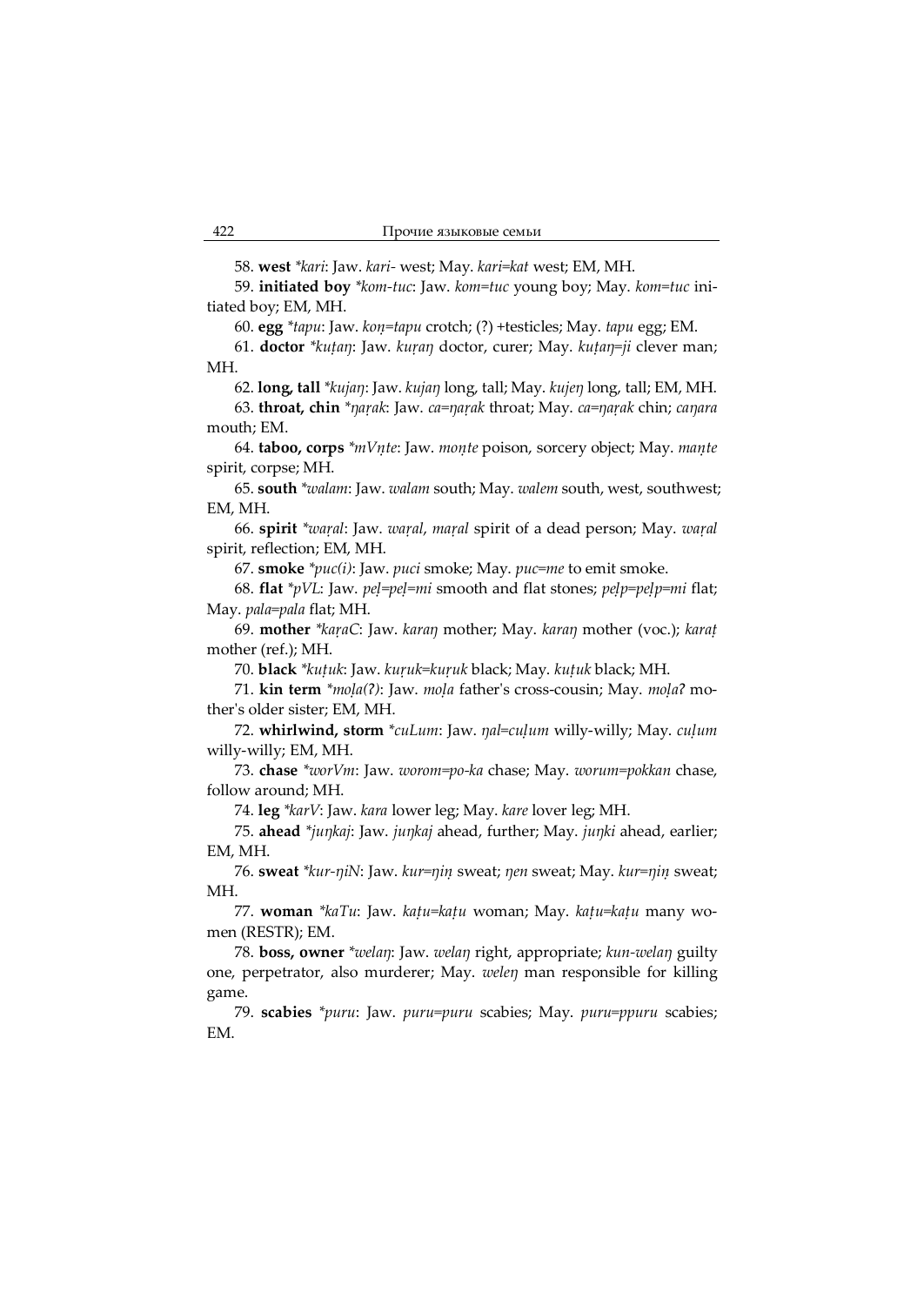80. **spear** *\*poko*: Jaw. *poko* bamboo spear; May. *pokko*, *pokkoʔ* type of hooked spear; EM.

81. **song** *\*lira*: Jaw. *lira* song style; May. *lira* initiation corroboree; EM.

82. **exchange ceremony** *\*mamurŋ*: Jaw. *mamurŋ* exchange ceremony; May. *mamurŋ* exchange ceremony (M, E); EM.

84. **pubic fringe** *\*wal=pur*: Jaw. *wal=pur* possum hair cockrag; May. *wal=ppur* pubic fringe; EM.

85. **leaves and branches used ...** *\*waral*: Jaw. *waral=ala* leaves and branches used to purify body of a dead person; May. *waral=ala* leaves and branches used to purify body of a dead person; EM.

86. *\*paran*: Jaw. *paran* rocky place which forms a cavity; rockhole; May. *paran* escarpment, ridge at edge of escarpment; EM.

87. **bladder** *\*ceLaN*: Jaw. *celan* bladder; May. *celan* bladder (M, W); EM. 88. **billy** *\*mampat*: Jaw. *mampat* billy can; May. *mampat* billy (RESTR).

(VI)

89. **lick** *\*peleŋ*: Jaw. *pelak* E? lick lap (as water); May. *peleŋ=k=me* lick up; EM, MH.

90. **jump** *\*woro-*: Jaw. *worok-ma-* jump; May. *worowk=worowk=me-* hop, jump; MH.

91. **grow (as child)** *\*kara-*: Jaw. *kara-ji-* to grow; May. *kare=men* get old.

92. **shoulder** *\*mona*: Jaw. *mona-na-* to carry on shoulder; *mini* shoulder; May. *mone=maŋ* to carry on shoulder (E, W); MH, 572.

93. **lightning** *\*maTuʔ-*: Jaw. *matuʔ-ma-* to flash (of lightning); May. *matuʔ=matu=kke* flash, flicker.

94. *\*kara*: Jaw. *kara-wa* to sing; May. *kare* song, music, corroboree; EM.

95. **dig** *\*karu*: Jaw. *karu-* to twirl firedrill; May. *karu=ŋ* to dig; EM.

96. **cut, peel** *\*mVlu*: Jaw. *melu* to cut; May. *milu=ŋ* to peel; EM.

The monosyllabic and disyllabic classes differ significantly in their phonotactics, especially when it comes to vowels and consonantal clusters.

It is not clear what kind of historical explanation one might suggest in order to explain away these semantic and phonological differences. Should we be talking about borrowings?

## **Ngalakan and Ngandi**

A systematic search for comparisons in Ngalakan and Ngandi has resulted in 230 pairs of mono-, bi- and trisyllabic morphemes. Most of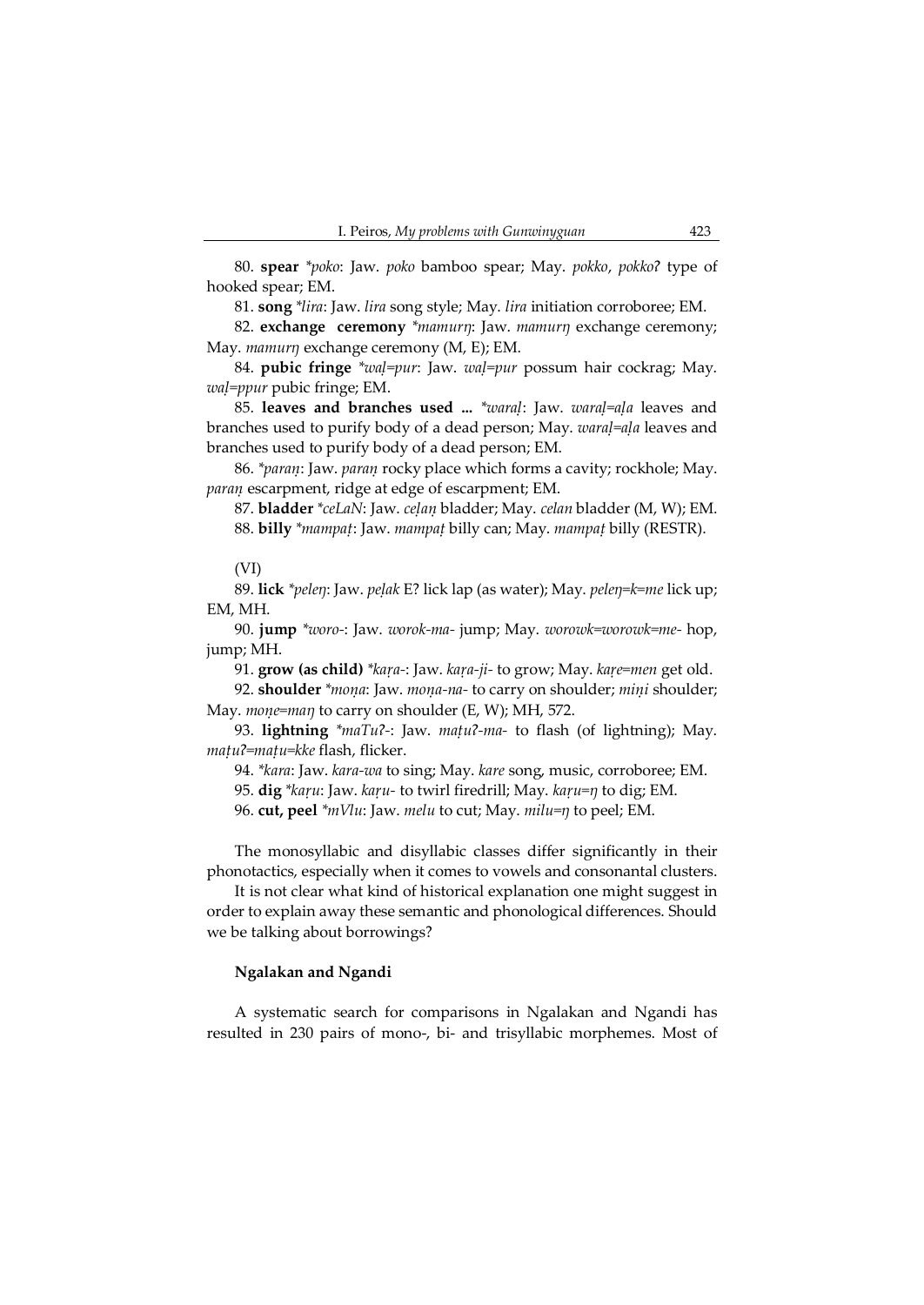them had already been identified by Mark Harvey. Some of these comparisons are also found in Yolngu and other neighboring languages, but without a systematic analysis of these languages the direction of borrowing is not always clear.

Trisyllabic morphemes are mainly used in faunistic and floristic lexics or are related to various cultural notions which could probably speak in favour of borrowing. Verbs are predominantly monosyllabic, but no other significant restrictions on morphemic structures have been detected. These comparisons and provisional reconstructions are given below.

## (I)

1. **spinifex** Ngl. *calŋ* spinifex; Ngn. *calŋ* small type of spinifex; MH.

2. **oven** Ngl. *cet* stone oven, cooking stones; Ngn. *cet* native oven; MH. 3. **language, word** Ngl. *jaŋ* language, word; Ngn. *jaŋ* speech, words, sound, language.

4. **mother's brother** Ngl. *kaj=kka* mother's brother; Ngn. *kaj=kkaj* mother's brother.

5. **spider** Ngn. *karʔ* spider's web; Rem. *karʔ-na* web; MH.

6. **kinterm** Ngl. *ke* man's child, brother's child (female Ego); Ngn. *kew* son, daughter; Rem. *ke-na* sister's son; *ta=ke* sister's daughter.

7. **river bank** Ngl. *kelk* river bank; Ngn. *kelk* side (of river or road); MH.

8. **new** Ngl. *kol=kkol* new; Ngn. *kol=kkol* new.

9. **night** Ngl. *kun=muk* night; Ngn. *kun=muk* at night, *muk-tu* become night; Rem. *kolk=kolk* night.

10. **body** Ngl. *kuʔ* raw; Rem. *kuʔ* raw, body; EM, MH.

11. **good** Ngl. *ma(:)ʔ* good; Ngn. *ma:k* good; Rem. *maʔ* good (NE); EM, MH.

12. **hand** Ngl. *mar=ci* hand; Ngn. *mar* hand.

13. **pandanus** Ngn. *moc* nuts of coastal pandanus; Rem. *moc* Pandanus spiralis seeds (tucker).

14. **rainbow** Ngl. *muc* rainbow serpent; Ngn. *muc* rainbow, rainbow serpent; EM, MH.

15. **man, person** Ngl. *pi=kur* man; Rem. *pi* Aboriginal person, man; MH.

16. **sharp point** Ngl. *pilʔ* sharp point; Ngn. *pilʔ* sharp point.

17. **strong** Ngl. *terʔ=ter* strong; Ngn. *terʔ=ter* strong.

18. **thigh** Ngl. *tar=ppic* leg, thigh; Ngn. *tar=ppic* thigh; Rem. *tarama-na* leg.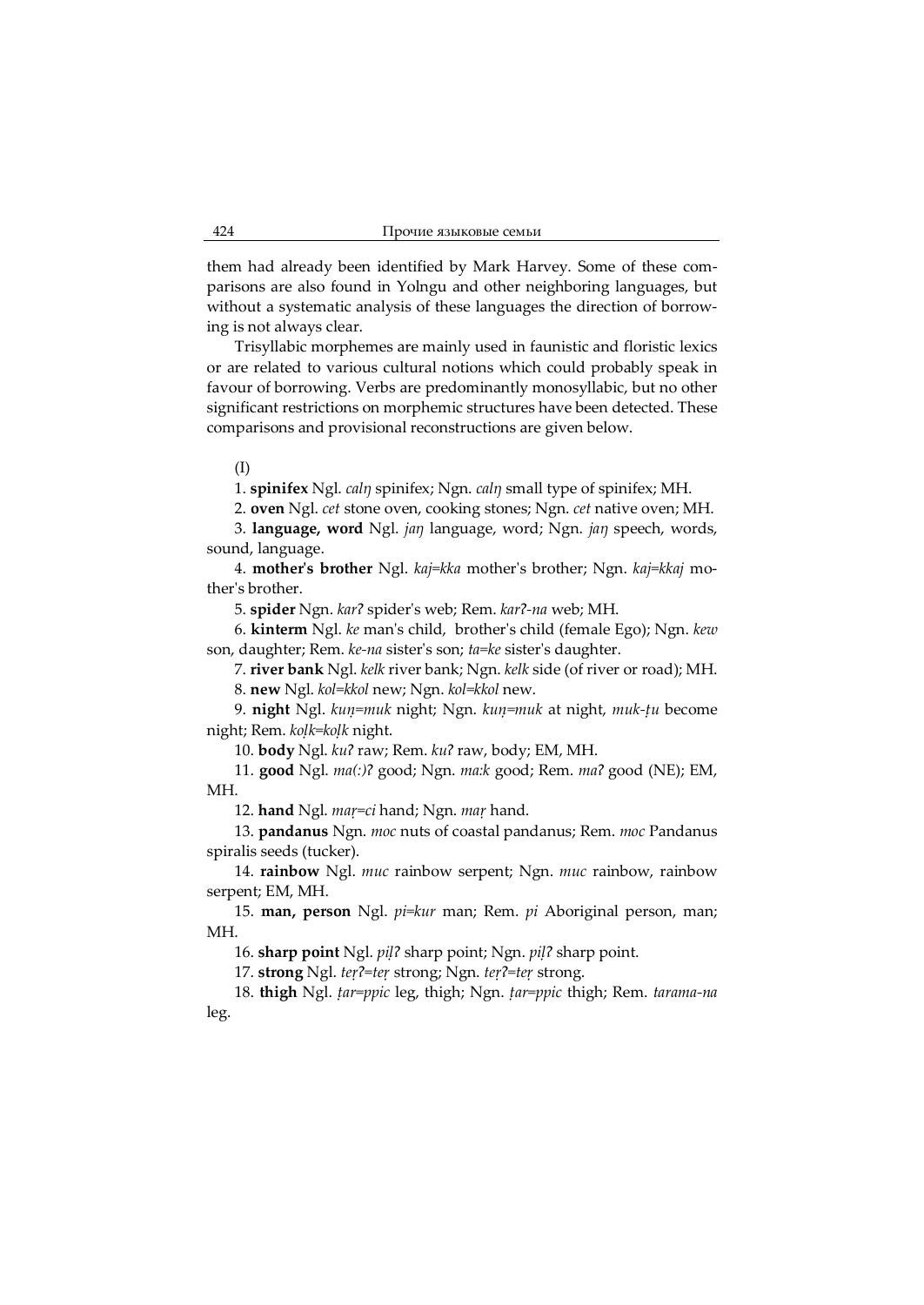19. **tongue** Ngl. *celŋ* tongue; Ngn. *telŋ* tongue; Rem. *tijalŋ-na* tongue, language; EM, MH/377.

20. **liver** Ngl. *ciw* liver; Ngn. *tiw* liver; MH.

21. **dust** Ngl. *cul* dust; Rem. *tulŋ* dust; EM.

22. **armpit** Ngl. *wan=kol* armpit; *wan=cat* arm; Ngn. *wan*, *wan=kol* armpit; Rem. *wan-na* armpit; EM, MH.

23. **water, rain** Ngl. *weʔ* water, rain; Ngn. *warʔ* to rain; MH.

24. **fire** Ngn. *wurk* small bush fire set by men; Rem. *wurk* fire lit in circle for hunting; MH.

25. **name** Ngl. *ŋej* name; Ngn. *ŋic-* (in compounds) name; Rem. *ŋe-na* name; EM, MH.

26. **heart, breath** Ngl. *ŋerʔ* heart; to pant; *ŋerʔ=parʔ* be frightened; Ngn. *ŋerʔ* heart; Rem. *ŋerʔ-na* heart; EM.

27. **neck, nape** Ngl. *ŋen* neck, nape; Ngn. *ŋin* nape.

28. **shade, shelter** Ngl. *cuŋ* shade, bough shade; Rem. *tuŋ* shade.

29. **brain, head** Ngl. *kal=ŋork=ŋork* brains; Ngn. *kol=ŋork=ŋork* brain; EM.

(II)

30. **stand** Ngl. *ca-* to stand, be in place; Ngn. *ca=kka*; *cap-ta-* cause to stand.

31. **pass by** Ngl. *colk* pass by; Ngn. *colk-tu-* to go past; MH.

32. **peel** Ngl. *cor-pu-cci* to peel; Rem. *cor=k-na* skinned (tree or animal).

33. **defecate** Ngl. *corʔ-tu-* defecate; Ngn. *corʔ-tu-* defecate; MH.

34. **send** Ngl. *cujʔ* replace, let go, send; *cu=cujʔ* to push; Ngn. *cujʔ-tu*send; MH.

35. **sleep** Ngl. *jo-* to sleep; Ngn. *ju-* sleep.

36. **take, carry** Ngl. *ka-* take, carry; Ngn. *ka-* carry in hands.

37. **stuck** Ngl. *kaṭ-* become stuck; Ngn. *kaṭ-tu* become stuck.

38. **carry** Ngl. *kor* to load; Ngn. *kor* to put in(side); MH.

39. **sick** Ngl. *kor-* sick, ache; Ngn. *kor-tu-* sick.

40. **light (fire)** Ngl. *lerʔ* light (fire); Rem. *lerʔ* to make fire; MH.

41. **get, obtain** Ngl. *ma-* get, pick up; Ngn. *ma-* get, obtain, pick up.

42. **try, taste** Ngl. *man* (Pref.) taste, test; Ngn. *man* (in comp.) taste; EM, MH.

43. **follow** Ngl. *munku-* follow; Ngn. *munku-tu-* follow; EM.

44. **burn, tr.** Ngl. *ne-* burn, cook; Ngn. *na-* burn, cook.

45. **sit** Ngl. *na* sit, live; Ngn. *nu-* to sit.

46. **see** Ngl. *na-* see; Ngn. *na-* see.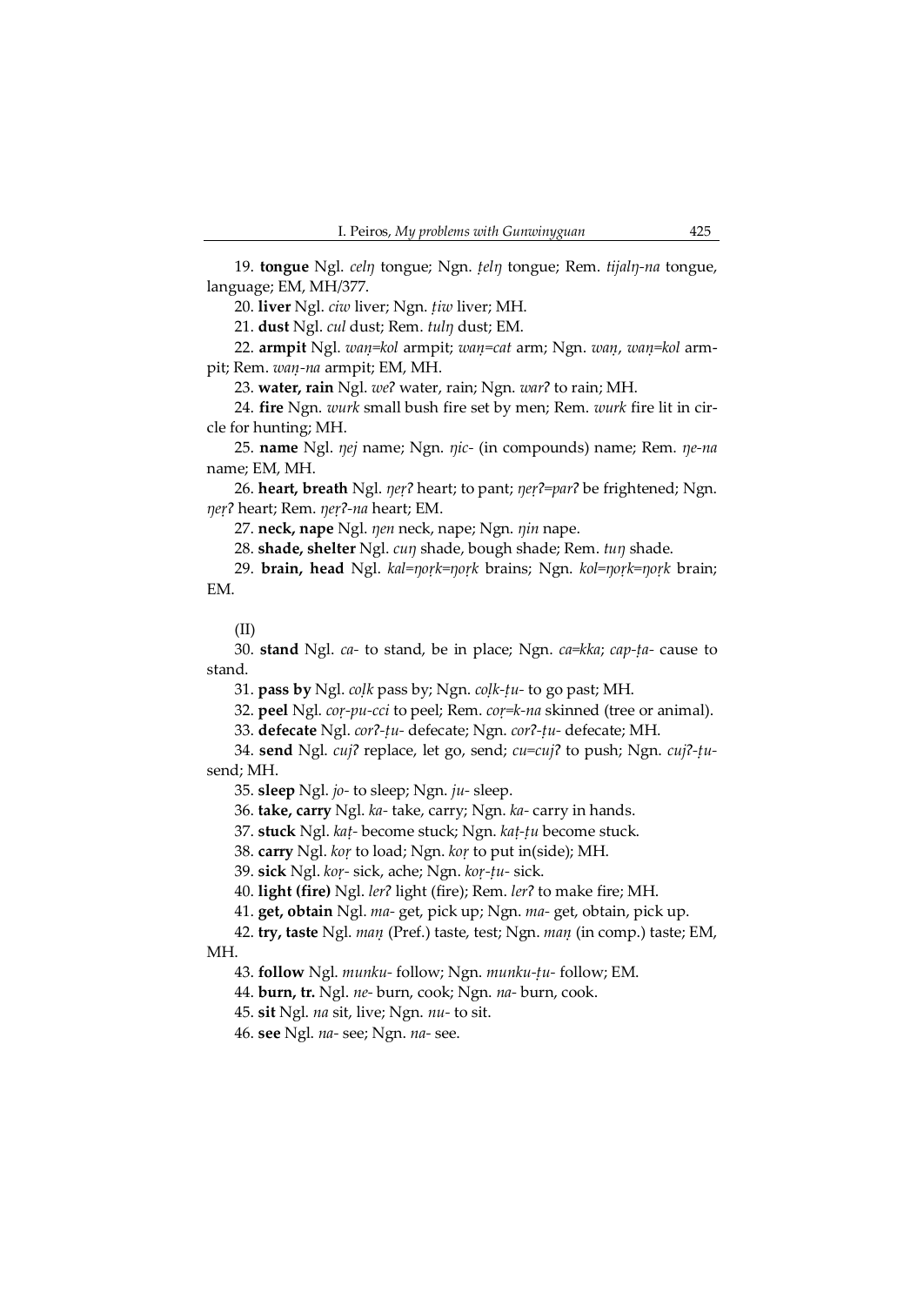47. **speak** Ngl. *naw=k-* to talk, converse; Ngn. *naw=k-tu-* speak, talk.

48. **bite** Ngl. *pe-* bite; Ngn. *pa-* bite, sting; MH.

49. **hit** Ngl. *pacci-* infrequent suppletive stem for *bu-ji* 'hit'; Ngn. *pacca*to hit; MH.

50. **smell (iter.)** Ngl. *pop* give off smell; *pop-na-* smell, tr.; Ngn. *pop-tu*give off smell.

51. **come out** Ngl. *polk-* come out; Ngn. *polk-tu-* come out, appear, be born.

52. **hit, kill** Ngl. *pu-* hit, strike, kill; Ngn. *pu-* hit hard, kill.

53. **scorch (animal)** Ngl. *puj=ppuj-ne* scorch (animal); *puj-ppu-* rub sweat on; Ngn. *puj=ppuj-na* scorch (animal).

54. **go, walk** Ngl. *rapo* to go, go along; Ngn. *ru=tu-* go, walk.

55. **clear v.** Ngl. *rorʔ* to clean something; Rem. *rorʔ* to clear; *roropo* cleared area.

56. **taste** Ngl. *ta:-pu-* try, test; Ngn. *ta:-pu-* to taste.

57. **cut, circumcise** Ngl. *tac-* to cut something; Ngn. *tak-tu-* to cut, circumcise; EM.

58. **dry** Ngl. *tarʔ* to dry out; Rem. *tarʔ* to dry self.

59. **tie up** Ngl. *terʔ=pa-ka* to tie something up; Ngn. *terp-tu-* to tie up.

60. **tie up** Ngl. *tuk-ca* to tie up something; Ngn. *tuk-tu* be tied up.

61. **catch fire** Ngl. *tulʔ* come alight; Ngn. *tulʔ-tu-* catch fire.

62. **sit down** Ngl. *turʔ-* sit down (event); Ngn. *turʔ-tu-* sit down (event).

63. **chop down** Ngl. *co* to chop down; Ngn. *to-* to chop down.

64. **arrive** Ngl. *walk-* go in ,enter; Ngn. *walk-tu-* arrive.

65. **sing curse at** Ngl. *war-pu-* to practise sorcery on someone, 'sing' someone; Ngn. *war-pu-* sing curse at; MH.

66. **vomit** Ngl. *werʔ* vomit; Ngn. *werʔ-tu-* vomit; EM, MH.

67. **whistle** Ngl. *wirʔ* to whistle; Ngn. *wirʔ-tu* to whistle.

68. **belly** Ngl. *worʔ* belly; Ngn. *worʔ* belly.

69. **give** Ngl. *wu-* give; Ngn. *wo-* give.

70. **go up** Ngl. *ŋalʔ-* go up, climb; Ngn. *ŋalʔ-tu-* go up; Rem. *ŋalʔ* climb (tree); HM-636.

71. **stand up, wake up** Ngl. *ŋejʔ* to stand up (event); *ŋejʔ-* to cause to stand up, to wake up; Ngn. *ŋejʔ-tu-* to get up, to arise; to leave a camp.

72. **eat** Ngl. *ŋu-* eat; Ngn. *ŋu-* eat.

(III)

73. **fish** Ngl. *cen* fish; Ngn. *cen* fish; EM, MH.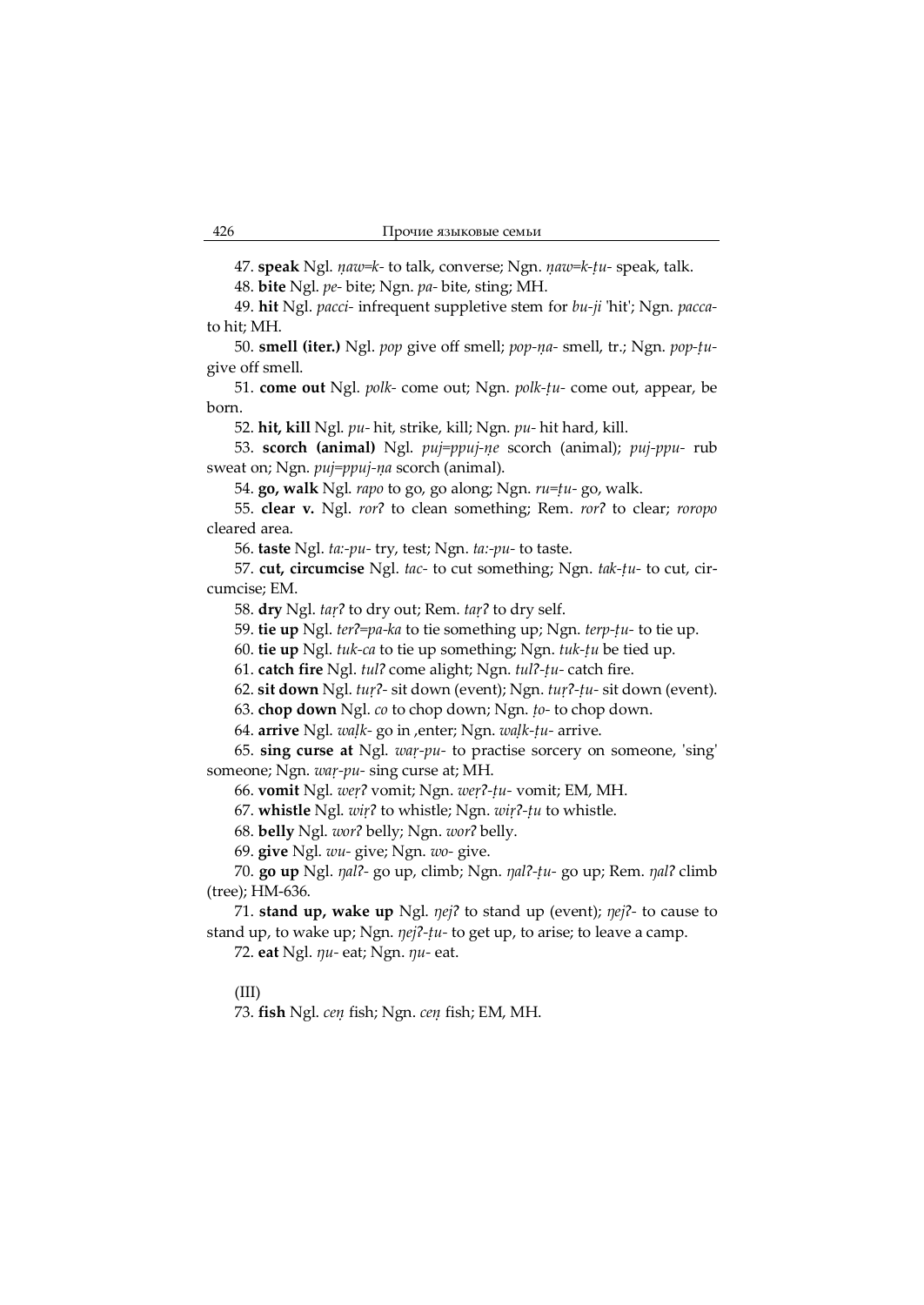74. **lorikeet** Ngl. *leṭ=leṭ* varied lorikeet; Ngn. *leṭ=leṭ* red-collored lorikeet; MH.

75. **louse** Ngl. *mic* louse; Ngn. *mic* louse; Rem. *mic* flea; EM, MH.

76. **witchetty grubs** Ngl. *mork* unindentified grub; Ngn. *mork* witchetty grubs; Rem. *morʔ* fly type; EM, MH.

### (IV)

77. **male black wallaroo** Ngn. *park* black wallaroo; Rem. *park* kangaroo, male black rock; MH.

74. **honey** Ngl. *ta=ta* wild honey; Rem. *ta=ta* sugar bag (generic), honey.

75. **crow** Ngn. *waʔ=wa* crow; Rem. *waʔ=waʔ* crow; MH.

76. **white cockatoo** Ngl. *ŋerk* white cockatoo; Ngn. *ŋerk=ŋerk* sulphurcrested cockatoo.

77. **kangaroo** Ngl. *kon* kangaroo; Rem. *kuwen* kangaroo (generic); EM.

78. **river** Ngl. *po* river; Ngn. *po=ŋonṭo* creek; Rem. *puwa-na* river, creek; MH.

79. **camp** Ngl. *rere* camp; Ngn. *rer* camp; MH.

80. **first** Ngl. *caʔ* now (Pref); Ngn. *tawaʔ* now; Rem. *taʔ* first (Pref); *tawaʔ* today.

81. **testicles** Ngn. *warŋ* testicles; Rem. *wara-na* scrotum, testicles.

82. **guts** Ngl. *ŋoʔ* excrement, intestine; Ngn. *ŋuk* (loan?) guts, bowels, excrement; Rem. *ŋuwaʔ* guts, intestines, shit.

83. **beard** Ngl. *ca=wanṭa* whiskers; Ngn. *ta=wark* whiskers, beard; Rem. *ta=warak-na* whiskers; MH, 370.

# (V)

84. **yamstick** Ngl. *cakkaʔ* yamstick; Ngn. *cakkaʔ* yamstick; Rem. *cakkaʔ* digging stick; MH.

85. **oven** Ngn. *campal* native oven; Rem. *campal* stone oven.

86. **kinterm** Ngn. *capur* wife's mother's brother; Rem. *capur* cousin.

87. **urine** Ngl. *cele* urine; *cele-pu-* urinate; Rem. *cala-na* urine, piss.

88. **beach** Ngn. *kerpper* beach; Rem. *kerper-na* bank of river.

89. **stone axe** Ngl. *celer* stone axe, tomahawk; Ngn. *celer* stone axe; MH. 90. **earth, ground** Ngl. *colkko* earth, ground; Ngn. *colkko* ground, dirt; Rem. *colkko* ground, earth; MH.

91. **above** Ngl. *kar=kkara* on top, above; *kar=kku* top, up; *kara* high up; Ngn. *kar=kkala* on top, above.

92. **two** Ngl. *jappanʔ* two; Ngn. *jappanʔ* two.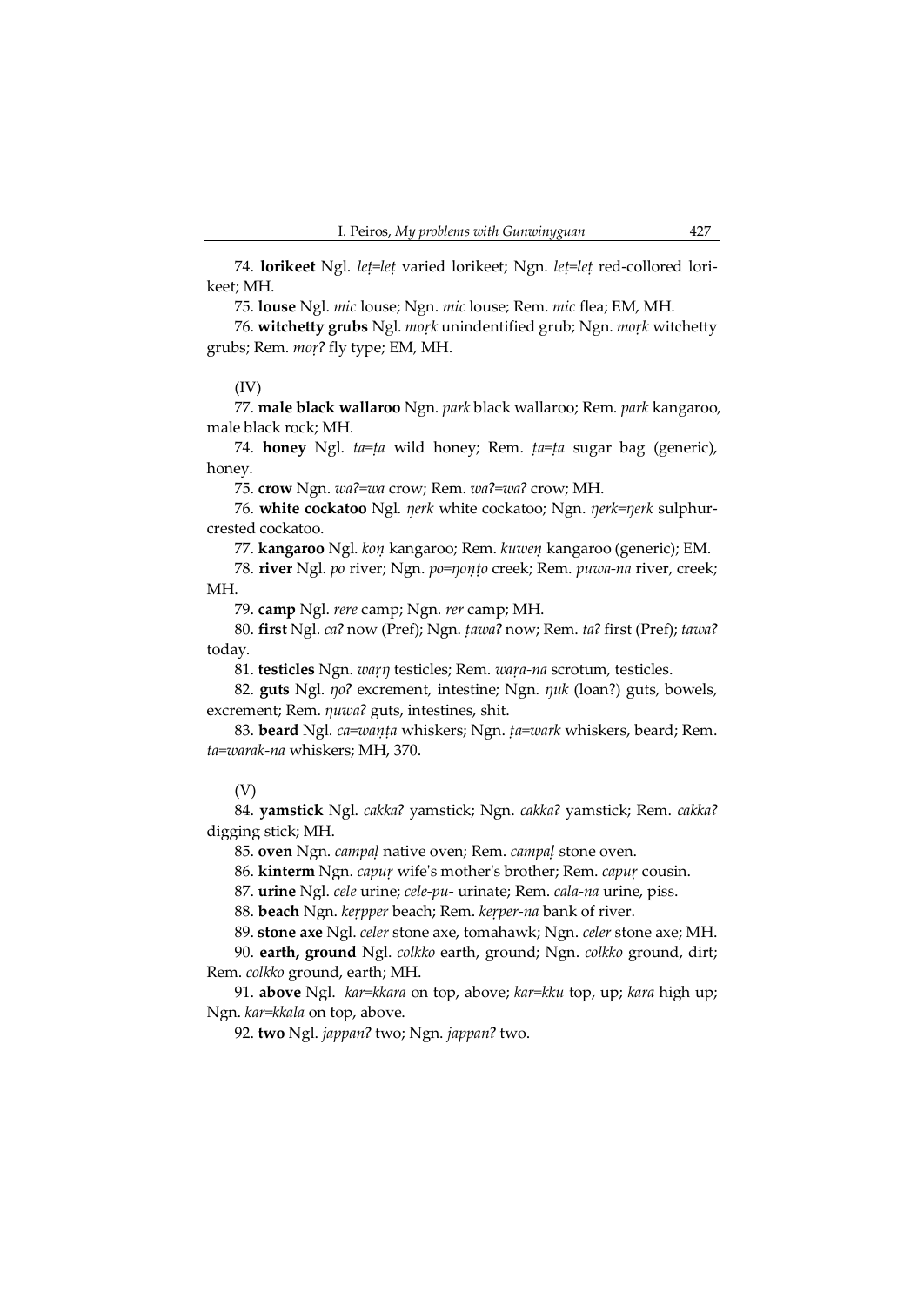93. **hole** Ngl. *jele* hole; Ngn. *jele* hole, jail.

94. **west** Ngl. *kerin* west; Rem. *karin* west; EM, MH.

95. **dry** Ngl. *kappurk* dry; Ngn. *kappurk* dry.

96. **leg** Ngl. *kanta* lower leg; Ngn. *kanta* leg; Rem. *kanta-na* lower leg; story, word.

97. **mountain, hill** Ngl. *kala* mountain, high bank; Ngn. *kala* hill.

98. **boomerang** Ngl. *kali=kaliʔ* boomerang; Ngn. *kali=kaliʔ* ordinary boomerang; Rem. *kali=kaliʔ* boomerang.

99. **ear** Ngl. *kanam* ear; Ngn. *kanam* ear; EM.

100. **doctor** Ngl. *koloŋ* doctor; Ngn. *koloŋ* doctor; MH.

101. **branch** Ngn. *konto* branch; Rem. *konto-na* branch (of tree or creek).

102. **mother's mother** Ngl. *kowkko* mother's mother; Ngn. *kokkok* mother's mother.

103. **few, many** Ngl. *kula=kal* big; Ngn. *kul=ppurʔ* few; MH.

104. **skin** Ngl. *kulaʔ* skin of body; Ngn. *kulaʔ* skin, bark; Rem. *kulaʔ-na* skin, bark; EM, MH.

105. **cloud** Ngl. *kunuŋ* cloud; Ngn. *kunuŋ* cloud; Rem. *kunuŋ-na* cloud.

106. **moon** Ngl. *kurŋa* moon; Ngn. *kurŋa* moon; Rem. *kurŋa* moon.

107. **red ochre** Ngl. *majŋoʔ* red ochre; Ngn. *mojŋoʔ* red ochre.

108. **neck** Ngl. *maŋa* neck; Ngn. *maŋa* neck.

109. **shoulder blade** Ngl. *mele=ppeʔ* shoulder blade; Ngn. *meleppeʔ* shoulder blade; *milippiʔ* < Yolngu; Rem. *mini-na* shoulder blade.

110. **father's mother** Ngl. *memem* father's mother; Ngn. *memem* father's mother; Rem. *mamamʔ* father's mother; MH.

111. **blade, sharp point** Ngl. *mereʔ* sharp point; Ngn. *mereʔ* blade, sharp point, thorn.

112. **rib** Ngl. *miṭi=miṭi* rib bones; Ngn. *miṭi=miṭi* rib.

113. **night** Ngl. *munun* darkness; Ngn. *mununʔ* dark (at night); EM.

114. **anus** Ngl. *nimi* hind end, anus; Ngn. *nim* anus, buttocks; Rem. *nimiŋunuʔŋa* bum, tail part.

115. **grass** Ngl. *nocco* grass (general); Ngn. *nottoʔ* grass.

116. **kinterm** Ngl. *palak* MoMoBrCh, MoMoBrSoSoCh; Rem. *palak* cousin masculine; *ta=palak* cousin feminine.

117. **string, rope** Ngl. *palkku* rope, string; Ngn. *palkku*, *ma-* rope, string; Rem. *palkku* rope, string.

118. **father** Ngl. *pappa* hypocoristic for 'father'; Rem. *pappa* father; MH.

119. **chest** Ngl. *pere* brisket, chest; Ngn. *pere* chest.

120. **shoulder blade** Ngl. *pere=melk* shoulder blade; Ngn. *pere=melk* shoulder blade; Rem. *peteʔ* shoulder; MH.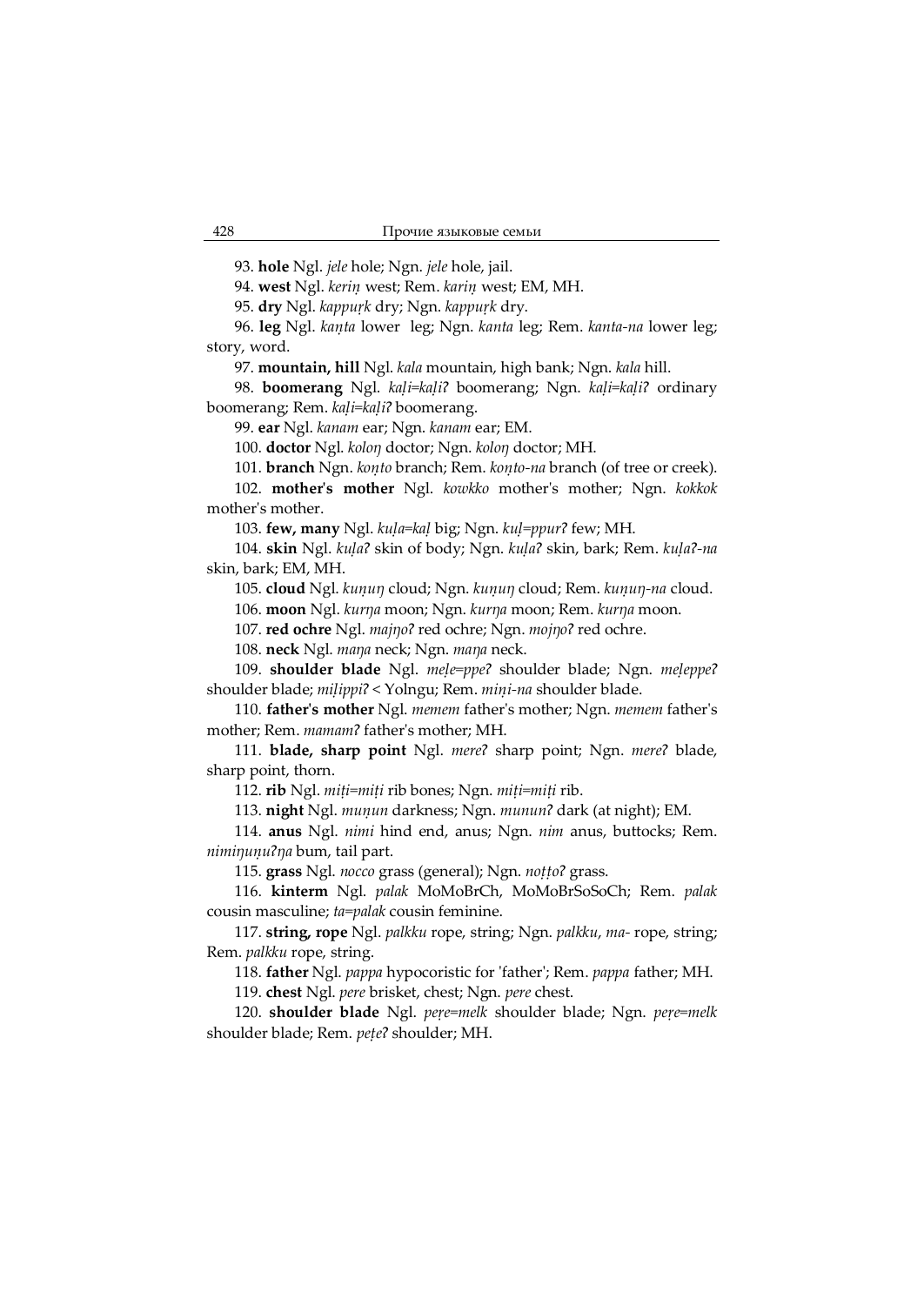121. **clapstick, tapstick** Ngl. *pir=mir* clapstick; Ngn. *pil=mir* tapstick; *pilʔ=pil-tu* to sing (with tapstick accompaniment).

122. **nail** Ngl. *pinin* (finger-, toe-)nail; Ngn. *pinin* fingernail, toenail; MH.

123. **log, stick** Ngl. *poloʔ* hollow log; Rem. *poloʔ* tree, stick, wood.

124. **woomera** Ngl. *pontok* woomera; Ngn. *pontok* flat woomera; Rem. *pontok* woomera; EM, MH.

125. **ashes** Ngl. *pulŋuʔ* ashes; Ngn. *pulŋuʔ* ashes.

126. **song** Ngn. *puŋkul* song, singing with tapsticks; Rem. *puŋkul* corroboree, song type.

127. **yesterday** Ngl. *ca=caparŋʔ* yesterday; Ngn. *ta=taparŋʔ* yesterday, afternoon; MH.

128. **mouth** Ngl. *cala* mouth; Ngn. *ta*: < Yol. mouth; Rem. *tala-na* mouth.

129. **sand** Ngl. *campur* sand; Ngn. *tampur* sand; MH.

130. **tree, stick** Ngl. *cantaʔ* stick; Ngn. *tantaʔ* tree; MH.

131. **country** Ngn. *tawal* country; Rem. *tawal-na* country, place.

132. **meat** Ngl. *caŋku* flesh food; Ngn. *taŋku* meat, flesh; Rem. *taŋku-na* meat, flesh; EM, MH.

133. **sing** Ngl. *culu-wa-* sing; Ngn. *tulu* a compounding element referring to corroboree; Rem. *culu-na* words (of song or of language); MH.

134. **waist** Ngl. *cumu* hipbone; Ngn. *tumu* waist; Rem. *tumu-na* small of back.

135. **sun, spider** Ngl. *wacci* sun; Ngn. *wacci* spider.

136. **south** Ngl. *walam* south; Ngn. *wali-* E? upriver; Rem. *walam* south; EM, MH.

137. **first, after that** Ngn. *walaŋ=karaʔ* first; Rem. *walaŋ* then, next, after that.

138. **wing, elbow** Ngl. *walmor* elbow; Ngn. *walmur* feather, wing.

139. **sun** Ngl. *walir* hot weather; Ngn. *walir* sun; Rem. *walir* hot weather time.

140. **track, footprints** Ngn. *wanta* track, footprints; Rem. *wanta-na* track, footprints.

141. **spirit** Ngl. *waral* shade, spirit; Ngn. *waral* spirit, image; EM, MH.

142. **one** Ngl. *waŋkinʔ* one, same; Ngn. *waŋkinʔ* one.

143. **belly** Ngn. *wuru* abdomen; Rem. *wuru-na* belly, stomach.

144. **spring (water)** Ngl. *ŋaccal* spring (water); Ngn. *ŋaccal* spring (water); EM, MH.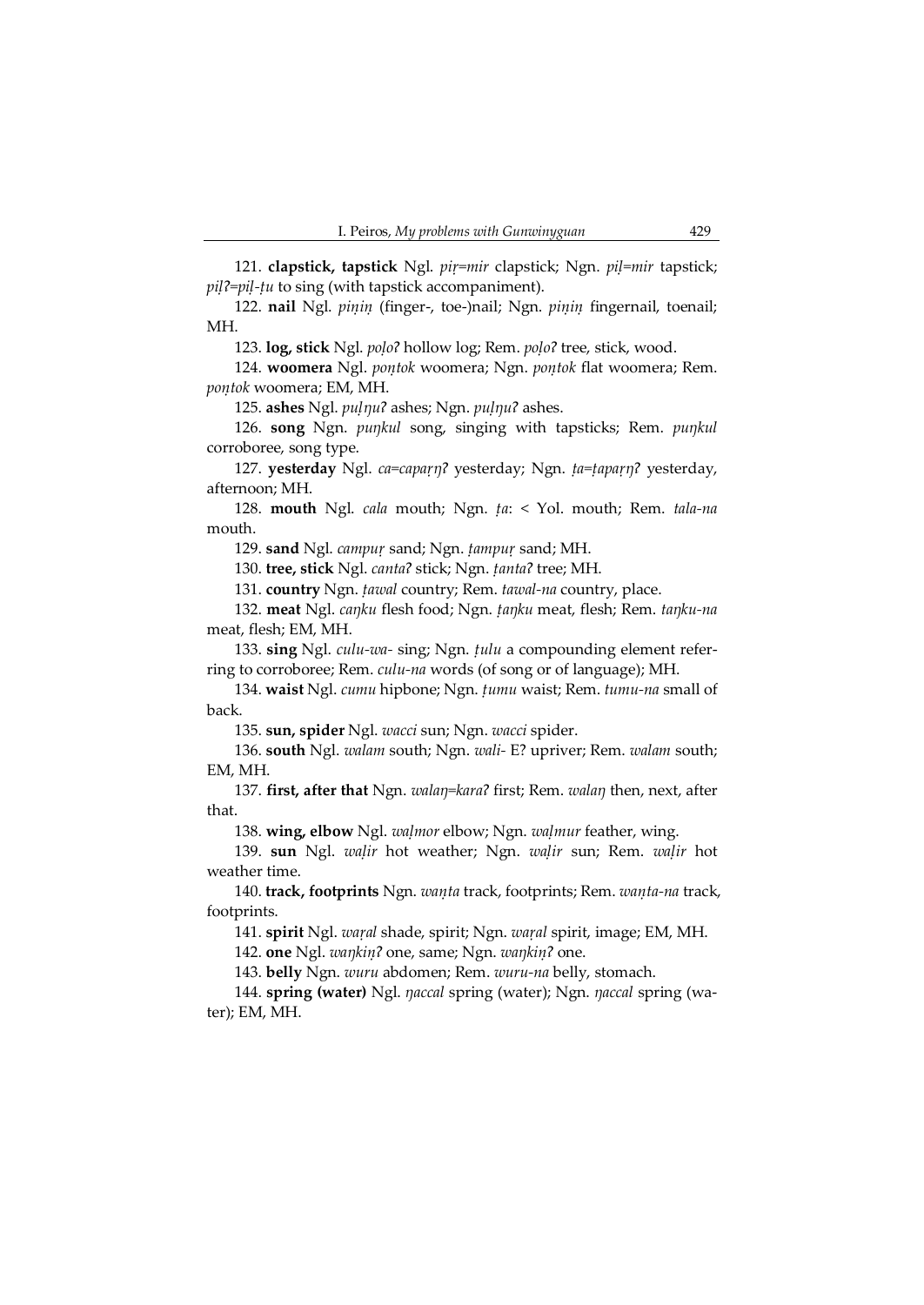145. **devil** Ngl. *ŋajaŋ* devil, white man; Ngn. *ŋajaŋ* devil, animated corpse; Rem. *ŋajaŋ* devil, dead person.

146. **lying, asleep** Ngl. *ŋere-* sleep (n.); Ngn. *ŋere* sleep (n.), rest.

147. **wind** Ngl. *ŋonto* wind; Ngn. *ŋonto* wind.

148. **flower** Ngl. *ŋoro* flower; Ngn. *ŋoro* flower.

149. **same** Ngl. *ŋuncu* same; Ngn. *ŋuncu* similar, equivalent.

150. **firestick** Ngl. *ŋuniʔ* firestick; Ngn. *ŋuniʔ* firestick; Rem. *ŋunəʔ* tree type used to make firesticks.

#### (VI)

151. **operate firedrill** Ngl. *caṭi-* operate firedrill; Ngn. *caṭa-* operate firedrill; MH.

152. **make** Ngl. *maninʔ* to make something; Ngn. *maninʔ-tu-* to make, make properly.

153. **go across** Ngl. *poṭop-* to cross over; Ngn. *poṭop-tu* go across.

154. **pull** Ngl. *tororʔ* pull; Ngn. *tororʔ-tu-* pull.

155. **dry up (water)** Ngl. *toroʔ-* dry up (water); Ngn. *toroʔ-tu-* dry up (water).

156. **go down, descend** Ngl. *toṭoʔ* go down, descend; Ngn. *toṭoʔ-ṭu-* go down, descend.

157. **return** Ngl. *wake* return; Ngn. *waki-* return.

158. **cook in ashes** Ngl. *walat-pu-* to bank up ashes; Ngn. *walat-pu*cook in ashes.

159. **scratch** Ngl. *wiriʔ* to remove; Ngn. *wiriʔ-tu-* dig out of stone oven. 160. **jump** Ngl. *worowk-* jump; Ngn. *worok-tu-* jump; MH.

161. **dig (a hole)** Ngl. *ŋurumʔ-* dig (a hole); Ngn. *ŋurumʔ-tu-* dig (a hole); *ŋurʔ-tu-* < Jolngu (?).

### (VII)

162. **grasshopper** Ngl. *capputen=ten* grasshopper with long antennae; Ngn. *capputen=ten* grasshopper with moderately long horns; Rem. *capputen=ten* grasshopper.

163. **leech** Ngl. *cimiʔ* leech; Ngn. *cimiʔ* leech; MH.

164. **lancewood tree** Ngl. *culuʔ* lancewood tree; Ngn. *culuʔ* lancewood tree; Rem. *culuʔ* lancewood tree.

165. **short-necked tortoise** Ngl. *jalpu=jalpu* short-necked tortoise; Ngn. *jalpu=jalpu* short-necked tortoise.

166. **turtle** Ngn. *kajwal* long-necked tortoise; Rem. *kajwal* long-necked tortoise.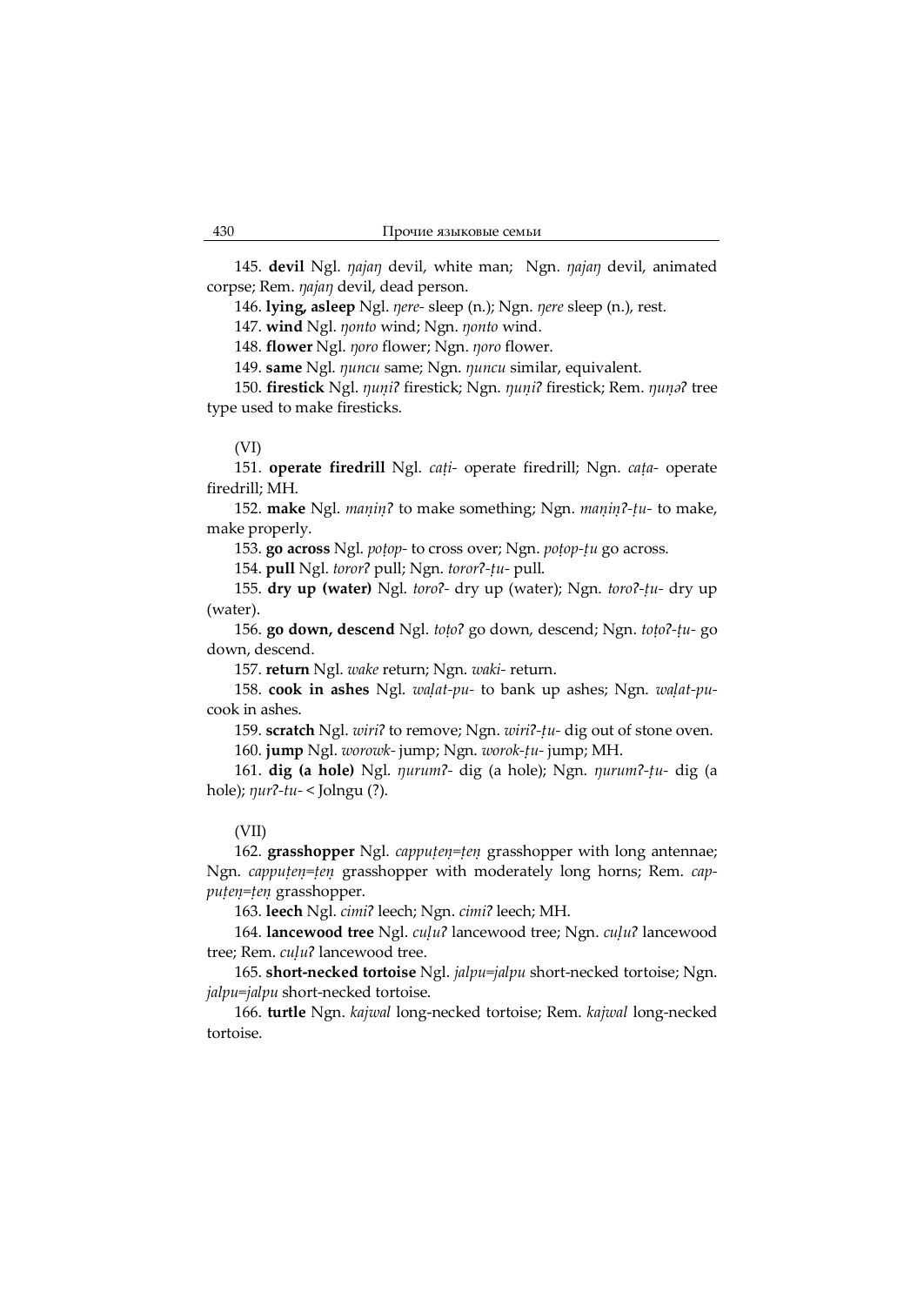167. **plant, sp.** Ngn. *kalar* a chenopod plant; Rem. *kalar* bloodwood, sp.; EM.

168. **jibiru** Ngn. *kanci jibiru*; Rem. *kanci jibiru*.

169. **freshwater crocodile** Ngl. *kojo* freshwater crocodile; Ngn. *kojow* freshwater crocodile.

170. **blue winged kookaburra** Ngl. *korp=korp* kookaburra; Ngn. *korow=korow* blue winged kookaburra; Rem. *korow=korow* blue winged kookaburra.

171. **tawny frogmouth** Ngl. *kipiṭ=kulic* E? tawny frogmouth; Ngn. *kuluj=kkuluj* tawny frogmouth; EM.

172. **centipede, scorpion** Ngl. *mala* centipede; Ngn. *mala* centipede; EM.

173. **native cat** Ngl. *nuluk* native cat; Ngn. *nuluk* native cat.

174. **female euro** Ngl. *pajir* female euro; Ngn. *pajir* female euro.

175. **tree, sp.** Ngl. *panarʔ* marble tree, Owenia vernicosa; Ngn. *panarʔ* marble tree, Owenia vernicosa; Rem. *pana=pana* E? turkey bush; EM.

176. **march fly, mosquito** Ngl. *paṭṭiʔ* march fly, mosquito; Ngn. *paṭṭiʔ* march fly; Rem. *pattə* march fly, mosquito; NE.

177. **green plum** Ngn. *perkeʔ*, *pirkiʔ* greenplum; Rem. *pərkkəʔ* green plum.

178. **wax** Ngn. *piti* beeswax; Rem. *piti* beewax; EM.

179. **banyan tree** Ngn. *canʔ=pa* banyan tree; Rem. *canʔ=pa* banyan tree.

180. **goanna** Ngl. *poŋka* large rock goanna, V. glebopalma; Ngn. *poŋka* large rock goanna, V. glebopalma; EM, MH.

181. **lily** Ngl. *purppa* lily; Ngn. *purppaʔ* water lily root; Rem. *purppa* water lily root.

182. **tree, sp.** Ngl. *tupal* Leichhardt tree; Ngn. *tupal* large tree with edible fruits; Rem. *tupal* plum tree.

183. **ant** Ngl. *cala=pir* red ant; Ngn. *tala=wuṭ=puṭ* small brown ant.

184. **snake** Ngn. *ŋarac* snake; Rem. *ŋarac* snake (generic).

185. **fish, sp.** Ngl. *ŋatpan* fish; Ngn. *ŋatpan(ʔ)* archer fish.

186. **cycad palm** Ngn. *ŋattu* cycad palm; Rem. *ŋattu* cycad palm.

## (VIII)

187. **sandy wallaby, female** Ngl. *caruṭṭuʔ* sandy wallaby, female; Ngn. *caruṭṭuʔ* sandy wallaby, female; Rem. *caruṭṭuʔ* sandy wallaby, female; MH.

188. **yam** Ngn. *kankuriʔ* a long yams; Rem. *kankuriʔ* long yam.

189. **dove** Ngl. *koloto=tok* peaceful dove; Ngn. *kolotok* peaceful dove; EM, MH.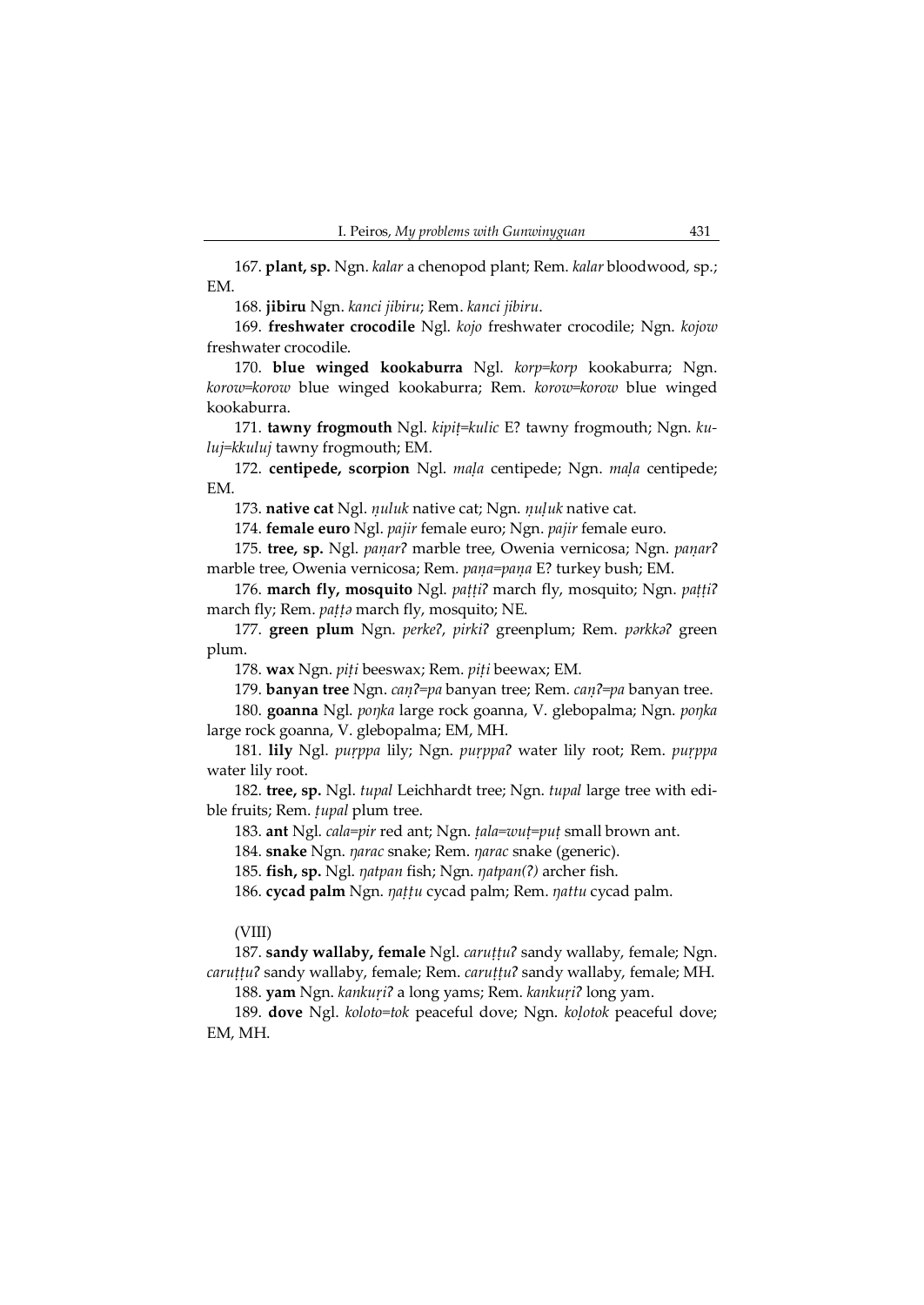190. **blue-tongued lizard** Ngl. *kurmuluʔ* blue-tongued lizard; Ngn. *kurmuluʔ* blue-tongue lizard; Rem. *kurmuluʔ* blue-tongue lizard; EM, MH.

191. **short-necked tortoise** Ngl. *kurupil* short-necked tortoise; Ngn. *kurupil* short-necked tortoise.

192. **echidna** Ngl. *manappun* echidna; Ngn. *manappun* echidna.

193. **salt-water crocodile** Ngl. *naŋkuru* big salt-water crocodile; Ngn. *naŋkuru* salt-water crocodile.

194. **file snake** Ngl. *picciri* file snake; Ngn. *picciri* file snake; MH.

195. **water python** Ngl. *puruṭ=ci* water python; Ngn. *puruṭ=ci* water python.

196. **eagle** Ngl. *tamala* wedge-tailed eagle (eaglehawk); Ngn. *tamala* wedge-tailed eagle (eaglehawk).

197. **wild apple** Ngl. *tereneʔ* red apple; Ngn. *tereneʔ* wild apple; Rem. *tereneʔ* plum tree.

198. **ring-tailed possum** Ngl. *tukulaʔ* ring-tailed possum; Ngn. *tukulaʔ* ring-tailed possum; *toʔ* brush-tailed p.

199. **goanna, Varanus gouldi** Ngl. *waccuntu* old man, Varanus gouldi; Ngn. *waccuntu* goanna, Varanus gouldi; MH.

200. **red gum** Ngl. *ŋoloŋkoʔ* red river gum; Ngn. *ŋoloŋkoʔ* red river gum.

201. **nail-tailed wallaby** Ngl. *ŋolomoro* nail-tailed wallaby; Ngn. *ŋolomoro* nail-tailed wallaby.

202. **wallaby** Ngl. *larpunin* small rock wallaby; Ngn. *lar=punin* a mid-sized rock wallaby; MH.

203. **cold (weather)** Ngl. *maluwru* cold (weather); Ngn. *maloworo-ti* cold (weather); Rem. *malwuru* cold weather season.

204. **sacred** Ngl. *cappuru* sacred, dangerous; Ngn. *cappuru* sacred, dear. 205. **knife** Ngn. *ciminṭiʔ* 'nail' spike of dugong harpoon; Rem. *cimintiʔ*

spear, fishwire; EM, MH.

206. **white clay** Ngn. *kamunuŋkuʔ* white clay; Rem. *kamunuŋkuʔ* white clay.

207. **yellow ochre** Ngl. *koloŋorʔ* yellow ochre; Ngn. *koloŋorʔ* yellow body paint; Rem. *koloŋorʔ* yellow ochre.

208. **elope** Ngl. *marampaʔ* wife stealer; Ngn. *marampaʔ* wife stealer; Rem. *marampaʔ* eloping couple; H-.

209. **friend, companion** Ngl. *palpparaʔ* mate, companion; Ngn. *palppara* friend, companion.

210. **circumcised boy** Ngl. *pantari* initiated young man; Ngn. *pantari* circumcised; Rem. *pantan* true man.

211. **all, every** Ngl. *walamanʔ* a lot, many; Ngn. *walamanʔ* all, every.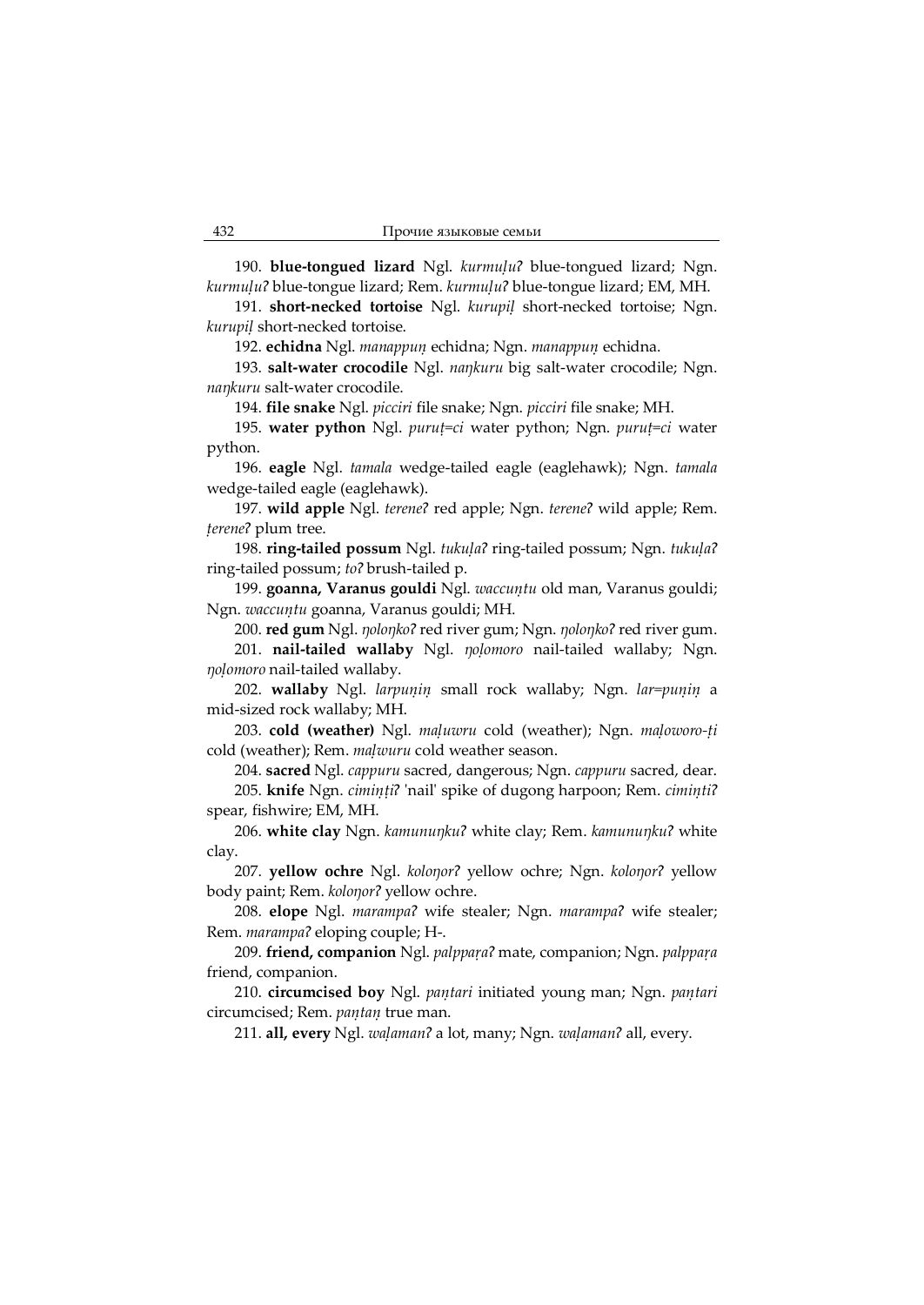212. **now, quickly** Ngn. *warikku* now; Rem. *warikku* quickly.

213. **club** Ngl. *warurku* nulla-nulla; Ngn. *warurku* nulla-nulla.

214. **long; dreaming** Ngl. *wiriciʔ* long; ceremony; Ngn. *wiriciʔ* dreaming; totem; Rem. *wiriciʔ* ceremony.

215. **old person** Ngl. *wurʔ=wuruŋu* old person; Ngn. *wurʔ=wuruŋu* old person; Rem. *wurʔ=wuruŋu* old person; *wuruŋu-na* brother.

216. **eye** Ngl. *ŋancula* eye, seed; Ngn. *ŋancula* eye, seed; MH.

217. **bone** Ngl. *marakka* bone; Ngn. *ŋarakka* bone; *marakka* leg; Rem. *ŋarkka-na* bone.

218. **wind** Ngl. *picuṭu* big wind; Ngn. *picuṭu* whirlwind; MH.

It is possible that quite a few of these comparisons are actually borrowings. So can we accept them as decisive evidence for a specific genetic relation between Ngalakan/Rembarrnga and Ngandi?

# **Jawoyn / Mayali and Ngalakan / Ngandi**

A list of the comparisons between Jawoyn / Mayali and Ngalakan / Ngandi is given below.

(1) Jawoyn / Mayali - Ngalakan / Ngandi / (Rembarrnga)

1. *\*nin*: May. *nin* grass wren, Jaw. *nin* finch sp.; Ngl. *ninʔ=ninʔ* finches; Ngn. *ninʔ* finch sp.; EM. Rit. *ninʔ* (a local word).

2. *\*wak=wak*: May. *wak=wak* crow, Jaw. *wak=wak* crow; Ngn. *waʔ=wa* crow; Rem. *waʔ=waʔ* crow; MH. Yol. *\*wa:k*.

3. *\*tet-*: May. *tet=tet* red-coloured lorikeet (E), Jaw. *tet=tet* varied lorikeet; Ngl. *leṭ=leṭ* varied lorikeet; Ngn. *leṭ=leṭ* red-coloured lorikeet; MH.

4. *\*park*: May. *park* male black wallaroo, Jaw. *park* male black wallaroo; Ngn. *park* black wallaroo; Rem. *park* kangaroo, male black rock; MH.

5. *\*kark*: May. *kark* spider web, War. *kek*; Ngn. *karʔ* spider's web; Rem. *karʔ-na* web; MH. Yol. *\*ka:rʔ*.

6. *\*mork*: May. *mok* small fly, Jaw. *mork* a fly; Ngl. *mork* unindentified grub; Ngn. *mork* witchetty grubs; Rem. *morʔ* fly type; EM, MH.

7. *\*wan*: May. *wan* armpit, underarm; *wanca=muṭ* armpit hair, Jaw. *wancal* < ? *\*wan=cal* armpit, underarm, War. *wan=mili*; Ngl. *wan=kol* armpit; *wan=cat* arm; Ngn. *wan*, *wan=kol* armpit; Rem. *wan-na* armpit; EM, MH. Yol. *\*wa:n* (Gup.).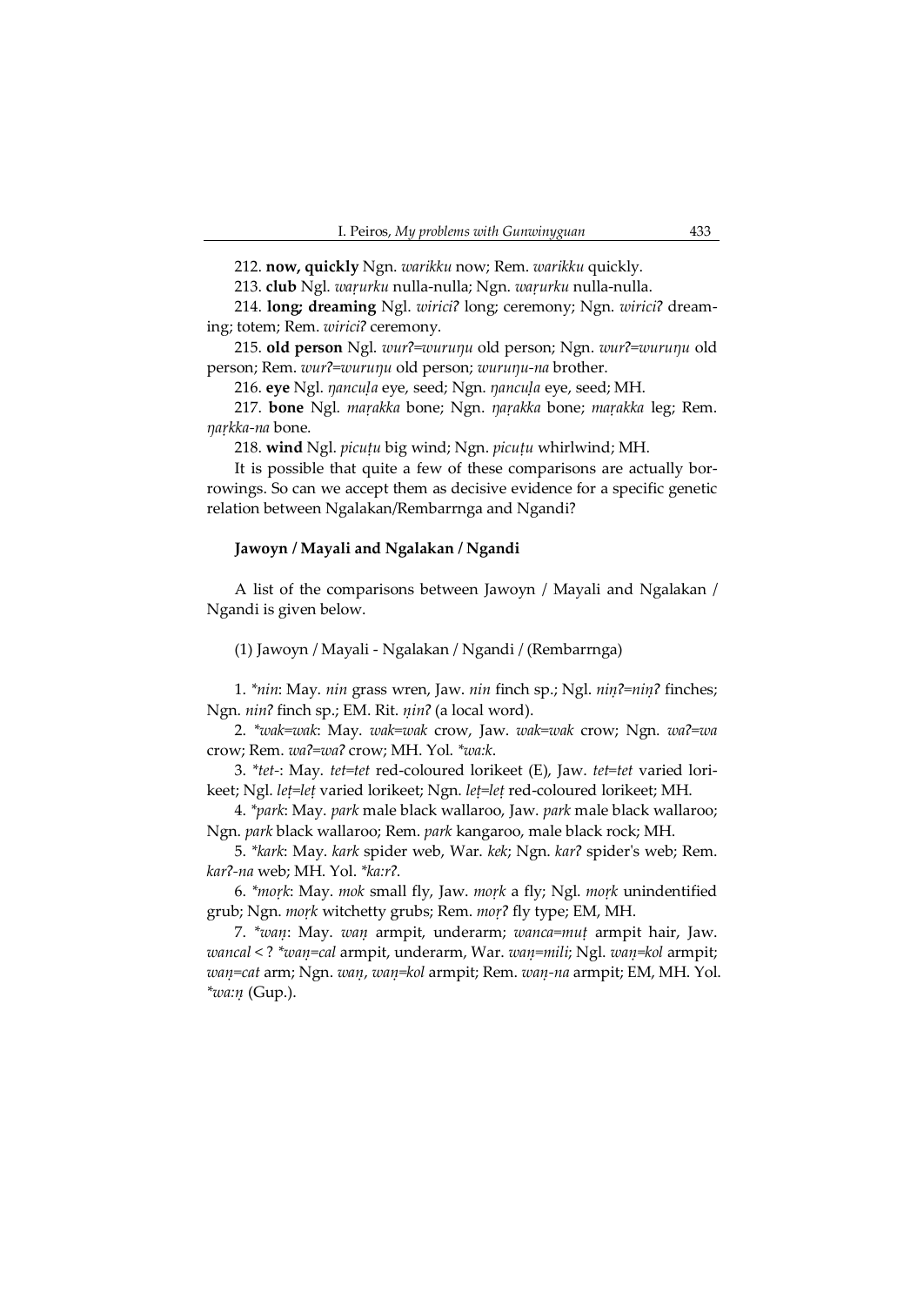8. *\*wurk*: May. *ca=wurk* whiskers, beard, Jaw. *ca=wurk* whiskers, War. *ki=ce=wek*; Ngn. *ta=wark* whiskers, beard; Rem. *ta=warak-na* whiskers; MH, 370. Yol. *\*ta=wark* cf. belly.

9. *\*piL-*: May. *pilŋ=muruŋ* music sticks, clapsticks, Jaw. *pil=pil-ka-* to clap music sticks; Ngl. *pir=mir* clapstick; Ngn. *pil=mir* tapstick; *pilʔ=pil-tu* to sing (with tapstick accompaniment). Yol. *\*pil=mV*.

10. *\*wurk*: May. *wur=papaŋ* have a sore stomach, Jaw. *la=wurk* belly, stomach; Ngl. *worʔ* belly; Ngn. *worʔ* belly. Cf. beard.

11. *\*kuk*: May. *kuk* body; raw, Jaw. *kuk* body, dead body, War. *kik*; Ngl. *kuʔ* raw; Rem. *kuʔ* raw, body; EM, MH.

12. *\*mo*: May. *rak-mo* hipbone, pelvis; *mo=palʔ* hip bone, Jaw. *mo* bone; War. *mu*; Ngl. *muṭu=ṭuʔ* E? on one's knees; Ngn. *mo:* knee; Rem. *mo-na* knee.

13. *\*ler*: May. *jet* nest; *ret* camp, home, nest (E), Jaw. *ler* camp, War. *le*; Ngl. *rere* camp; Ngn. *rer* camp; MH. Yol. *\*tir* (JIN).

14. *\*culŋ*: May. *culŋ* dust, Jaw. *ca=culŋ* dust; Ngl. *cul* dust; Rem. *tulŋ* dust; EM. Yol. *\*tuŋkuL*.

15. *\*wurk*: May. *wurk* grass fire, bush fire; *wukke* to burn; *wuŋ* to light, Jaw. *wurk* fire, firewood, War. *wek* fire; Ngn. *wurk* small bush fire set by men; Rem. *wurk* fire lit in circle for hunting; MH. Mara. *wurk=malam*; Bur. *wurka=kka* to burn.

16. *\*mVk*: May. *mak* good, Jaw. *mak* good, War. *muk*; Ngl. *ma(:)ʔ* good; Ngn. *ma:k* good; Rem. *maʔ* good (NE); EM, MH. Yol. *\*manmak*.

17. *\*ŋerʔ*: May. *ŋeʔ* breath, heartbeat, Jaw. *ŋerʔ-ma-* to have a spell, 'breather'; Ngl. *ŋerʔ* heart; to pant; *ŋerʔ=parʔ* be frightened; Ngn. *ŋerʔ* heart; Rem. *ŋerʔ-na* heart; EM. Yol. *\*ŋarʔ-*, Mara. *ŋir* to breathe.

18. *\*ŋej*: May. *ŋej* name, Jaw. *ŋi* name, War. *ni*; Ngl. *ŋej* name; Ngn. *ŋic-* (in compounds) name; Rem. *ŋe-na* name; EM, MH. Yol. *\*ŋaj-* (Gup.).

19. *\*tar*: May. *tat* leg, thigh, root, Jaw. *car*, *cor* leg; Ngl. *tar=ppic* leg, thigh; Ngn. *tar=ppic* thigh; Rem. *tarama-na* leg; Yol. *\*tarwa*.

20. *\*ce[n]*: May. *cen* fish, War. *ci=pak*; Ngl. *cen* fish; Ngn. *cen* fish; EM, MH.

21. *\*tiw*: May. *tiu* liver, War. *ci-*; Ngl. *ciw* liver; Ngn. *tiw* liver; MH. Yir. *ti(p)*, Yid. *tipa*.

22. *\*pV*: May. *paje* bite, Jaw. *pi-* drink, War. *pi-* drink; Ngl. *pe-* bite; Ngn. *pa-* bite, sting; MH.Tan. *\*pa:*, Bur. *paj*.

23. *\*wat-*: May. *wat-me* (ceremony) finish up (E), Jaw. *wat-ma-* to finish, terminate, end; Ngl. *wat-* to finish; Ngn. *watti-* E? to die; *wati=wati* id.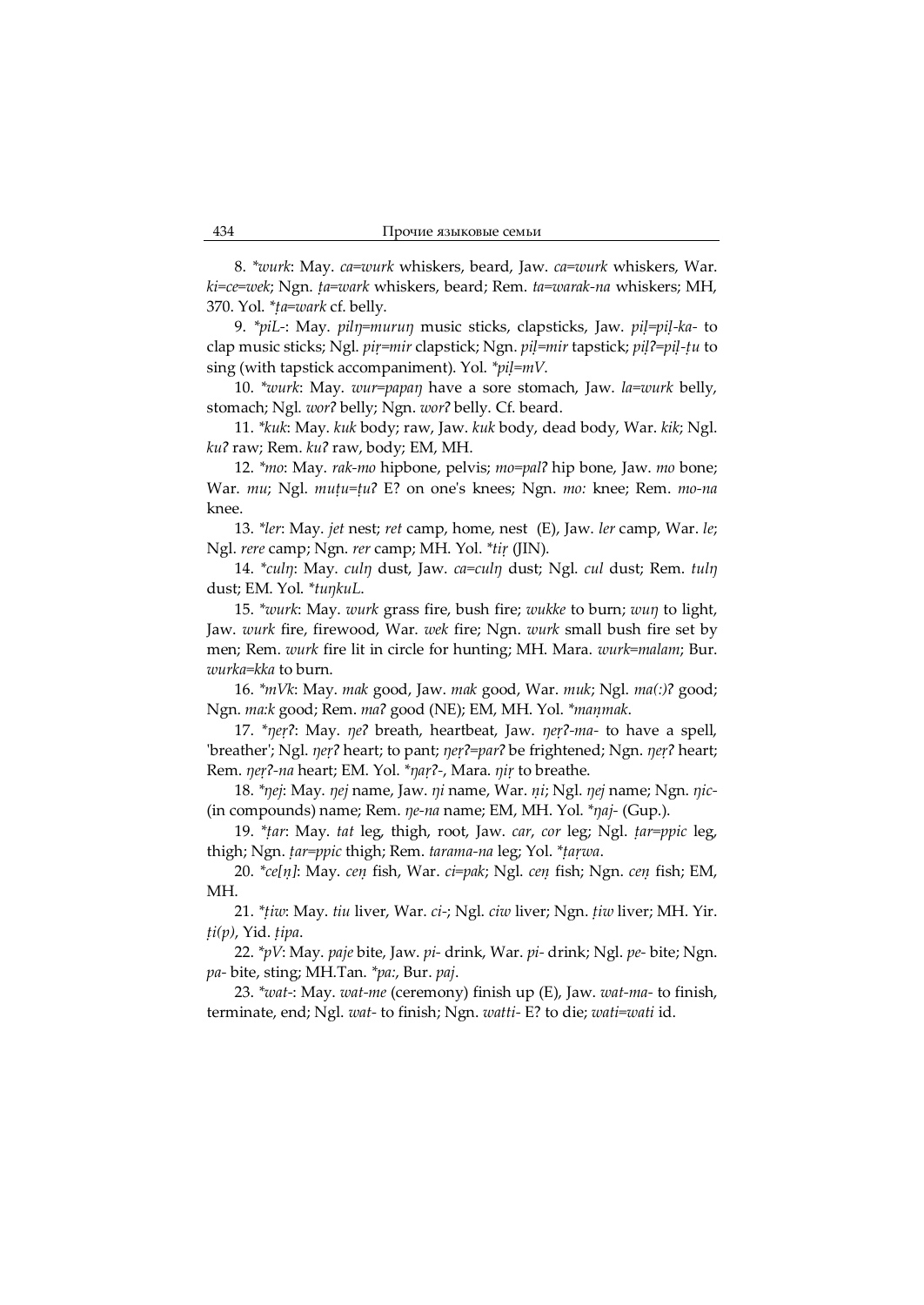24. *\*ma-*: May. *ma=ŋ* take, get, Jaw. *ma-* get; Ngl. *ma-* get, pick up; Ngn. *ma-* get, obtain, pick up; Yol. *\*ma-*.

25. *\*wo*: May. *wo=n* give, Jaw. *wo* give; Ngl. *wu-* give; Ngn. *wo-* give; Mara. *wa-nari*; Bur. *wu*; Tang. *\*wu:-*.

26. *\*pu-*: May. *pu-n* hit, kill, Jaw. *pu-* hit, strike; Ngl. *pu-* hit, strike, kill; Ngn. *pu-* hit hard, kill; Yol. *\*pu-*.

27. *\*na-*: May. *na=n* see, look at, Jaw. *na-* see; Ngl. *na-* see; Ngn. *na-* see; Yol. *\*na-*; Bur. *na-*.

28. *\*war-*: May. *wa=pu=n* to sing up, Jaw. *war-wu* sing curse at; Ngl. *war-pu-* to practise sorcery on someone; Ngn. *war-pu-* sing curse at; MH. Bur. *warpa*.

29. *\*ni-*: May. *ni* to sit, live, Jaw. *ni-*, *nini-* to sit; Ngl. *na* sit, live; Ngn. *nu-* to sit; Yol. *\*ni=na-*; Bur. *nina*.

30. *\*ti-*: May. *ti* to stand, Jaw. *ci=ji* stand, War. *kuku-c-aŋ* E?; Ngn. *ti-* / *tu-* stand; Rem. *turuʔ*, *tija=na* (NE) to stand; Yol. *\*ta-* / *\*ti-*.

31. *\*kar*: May. *ka=n* take, carry, lead, Jaw. *kor-ka-*, *kar-wu-ka-* take, carry; Ngl. *ka-* take, carry; Ngn. ka- carry in hands. Yol. *\*ka-*.

32. May. *na=me* E? build, make, War. *nu-j*; Ngl. *ne-* burn, cook, Ngn. *na*burn, cook. Yol. *\*na:-*.

33. *\*ŋalʔ*: May. *min=ŋal=k=me* climb up, go up, War. *ŋalʔ*; Ngl. *ŋalʔ-* go up, climb; Ngn. *ŋalʔ-tu-* go up; Rem. *ŋalʔ* climb (tree); MH. Yol. *\*ŋalʔ-*.

34. *\*ju*: May. *jo* lie, sleep, War. *ju-ŋ*; Ngl. *jo-* to sleep; Ngn. *ju-* sleep; Bur. *ju=na*; Yid. *wu=na-N*.

35. *\*man*: May. *man=pekkan* try, Jaw. *man* try; Ngl. *man* (Pref.) taste, test; Ngn. *man* (in comp.) taste; EM, MH. Rith. *man*.

36. *\*werʔ*: May. *werʔ-me-*, *weʔ=me* (M, W), *reʔ=me* vomit, Jaw. *werʔ* vomit, War. *weʔ-*; Ngl. *werʔ* vomit; Ngn. *werʔ-tu-* vomit; EM, MH. Mara. *wi*.

37. *\*wiC-*: May. *wic=me* to whistle, Jaw. *wiṭ-ma* to whistle; Ngl. *wirʔ* to whistle, Ngn. *wirʔ-tu* to whistle. Mara. *wirʔ*.

38. *\*kuriʔ*: May. *kuriʔ* blue-tongue lizard, Jaw. *kuriʔ* blue-tongue lizard; Ngl. *kurmuluʔ* blue-tongue lizard; Ngn. *kurmuluʔ* blue-tongue lizard; Rem. *kurmuluʔ* blue-tongue lizard; EM, MH. Rit. *kurmuluʔ*. A local word?

39. *\*kantal-*: May. *kantal=ppuru* female plains kangaroo, Jaw. *kantal=piru* female plains kangaroo; Ngl. *kantal=ppuru* female plains kangaroo; Ngn. *kantal=ppuru* female plains kangaroo; EM. Yol. *\*kanṭal=ppuru*; Mara. *kanṭalpuru*. A local word.

40. May. *ŋuj* flower, Jaw. *ŋawarak* flower; Ngl. *ŋoro* flower; Ngn. *ŋoro* flower. A doubtful comparison.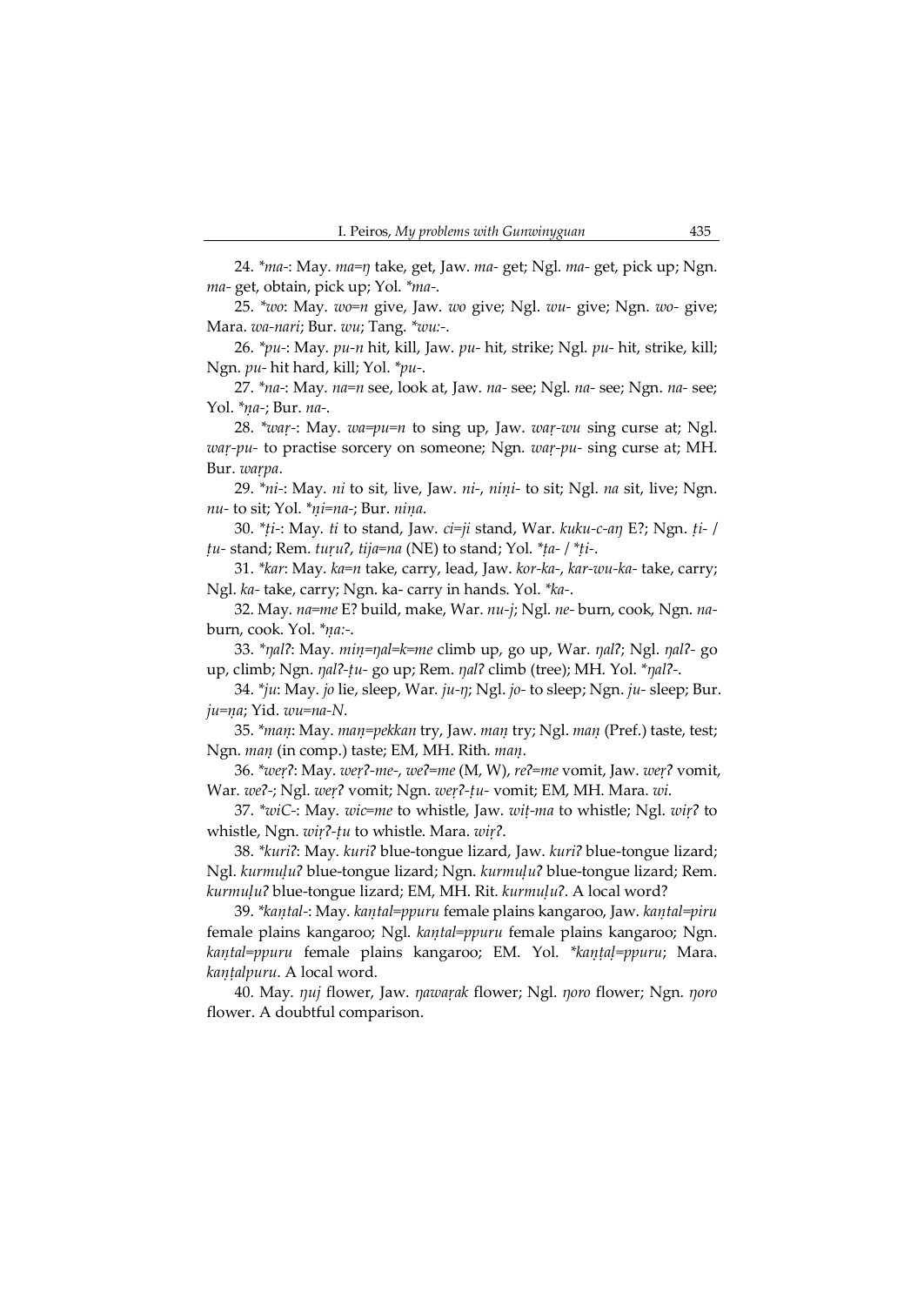41. *\*poŋka*: May. *poŋka* spiny tail monitor, Jaw. *poŋka* stone country goanna; Ngl. *poŋka* large rock goanna, V. glebopalma; Ngn. *poŋka* large rock goanna, V. glebopalma; EM, MH.

42. *\*culu-kun*: May. *culukkun* Antidesma sp. (W), Jaw. *culukun* Asclepidaceae, "wild banana"; Ngl. *culuʔ* lancewood tree; Ngn. *culuʔ* lancewood tree; Rem. *culuʔ* lancewood tree. Rit. *culuʔ*. A local word?

43. *\*welej(ʔ)*: May. *welejʔ* red-winged parrot, Jaw. *welej* red-collared lorikeet; Ngl. *welec* red-collared lorikeet; Ngn. *werej=werej* lorikeet; Rem. *welen* small red parrot; *welejʔ* bird sp.; MH.

44. *\*kalar*: May. *kalar* Gum sp.; Eucalyptus bleeseri; Eucalyptus arnhemensi, Jaw. *kalar* Eucalyptus bleeseri; Ngn. *kalar* a chenopod plant; Rem. *kalar* bloodwood sp.; EM. Rit. H *kalarajʔ* wattle tree. A local word?

45. *\*pana=ca*: May. *pana=ca* marble tree, fruit used as fish poison, Owenia vernicosa, Jaw. *pana=ca* Gardenia sp., *panar* Gardenia merasperma, owenia vernicosa; Ngl. *panarʔ* marble tree, Owenia vernicosa; Ngn. *panarʔ* marble tree, Owenia vernicosa; Rem. *pana=pana* E? turkey bush; EM. Rit. H *panarʔ*; War. ND *panar*. A local word.

46. *\*welVŋ*: May. *weleŋ* man responsible for killing game, Jaw. *welaŋ* right, appropriate; *kun-welaŋ* guilty one, perpetrator, also murderer; Ngl. *weleŋ* boss, master, one who has rights; Ngn. *wel* boss, owner.

47. *\*kulu*: May. *koc=kulu* head (? brain), Jaw. *kulu=ruŋ* brain; *kulu* 'head' (compound element); Ngl. *kal=ŋork=ŋork* brains; Ngn. *kol=ŋork=ŋork* brain; EM. A dubious comparison.

48. *\*kutaŋ*: May. *kuṭaŋ=ji* clever man, Jaw. *kuraŋ* doctor, curer; War. *kudaŋ(ji)*; Ngl. *koloŋ* doctor; Ngn. *koloŋ* doctor; MH. A dubious comparison

49. *\*perV-milk*: May. *peri=melʔ* kangaroo's shoulder blade; *perekalʔ* sternum, Jaw. *pere=melk* shoulder blade, War. *pimek*; Ngl. *pere=melk* shoulder blade; Ngn. *pere=melk* shoulder blade; Rem. *peteʔ* shoulder; MH. Yol. *\*pili-* (Jin.); Bur. *pilwera*. A local word.

50. *\*walam*: May. *walem* south, west, southwest, Jaw. *walam* south, War. *walam*, *walem*; Ngl. *walam* south; Ngn. *wali-* E? upriver; Rem. *walam* south; EM, MH. Rit. H *walama* upriver.

51. *\*waral*: May. *waral* spirit, reflection, Jaw. *waral*, *maral* spirit of a dead person; Ngl. *waral* shade, spirit; Ngn. *waral* spirit, image; EM, MH; Mara. *waral*.

52. *\*kanem*: May. *kanem* ear, War. *kanem*; Ngl. *kanam* ear; Ngn. *kanam* ear; EM.

53. *\*piti*: May. *piti* beeswax, Jaw. *piri* beeswax; Ngn. *piti* beeswax; Rem. *piti* beewax; EM.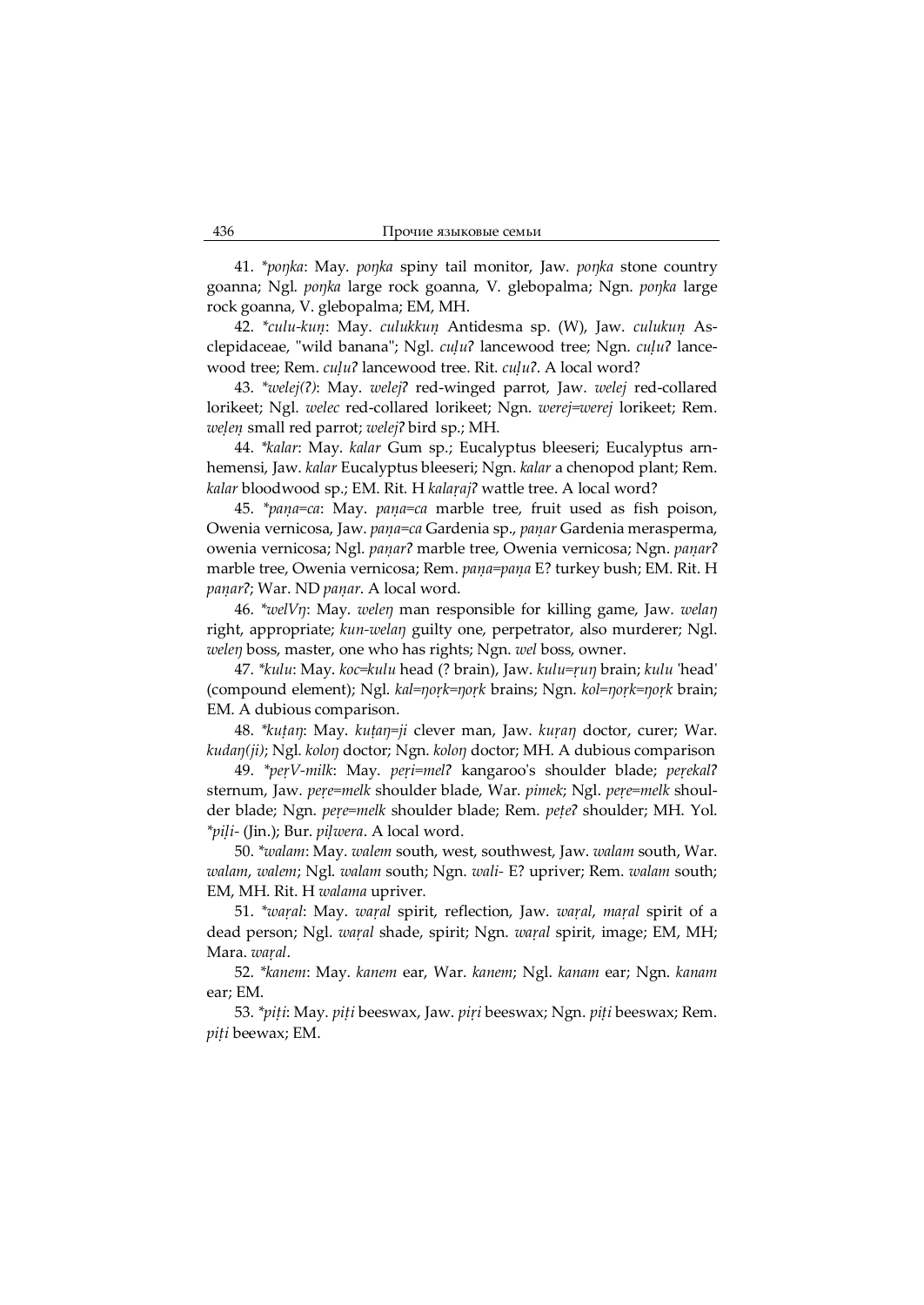54. *\*kari*: May. *kari=kat* west; *kar=kat* high country, Jaw. *kari* west; Ngl. *kerin* west; Rem. *karin* west; EM, MH.

55. *\*mamam(ʔ)*: May. *mamamʔ* father's mother, Jaw. *mamam* father's mother; Ngl. *memem* father's mother; Ngn. *memem* father's mother; Rem. *mamamʔ* father's mother; MH. Yol. *\*mu:=mu*.

56. *\*woro-*: May. *worowk=worowk=me-* hop, jump, Jaw. *woro=k-ma-* jump; Ngl. *worowk-* jump; Ngn. *worok-tu-* jump; MH. Rit. H *warawk-u-*. A local word.

57. *\*peleŋ*: May. *peleŋ=k=me* lick up, Jaw. *pelak* E? lick lap (as water), War. *peleŋʔ*; Ngl. *peleŋʔ* lick; Ngn. *pilaŋʔ-tu-* < Yol. lick; EM, MH. Yol. *\*pilaŋʔ-*. A borrowing?

58. May. *kun* (M, E) kangaroo, Jaw. *kun* soul, spirit, War. *kun* soul; Ngl. *kon* kangaroo; Rem. *kuwen* kangaroo (generic); EM.

59. *\*pinin*: May. *pinin* man, War. *pinin*; Ngl. *pi=kur* man; Rem. *pi* aboriginal person, man; MH.

60. May. *munum* (Dj) night, Jaw. *mun=mun* dark, dark night; Ngl. *munun* darkness; Ngn. *mununʔ* dark (at night); EM. Yol. *\*munV* night.

61. *\*ke-*: May. *kep* nose, Jaw. *ke=mo* nose, nose bone; *kerolk* nose peg; Ngl. *ce-* E?? nose; Ngn. *kipan* nose; Rem. *kij-na* nose; EM.

62. *\*cen*: May. *cen* tongue, Jaw. *cen* tongue, War. *cen*; Ngl. *celŋ* tongue; Ngn. *telŋ* tongue; Rem. *tijalŋ-na* tongue, language; EM, MH/377. Yol. *\*ti:laŋ*.

63. *\*purak*: May. *puk* dry (place), passible, Jaw. *purak* dry; Ngl. *ka=ppurk* dry; Ngn. *ka=ppurk* dry; Rit. H *purk*. Possibly a borrowing.

64. *\*pa=pa*: May. *pappa* triangular kin term; *papin* father's mother and recip., Jaw. *papa* elder sibling, War. *pappa*; Ngl. *pappa* hypocoristic for 'father'; Rem. *pappa* father; MH. Yol. *\*pa:-pa*; Bur. *pappa*. A local word.

65. *\*po-*: May. *po-* water (incorpor. noun); *ka=po* creek, river (W, E), Jaw. *pona-* compound form of ῾water, liquid'; Ngl. *po* river; Ngn. *po=ŋonṭo* creek; Rem. *puwa-na* river, creek; MH.

66. *\*kolo=tok*: May. *kolopok*, *kolotto=tto* peaceful dove, diamond dove, Jaw. *koloto=tok* peaceful dove, War. *kolototok*; Ngl. *koloto=tok* peaceful dove; Ngn. *kolotok* peaceful dove; EM, MH. Yol. *\*kulutuk*.

67. *\*cimiNti*: May. *ciminti* knife, Jaw. *ciminti* knife; Ngn. *ciminṭiʔ* 'nail' spike of dugong harpoon; Rem. *cimintiʔ* spear, fishwire; EM, MH. Yol. *\*ciminti(ʔ)*.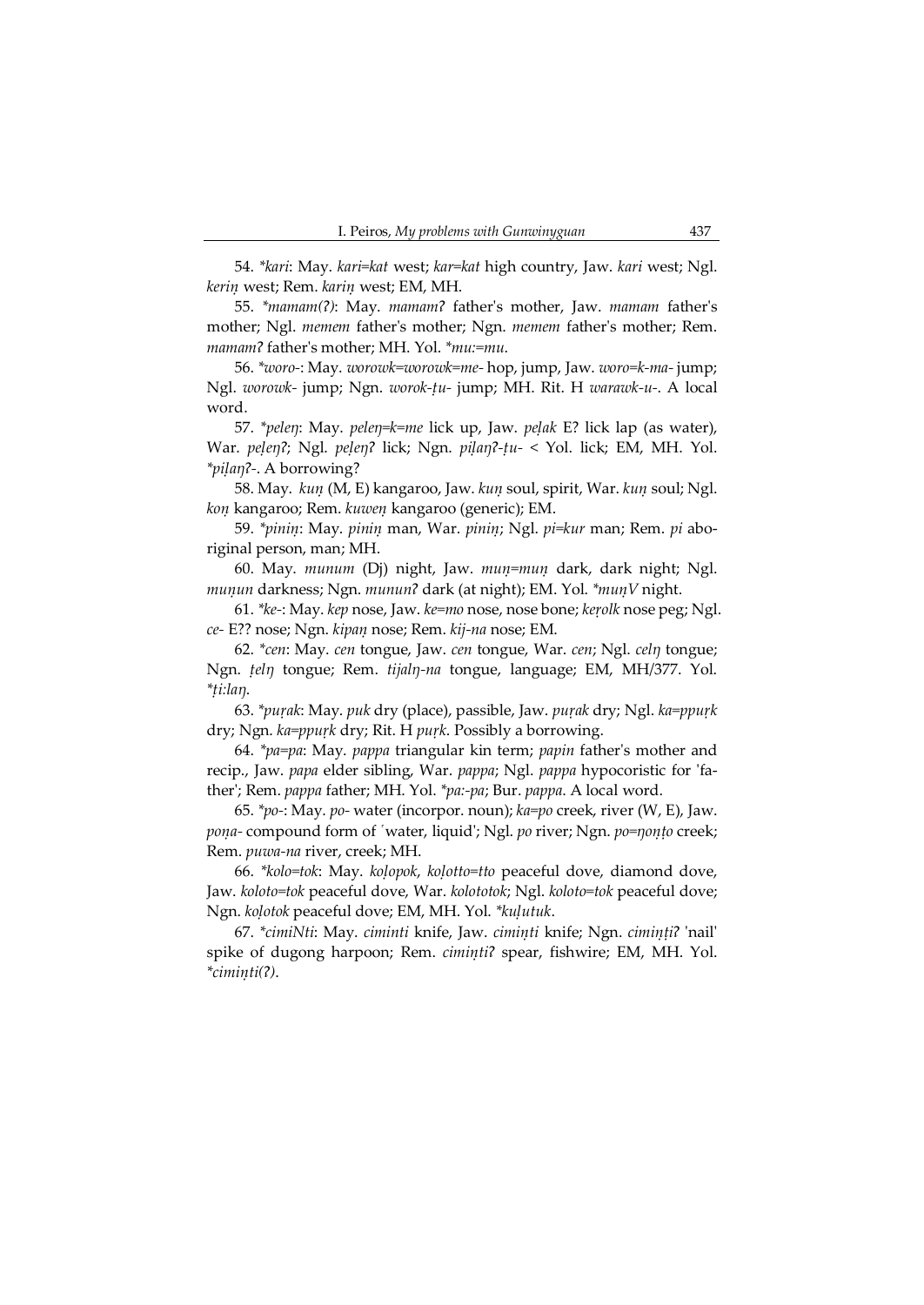(2) Jawoyn / Mayali - Rembarrnga

1. *\*tel-*: May. *tel=tel* E, W black ant, Jaw. *tel=tel* black ant; Rem. *tel=tel* ant sp.; EM.

2. May. *ŋal=pak* chin (E), cheek (W), Jaw. *ŋalk* mouth; lid of container; Rem. *ŋal=pak-na* lower jar, chin. Tan. *\*ŋankV*.

3. *\*ŋol*: May. *ŋol* cloud (E, M); *ŋol=kimuk* big clouds, Jaw. *ŋol* sky; *pam-ŋol* cloud, War. *pam=ŋul*; Rem. *ŋol-na* sky, cloud; EM, MH.

4. *\*ŋaL-*: May. *ŋalŋ* cliff; *milʔ=ŋalk* eyebrow, Jaw. *ŋalk-ŋayu* slope, steep descent, War. *jm-rm*; Rem. *ŋalk-na* river bank.

5. *\*pork*: May. *pok* print, track (of any sort), Jaw. *pork(-ŋayu)* tracks; *purul* road; Rem. *por=por-na* track.

6. *\*mele=mele*: May. *mele=mele* butterfly, Jaw. *mele=mele* butterfly; Rem. *mele=meleʔ* butterfly; EM, MH. Yol. *\*mili=mili* (Gup.); Bur. *mela=mila*.

7. *\*mala*: May. *mala=wor* leaf; mare (E) hair, Jaw. *mala=wor* leaf, War. *mala*, *mara*; Rem. *moror* < ? *\*maLa-wor* hair; MH.

8. *\*pa=mo*: May. *pamo* bud, Jaw. *pamo* seed; Rem. *pamo-na* E? purple flower from gum tree; MH.

9. *\*kVm*: May. *kom* throat, nape, Jaw. *kam* throat, neck, War. *kum* nape; Rem. *kuwam-na* neck, nape; MH.

10. *\*ŋVrk*: May. *ŋork* flank, Jaw. *ŋurk-mo* rib bones; Rem. *ŋorok-na* rib cage; MH.

11. *\*caraŋ*: May. *caŋ* dreaming (place), Jaw. *caraŋ* dreaming; Rem. *carŋ* bad dreaming; EM.

(3) Jawoyn / Mayali - Ngandi

1. *\*ŋak=ŋak:* May. *ŋak=ŋak* grey-crowned babbler, Jaw. *ŋak=ŋak* greycrowned babbler; Ngn. *ŋak=ŋak* white-breasted sea-eagle; EM.

2. *\*lok=lok*: May. *lok=lok* skink sp., Jaw. *lok=lok* skink sp.; Ngn. *lok=lok* dragon lizard; EM.

3. *\*cak*: May. *cak* meat ant, Jaw. *cak* red ant; Ngn. *caʔ* meat ant; MH.

4. May. *ju:l* human, aborigine, Jaw. *jul* man, people (RESTR), War. *jul*; Ngn. *jul* human, aborigine. Yol. *\*ju:l=ŋu*. A borrowing.

5. *\*le(r)*: May. *je=me* ashamed, Jaw. *lir-ma-* ashamed; Ngn. *jer* ashamed, be shy.

6. *\*majʔ*: May. *majʔ=ke* to flash (lightning), Jaw. *majk-ma-*, *maj=majʔ-ma*to flash (lightning); Ngn. *majʔ-tu-* to make lightning flash; MH. Yol. *\*maj=karan*.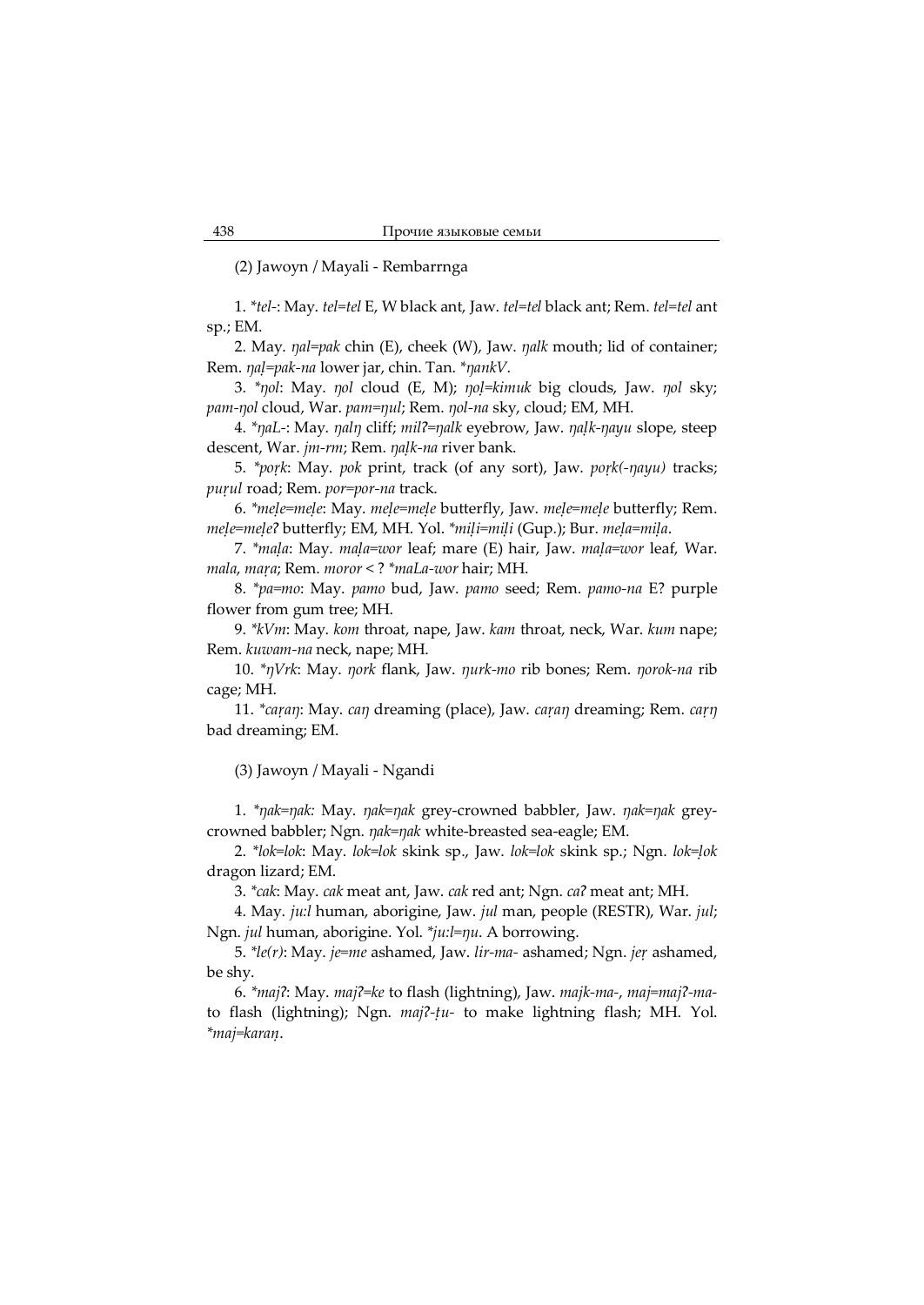7. *\*pVʔ*: May. *puʔ-me-* to blow, War. *piʔ*; Ngn. *puʔ-tu-* to blow (e. g. to produce flame from sparks); MH. Yol. *\*pu:-*.

8. *\*war-*: May. *war-me* swim, Jaw. *war-ma-* swim; Ngn. *wor-tu* swim; MH. Yol. *\*warʔ-* (Gup.).

9. *\*woR*: May. *worpan* E? stinking, Jaw. *wor* urine, War. *wul*; Ngn. *worc* urine; *worca* urinate; MH. Mara. *warc*.

10. May. *kan=ma* northern brown bandiccot (big), Jaw. *kan=ma* big bandicoot; Ngn. *kan=purk* small possum; EM. Rit. H *kanpurk*.

11. *\*karV*: May. *kare=men* get old, Jaw. *kara-ji-* to grow; Ngn. *kalak-tu*grow (as child); Mara. *kal*.

12. May. *kuŋ* sugarbag, honey, Jaw. *karaŋ* bee, honey bee; Ngn. *kuṭaŋ* bee, honey bee.

13. *\*warV*: May. *ware* bad, War. *war*; Ngn. *war=cak* bad; MH. Bur. *wera*.

14. *\*jer(e)*: May. *jere* behind, Jaw. *jer* towards; Ngl. *jer=kke* E? bottom, inside, undeneath; Ngn. *jiri* behind; EM.

15. *\*woC-*: May. *wop* lightweight; *wope* lung (W), Jaw. *wompan=wompan* lightweight; Ngn. *wowk=wowk* lightweight; MH.

16. *\*puru=ŋanti*: May. *puruŋanti* stinking turtle, Jaw. *puruŋanti* longnecked land turtle; Ngn. *puruŋantiʔ* smelly tortoise; EM, MH. Rit. H *puruŋantiʔ*; Mara. *puruŋanti*.

17. May. *kanta* female antelopine wallaby, Jaw. *kuntulk* E? female plains kangaroo; Ngn. *kantawulʔ* rock wallaby; Rit. H *kantawulʔ* rock wallaby.

(4) Jawoyn / Mayali - Ngalakan

1. *\*merk*: May. *merk* cattle tick, Jaw. *merk* tick (RESTR?); Ngl. *merk* tick; Ngn. *merer* E? eggs of lice; MH. Bur. *tal=murk* flea.

2. *\*lerŋ*: May. *jerŋ* firewood, Jaw. *ma=lerŋ-ma=lerŋ* kindling, small branches; Ngl. *ku=lerŋ* firewood; EM.

3. *\*ŋuk*: May. *ŋuk-* (compounding n.) guts, shit, Jaw. *ŋuk* guts, excrement, War. *ŋuk*; Ngl. *ŋoʔ* excrement, intestine; Ngn. *ŋuk* (loan?) guts, bowels, excrement; Rem. *ŋuwaʔ* (loan?) guts, intestines, shit. Yol. *\*ŋuk*; Wrd. *ŋuwun*.

4. *\*maj*: May. *me* vegetable food; *majʔ* flesh food, Jaw. *maj* vegetable food; Ngl. *maj* vegetable food; MH. Wrd. *majin*.

5. *\*puN*: May. *pun* ankle, Jaw. *puŋ* area behind knee; Ngl. *pun* kneecap, knee. Yol. *\*pu:n*.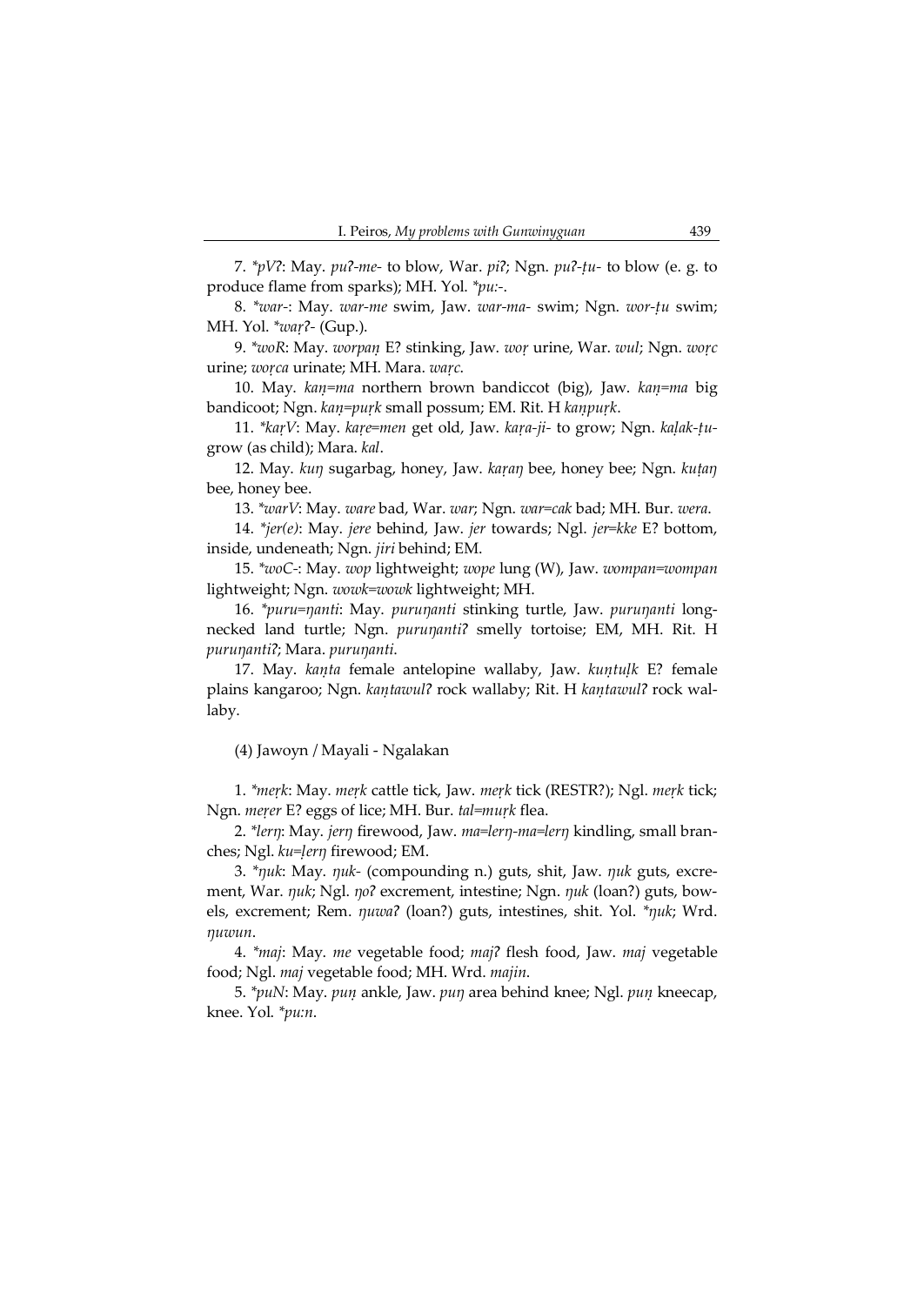6. *\*ciŋ*: May. *ciŋ* stomach, guts, Jaw. *ciŋ* stomach, abdomen; Ngl. *ciŋ* stomach; EM, MH.

7. *\*tun*: May. *tun* cat's cradle game, played with bush sting, Jaw. *tun* string, rope; Ngl. *tun* string.

8. *\*kur=ŋiN*: May. *kur=ŋin* sweat, Jaw. *kur=ŋin* sweat; *ŋen* sweat; Ngl. *ku=puj* sweat; MH.

9. *\*jon*: May. *jon* back of knee, esp. muscle behind knee, Jaw. *jon* tendon, sinew; Ngl. *jon* vein; EM, MH.

10. *\*pim*: May. *pim* painting, Jaw. *pim* white ochre; Ngl. *pim* white ochre; MH.

11. *\*wel*: May. *wel-* wing; *pel* arm, wing, Jaw. *wel* wing; Ngl. *wel* wing; EM, MH.

12. *\*wVlk*: May. *wuk=me* to swallow, Jaw. *wolk=ma* to drink; Ngl. *wurk*to swallow; Ngn. *wurŋ-tu-* (< Yol.?) swallow v. Yol. *\*wurk-* (Jap.); Bur. *wul=ca*.

13. *\*caŋ-*: May. *caŋ=ka=n* go hunting, Jaw. *caŋ=ka-* go hunting; Ngl. *caŋ-ka-* go hunting; EM, MH.

14. *\*kuLu-*: May. *kuru=wiluk* curlew, Jaw. *kulu=wur* curlew; Ngl. *kuweluʔ* curlew. Mara. *kuwilu*.

15. *\*talak*: May. *talak* sand monitor, Jaw. *talak* sand-ridge goanna; Ngl. *takal* goanna, Varanus gouldi; EM, MH.

16. *\*penuk*: May. *penuk* shrub turkey, bustard, Jaw. *penuk* shrub turkey, bustard; Ngl. *penuk* shrub turkey, bustard; EM, MH.

17. *\*kurac*: May. *kurac* blood, Jaw. *kurac* blood, War. *kurac*; Ngl. *kurac* blood; MH. Yol. *\*kulaŋ*.

18. *\*katu*: May. *katu=katu* many woman (RESTR), Jaw. *katu=katu* woman; Ngl. *kiti* girl; EM.

19. *\*caluŋ*: May. *caluŋ* king brown snake, Jaw. *caluŋ* king brown snake, War. *caluŋ*, *calum*; Ngl. *cal=mjal* king brown snake; EM, MH.

20. *\*marV*: May. *mar=wi* be hungry, Jaw. *mari* be hungry; Ngl. *marawul* be hungry; EM, MH. Yol. *\*mar-*.

21. *\*kujVŋ*: May. *kujeŋ* long, tall, Jaw. *kujaŋ* long, tall; Ngl. *keŋ=keŋ* long, tall; EM, MH.

22. *\*kerŋe*: May. *kerŋe* new, fresh, Jaw. *kerŋ* new, fresh, War. *keŋ*; Ngl. *kerŋe* alive; EM, MH.

23. *\*monV*: May. *mone=maŋ* to carry on shoulder (E, W), Jaw. *mona-na*to carry on shoulder; *mini* shoulder, War. *muncum* E?; Ngl. *mun=cum* shoulder; MH, 572. Rit. H *mun*.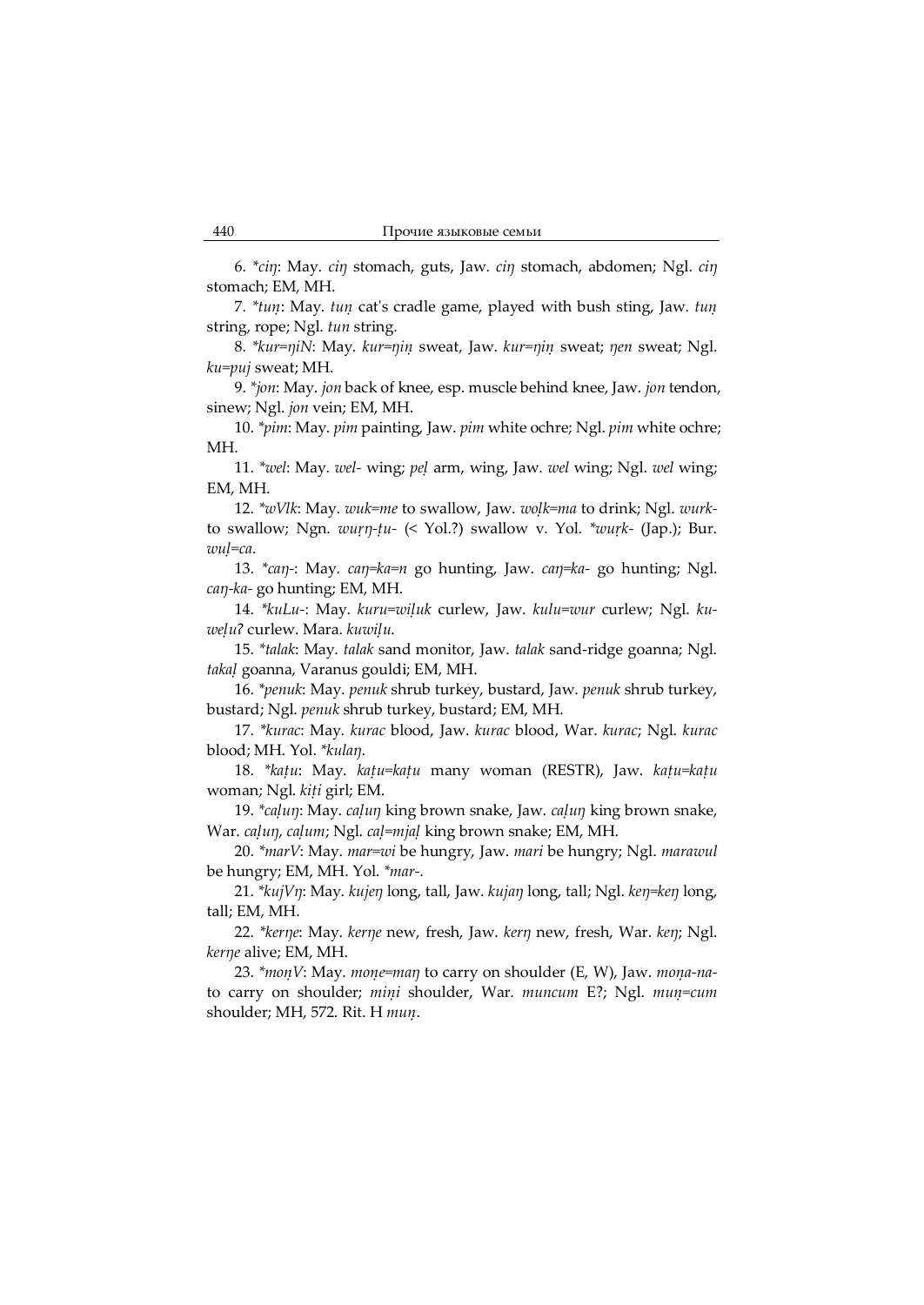24. May. *carici* ashes (RESTR), Jaw. *caric* charcoal; Ngl. *caric* charcoal, coal; MH.

25. *\*wVk*: May. *ce-wk* E? rain, rain season, Jaw. *wak* water, rain, War. *wik*; Ngl. *weʔ* water, rain; Ngn. *warʔ* to rain; MH.

26. *\*kul-*: Jaw. *kul=ppam* three, War. *kupam* lots; Ngl. *kula=kal* big; Ngn. *kul=ppurʔ* few; MH. Yol. *\*kul-*.

(5) Jawoyn - Ngandi / Ngalakan

1. Jaw. *kol* nest; Ngl. *kol=koroʔ* coolamon for a baby; Ngn. *kol* nest; MH. Bur. *kala=kkala*.

2. Jaw. *pil* spear, sharp point; Ngl. *pilʔ* sharp point; Ngn. *pilʔ* sharp point.

3. May. *kel=pi* E? crocodile's lair, Jaw. *kelk* river bank, cliff; Ngl. *kelk* river bank; Ngn. *kelk* side (of river or road); MH.

4. Jaw. *kor-ka-* to carry; Ngl. *kor* to load; Ngn. *kor* to put in(side); MH. Yol. *\*kuru=ka-*.

5. Jaw. *wa-* ῾follow' (in comp.); Ngl. *wa-* to follow; Ngn. *-wa* come!. Yol. *\*wa:-*.

6. Jaw. *ŋa-* listen to; Ngn. *ŋa-* hear; Rem. *ŋawaʔ* hear (NE); Yol. *\*ŋa:-* (Jap.)

7. Jaw. *lerʔ* light (fire); Ngl. *lerʔ* light (fire); Rem. *lerʔ* to make fire; MH.

8. Jaw. *curerk* bowerbird; Ngl. *curerʔ* bowerbird; Ngn. *curerʔ* great bowerbird; Rit. H *curirʔ*; Mara. *curir*.

9. Jaw. *marawk* friar bird; Ngl. *maṭawʔ* friar bird; Ngn. *maṭawk* friar bird. Rit. H *ma:ṭawk*, *maṭawk*.

10. Jaw. *(koj-)malapar* cold (season); Ngl. *maluwru* cold (weather); Ngn. *maloworo-ti* cold (weather); Rem. *malwuru* cold weather season.

11. Jaw. *jara* lair, den, hole; Ngl. *jele* hole; Ngn. *jele* hole, jail; Yol. *\*jalu*.

12. Jaw. *koli* stony hill, loose stone; Ngl. *kala* mountain, high bank; Ngn. *kala* hill.

13. Jaw. *pinin* nail; Ngl. *pinin* (finger-, toe-)nail; Ngn. *pinin* fingernail, toenail; MH. Yol. *\*pinin*; Bur. *pinin*.

14. Jaw. *poru-* cross, cross over; Ngl. *poṭop-* to cross over; Ngn. *poṭop-tu* go across. Yol. *\*puṭa=p-*.

15. Jaw. *koj=mar* freshwater crocodile; Ngl. *kojo* freshwater crocodile; Ngn. *kojow* freshwater crocodile.

16. Jaw. *lu=ŋark* snake (generic); Ngn. *ŋarac* snake; Rem. *ŋarac* snake (generic). Rit. H *ra=ŋarac*.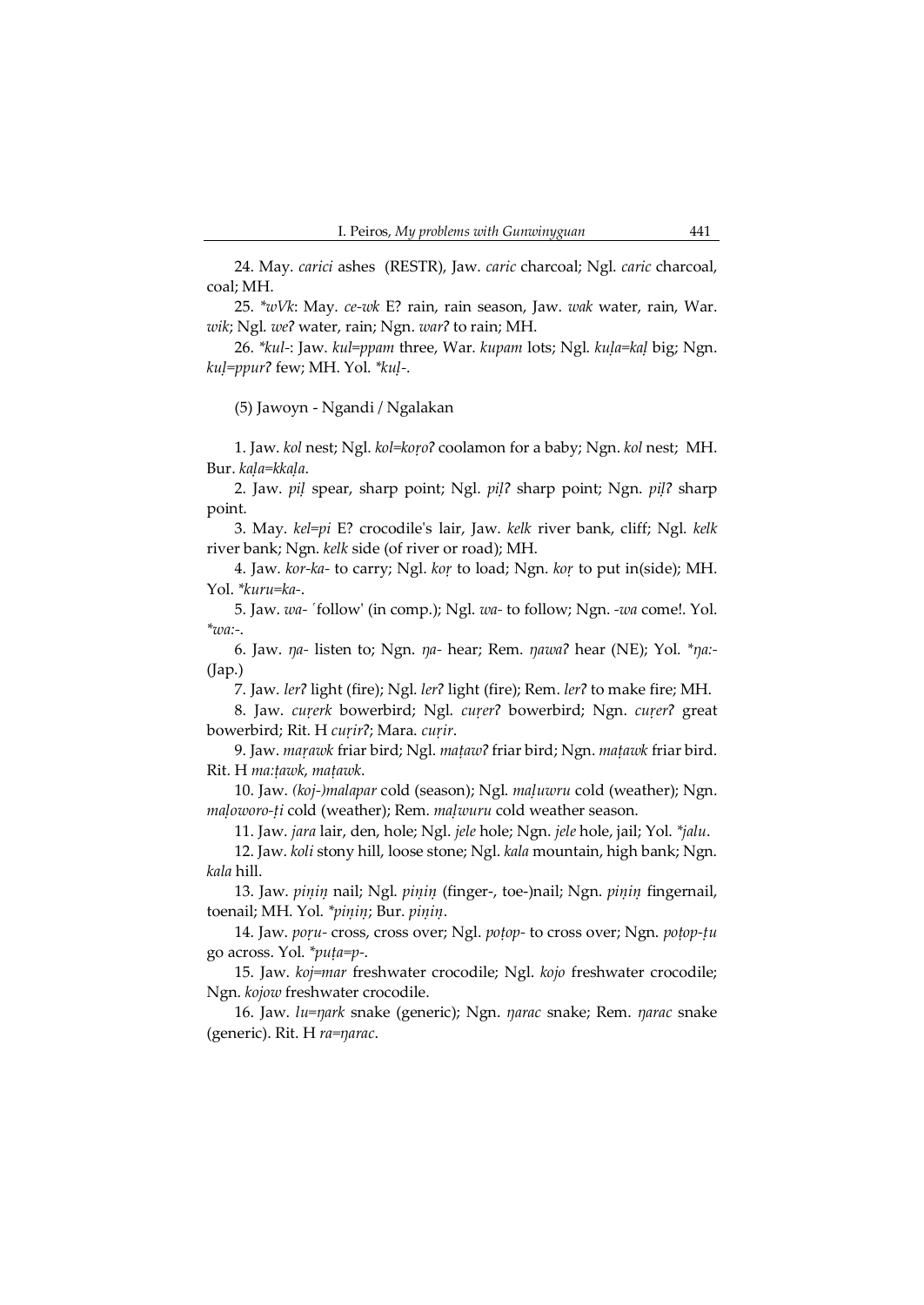17. Jaw. *loloʔ-mi-li* to submerge, be submerged; Ngl. *lulʔ* to dip up; Ngn. *lul-tu* to wade (in water).

18. Jaw. *ŋuliri* Burdekin duck; Ngl. *ŋuliri* black duck sp.; Ngn. *ŋuliri* duck sp. War. ND *ŋuliri*.

19. Jaw. *lar=ponin* type of wallaby; Ngl. *lar=punin* small rock wallaby; Ngn. *lar=punin* a mid-sized rock wallaby. MH.

(6) Jawoyn - Rembarrnga

1. Jaw. *manak* hand, arm, branch, War. *munak* shoulder; Rem. *manak* upper arm; MH.

(7) Jawoyn - Ngandi

1. Jaw. *wark=wark* small black ants; Ngn. *wark=wark* ants (all species except those which have specific names); MH. Rit. H *wark=wark*.

2. Jaw. *paral* Acacia dimidiata; Ngn. *palaraʔ* Acacia torulosa. Bur. *palara* wattle.

(8) Jawoyn - Ngalakan

1. Jaw. *co=ŋoj* bushfire; Ngl. *ŋoj* fire; Rem. *ŋuraʔ* (< Nun.?) fire. Nun. *ŋura*.

2. Jaw. *laj* meat, game, animal; Ngl. *raj* game, flesh food; MH. Wrd. *lajin*.

3. Jaw. *men* mind, thought; Ngl. *men* mind; *men=muk* to forget; *minci* to think about.

4. Jaw. *ŋuj* sibling-in-law; Ngl. *ŋoj* sibling-in-law; MH.

5. Jaw. *pal=p=mi* wide, numerous; Ngl. *pil=po* wide; Mara. *pil-man*.

6. May. *we* E?? throw, Jaw. *waṭ=waṭ-ma* throw; Ngl. *warʔ* throw; Tan. *\*warV* throw.

7. Jaw. *li* fall, be born, War. *li-*; Ngl. *ler-* fall.

8. Jaw. *woc-* hide; *woc-ma-* steal; Ngl. *woc-ma-* steal; MH.

9. Jaw. *campan* death adder (Harvey); Ngl. *campon* death adder; MH. Yol. *\*tampanin*.

10. Jaw. *paja* pelican; Ngl. *paja* pelican; MH.

11. Jaw. *laŋka* billabong, War. *luŋka*; Ngl. *laŋka* billabong; MH.

12. Jaw. *kalal* ceremonial ground; Ngl. *kalal* ceremonial ground.

13. Jaw. *maṭu* deep coolamon; Ngl. *maṭu* paperbark sp.; MH.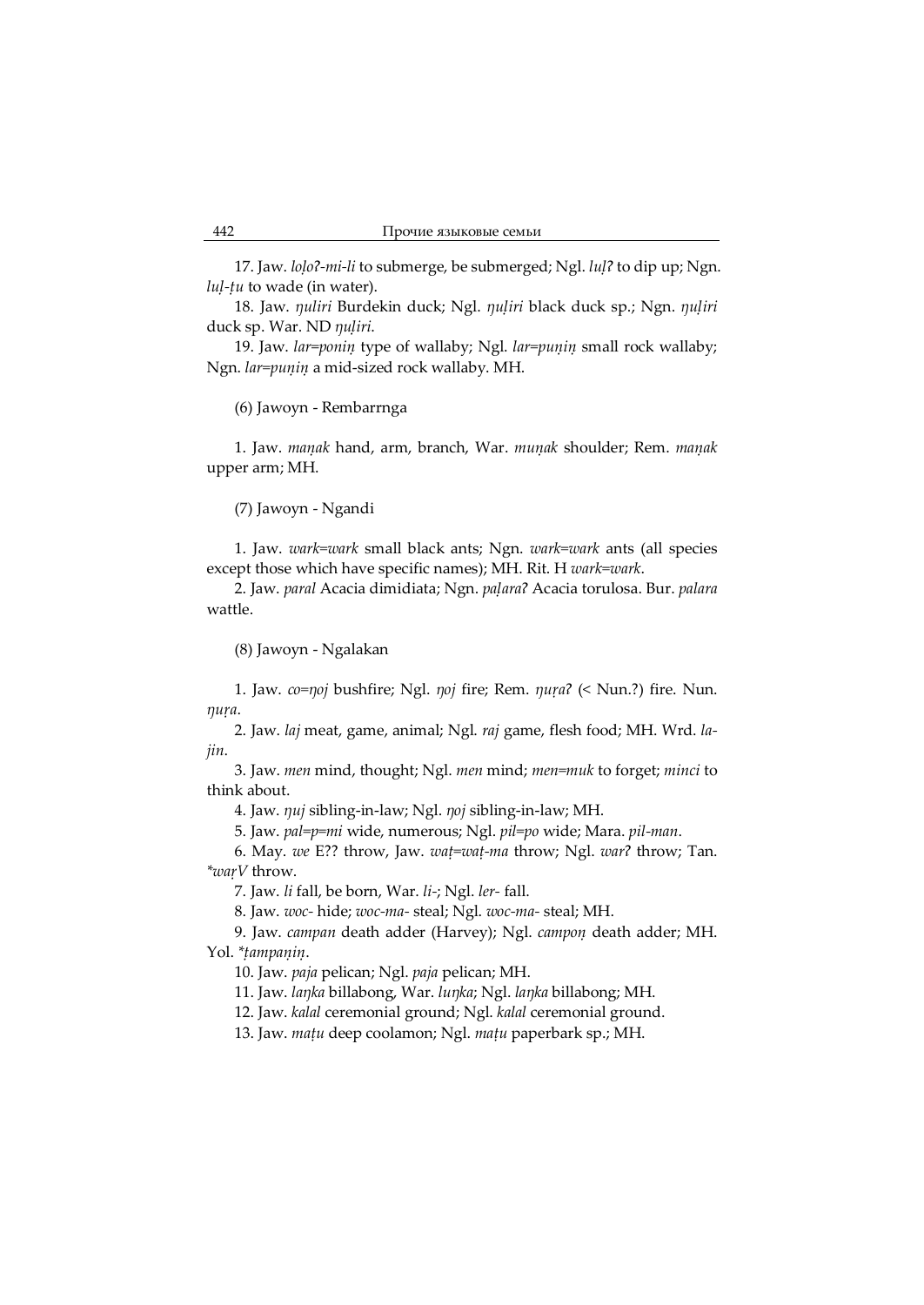14. Jaw. *ŋoro* small round ankle bone, War. *ŋuru*; Ngl. *ŋoṭo=koc* ankle.

15. May. *wok=wal*, *wope* E? lungs, Jaw. *wocal* lungs; Ngl. *woccal* lungs; MH.

16. Jaw. *cuŋkun* single girl; Ngl. *cun=kun* single girl, unmarried woman.

17. Jaw. *marin* girl; Ngl. *marin* girl, young woman; MH.

18. Jaw. *camun* mother's father (Harvey), War. *camun* mother's father, father's mother; Ngl. *camin* spouse; MH. Wrd. *ji-camun*.

19. Jaw. *cuwuk* short; Ngl. *caruk* short.

20. Jaw. *cala=la* wriggle, slither; Ngl. *cala=la* crawl; MH. Rit. H *calala-ju-*.

21. Jaw. *malʔ=malu-ji* to be lame; *maleŋ-ma* to limp, be crippled; Ngl. *maluʔ=maluʔ* to be lame.

22. Jaw. *cuwal* shade, bough shelter; Ngl. *cuwalin* windbreak. Yol. *\*luwar* (Jin.).

23. May. *wurʔ-ke* E? to lie to, fool, trick, Jaw. *warp-ma-* to tell a lie; *warik-ma-* id.; Ngl. *warp-* to tell a lie.

(9) Mayali - Ngalakan / Ngandi / (Rembarrnga)

1. May. *pot* fly (n.) E; Ngl. *pot* bush fly; Ngn. *pot* bushflies, bees; EM. Rit. H *puwat*.

2. May. *muc* rainbow serpent; Ngl. *muc* rainbow serpent; Ngn. *muc* rainbow, rainbow serpent; EM, MH. Rit. *mu:c*.

3. *\*moL-*: May. *mo=nic-* stealthily, Jaw. *mol=k* E? stealthily; Ngl. *mo=nic* sneaking, on the sly; *moloʔ* to sneak away; Ngn. *mo:nic* secretly, in stealth; EM.

4. May. *lerʔ=me* vibrate, rattle (boomerangs) together; Ngl. *lerʔ=ler* to clap clapsticks or boomerangs; Ngn. *lerʔ=ler-pu* to clap boomerangs; EM.

5. May. *ta=kur=me* to dry (v. i.); Ngl. *tarʔ* to dry out; Rem. *tarʔ* to dry self.

6. May. *pel* hand, wing, branch; Ngl. *pelŋʔ* leaves, folliage; Rem. *pelʔ-na* leaf (small, of non-food plant).

7. May. *kol=kkol* new; Ngl. *kol=kkol* new; Ngn. *kol=kkol* new.

8. May. *pacce* to punch; Ngl. *pacci-* infrequent suppletive stem for *bu-ji* 'hit'; Ngn. *pacca-* to hit; MH. Yol. *\*paj-*.

9. May. *co=ŋ* defecate; Ngl. *corʔ-tu-* defecate; Ngn. *corʔ-tu-* defecate; MH. Yol. *\*turi* faeces (Jap.).

10. May. *ŋu=n* eat; *po=ŋu-n* water; Ngl. *ŋu-* eat; Ngn. *ŋu-* eat.

11. May. *re* go, come; Ngl. *rapo* to go, go along; Ngn. *ru=tu-* go, walk.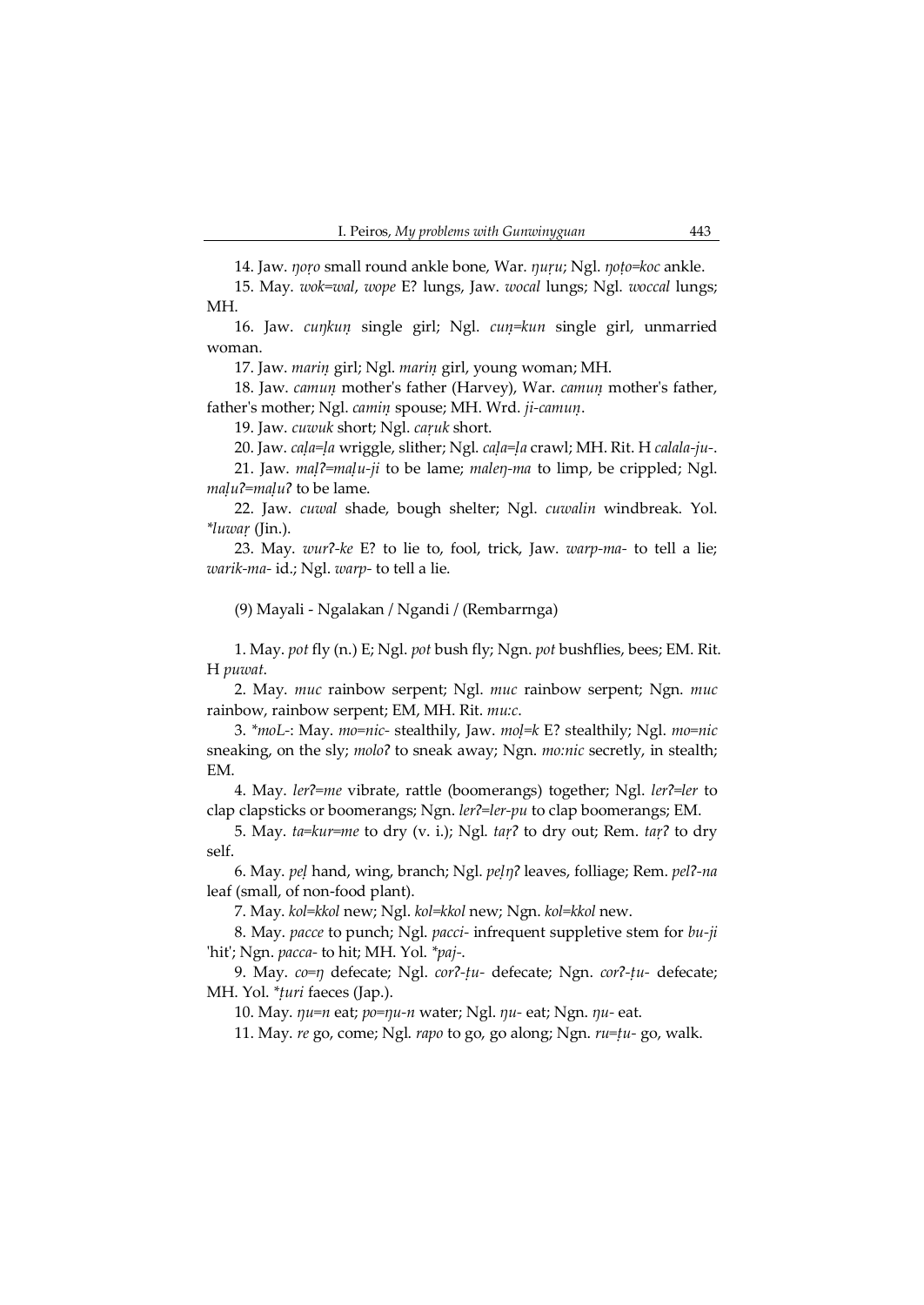12. May. *cow=k=ke*, *cowʔ=ke* to cross; Ngl. *colk* pass by; Ngn. *colk-tu-* to go past; MH. Yol. *\*cul=k-*.

13. May. *cur=ke* to wet OBJ; *curk* strong current, running water; Ngl. *cur-* to pour; Ngn. *cur-tu-* to pour (liquid); *curʔ-tu* to plunge in (water). Rit. H *curʔ-mara* to soak.

14. May. *kaṭ=me* get stuck; Ngl. *kaṭ-* become stuck; Ngn. *kaṭ-tu* become stuck. Yol. *\*kat-*; Bur. *kaṭ=cca*.

15. May. *to=ŋ* to strike (incl. lightning), hit; Ngl. *co* to chop down; Ngn. *to-* to chop down. Rit. H *tu:*.

16. May. *tu=kka=n* to tie up; Ngl. *tuk-ca* to tie up something; Ngn. *tuk-tu* be tied up.

17. May. *mala* (KW) centipede; Ngl. *mala* centipede; Ngn. *mala* centipede; EM. Mara. *mala=mala*.

18. May. *kuluj=kuluj* (E) tawny frogmouth; Ngl. *kipiṭ=kulic* E? tawny frogmouth; Ngn. *kuluj=kkuluj* tawny frogmouth; EM. Rit. H *kulij=kkulij*.

19. May. *pere* chest, rib (E); Ngl. *pere* brisket, chest; Ngn. *pere* chest; Yol. *\*piri* (Jin.).

20. May. *palak* mother-in-law language, respect language; Ngl. *palak*; Rem. *palak* cousin masculine; *ta=palak* cousin feminine.

21. May. *ŋunce=kkan* copy, imitate, ape; Ngl. *ŋuncu* same; Ngn. *ŋuncu* similar, equivalent.

22. May. *kulaʔ* skin, hide; Ngl. *kulaʔ* skin of body; Ngn. *kulaʔ* skin, bark, *ta=kkula* lip = mouth+skin; Rem. *kulaʔ-na* skin, bark; EM, MH. Rit. H *kulaʔ*.

23. May. *murŋin* shovel spear; Ngl. *murŋin* shovel spear; Ngn. *murŋin* shovel spear; EM. Yol. *\*murŋin*.

24. May. *tile* urine; *tile=pun* urinate, piss; Ngl. *cele* urine; *cele-pu-* urinate; Rem. *cala-na* urine, piss. Yol. *\*cal-* (Gup.).

25. May. *tumi* lower back; Ngl. *cumu* hipbone; Ngn. *tumu* waist; Rem. *tumu-na* small of back. Yol. *\*lami* hip; Lar. *tuma* back.

26. May. *pontok* flat woomera; Ngl. *pontok* woomera; Ngn. *pontok* flat woomera; Rem. *pontok* woomera. EM, MH. Yol. *\*punṭuk* (Jin.).

27. May. *mun=ke* to send; *mun=ke-kacuŋ* follow behind; Ngl. *munku*follow; Ngn. *munku-tu-* follow; EM. Yol. *\*mi:nku-* hunt. A borrowing?

28. May. *wule* first; Ngn. *walaŋ=karaʔ* first; Rem. *walaŋ* then, next, after that.

29. May. *wiri=wirik=me* scratch; Ngl. *wiriʔ* to remove; Ngn. *wiriʔ-tu-* dig out of stone oven. Yol. *\*wir-*; Bur. *wirkka*.

30. May. *ŋal* red-flowered gum; Ngl. *ŋoloŋkoʔ* river red gum; Ngn. *ŋoloŋkoʔ* river red gum. Rit. H *ŋalaŋkaʔ*.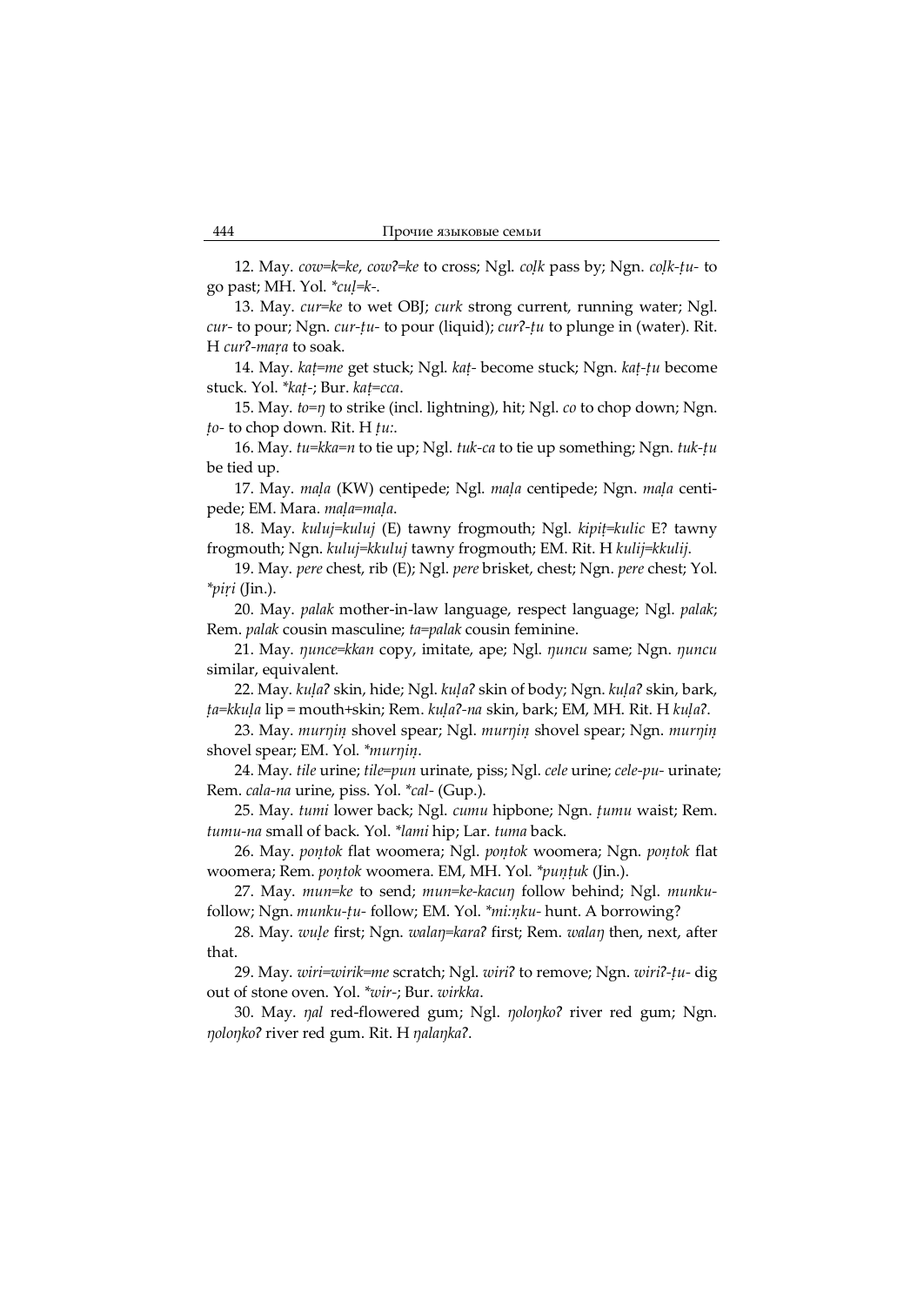31. May. *taŋ* mouth; Ngl. *cala* mouth; Ngn. *ta:* (< Yol.) mouth; Rem. *tala-na* mouth. Yol. *\*ta-*.

32. May. *mirʔ* spine, spike, sharp object; Ngl. *mereʔ* sharp point; Ngn. *mereʔ* blade, sharp point, thorn.

33. May. *teŋe* foot; Ngn. *teŋ* foot; Rem. *caŋa* foot, track. Yid. *cina*, Jiw. *cina*.

34. May. *wurulku* fighting stick; Ngl. *warurku* nulla-nulla; Ngn. *warurku* nulla-nulla. Mara. *warurku*.

(10) Mayali - Rembarrnga

1. May. *work=ti* full; Rem. *worʔ* full (NE); EM.

2. May. *kinʔ=kinʔ* (E) star; Rem. *kinʔ=kinʔ* star.

3. May. *ŋapuc* hopping mouse; Ngn. *ŋapuc* E? kin term, including sister's son's child; Rem. *ŋapuc* wallaby type.

4. May. *kulpa* blood; Rem. *kulpa* blood (NE); EM.

5. May. *ŋalan* nail; Rem. *ŋarin* (NE) nail; EM.

(11) Mayali - Ngandi

1. May. *kol=k=pun* to poison water with ichthyocide; Ngn. *kol=c* a tree used for poison; *kol=ca-* to poison fish.

2. May. *toj* wife's father; Ngn. *roŋ=toj* wife's father. Rit. H *ruŋ=taj*.

3. *\*kolʔ*: May. *kol=k=me-* cut, Jaw. *kolʔ-ma-* E? to poke out, protrude, stick out.; Ngn. *kul=k-tu-* cut, cut through. Yol. *\*kul=k-* cut.

4. May. *pit=pun* climb up, Jaw. *pelʔ-ma-* E? climb up; Ngn. *pit-pu-* go up, ascend.

5. May. *wiliʔ=wiliʔ* galah; Ngn. *wiri=wiri* lorikeet. Yol. *\*wiliC=wiliC*; Bur. *wili=wila*.

6. May. *tec=molo* crotch (+ ? buttocks); Ngn. *mala* buttocks. Iwa. *muli* buttocks.

7. May. *pacan* mother's brother, mother; Ngn. *pica=ca* mother's father. Mara. *pica*.

8. May. *walaʔ* wide, big, extensive; Ngn. *walakkur* wide. Yol. *\*walakkur* (Jap.).

9. May. *panca* arm, Jaw. *pan* E? shaft, stalk of tree; Ngn. *panca* arm. Yol. *\*panca* arm.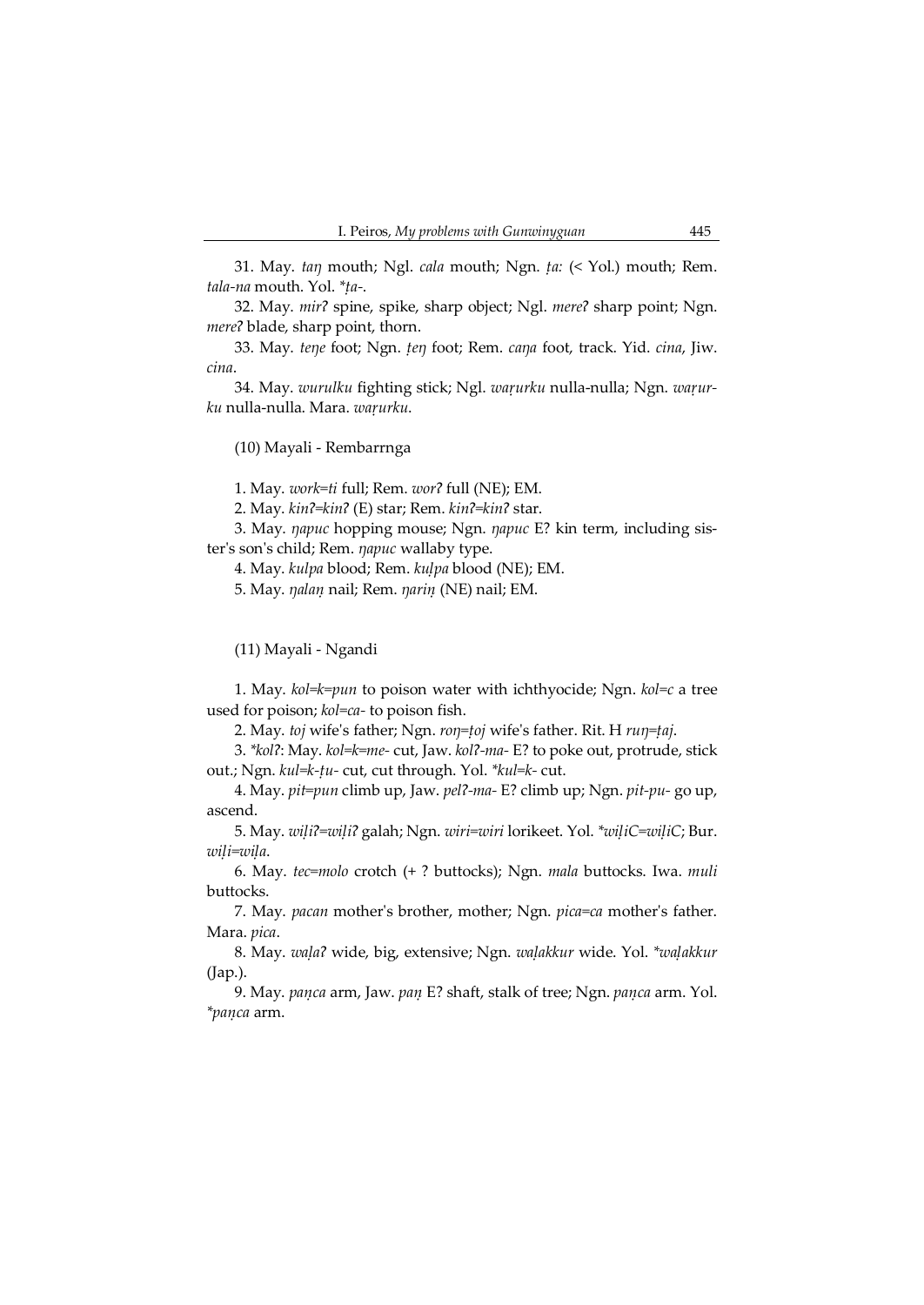10. May. *tal* paperbark tree; Ngn. *tila* coolamon; paperbark tree with bark suitable for coolamons. Rit. H *tila*.

11. May. *mole* (M) didgeridoo; Ngn. *molʔ* didgeridoo.

12. May. *muruŋ* bone, skeleton; *murŋ* bone needle; Ngn. *murŋ* backbone.

13. May. *kurŋ* wife's mother, daughter's husband; Ngn. *kuruŋ* wife's mother. Rit. H *kuruŋ*.

(12) Mayali - Ngalakan

1. May. *kot* paperbark tree; Ngl. *kot* paperbark tree; EM. Tan. *\*kuṭa* ti-tree.

2. May. *pen=pen* Ghost gum; Ngl. *pen=peren* Ghost gum; EM.

3. May. *polʔ* track; Ngl. *polʔ* road; EM.

4. May. *ru=ŋ* burn (intr.), cook (M, E); Ngl. *ru-* burn, intr.; EM.

5. May. *pur=pun* to know; *purk=nan* recognize; Ngl. *purʔ-n-* to know. Bur. *porwa* think about.

6. May. *par* to open; Ngl. *par* to open.

7. May. *purar(a)* Marten's water goanna, Jaw. *pulur* E? spiny-tailed goanna; Ngl. *para=ŋari* Mitchell's water goanna. Mara. *parmunu*.

8. May. *puluk* feather-down decoration stuck on body during ceremony; Ngl. *puluk* feather; EM.

9. May. *makkaʔ* father's mother; Ngl. *markke* father's sister; Tan. *\*markatu.*

10. May. *cakku* left-side; Ngl. *pala-cakku* left-side; MH. Tan. *\*taku*.

11. May. *palaʔ=no* tracks of crawling animal; Ngl. *pele-wa-* to track, follow. Yol. *\*pila* footprints.

12. May. *pawon* leave, Jaw. *pawu-* E? pass by; Ngl. *pawunʔ* to leave, abandon. Bur. *pawa*.

13. May. *wok* language, word; *wok-ti* speak; Ngl. *woka-* speak. Mara. *wuka* language.

It can be seen that the number of comparisons found in both language groups is quite limited. There are only 67 cases when the actual forms are represented in more than one language of each group. Thus no reliable set of phonological correspondences may be worked out.

Many of these comparisons are also known in languages not included in the Gunwinyguan hypothesis. Among these comparisons there are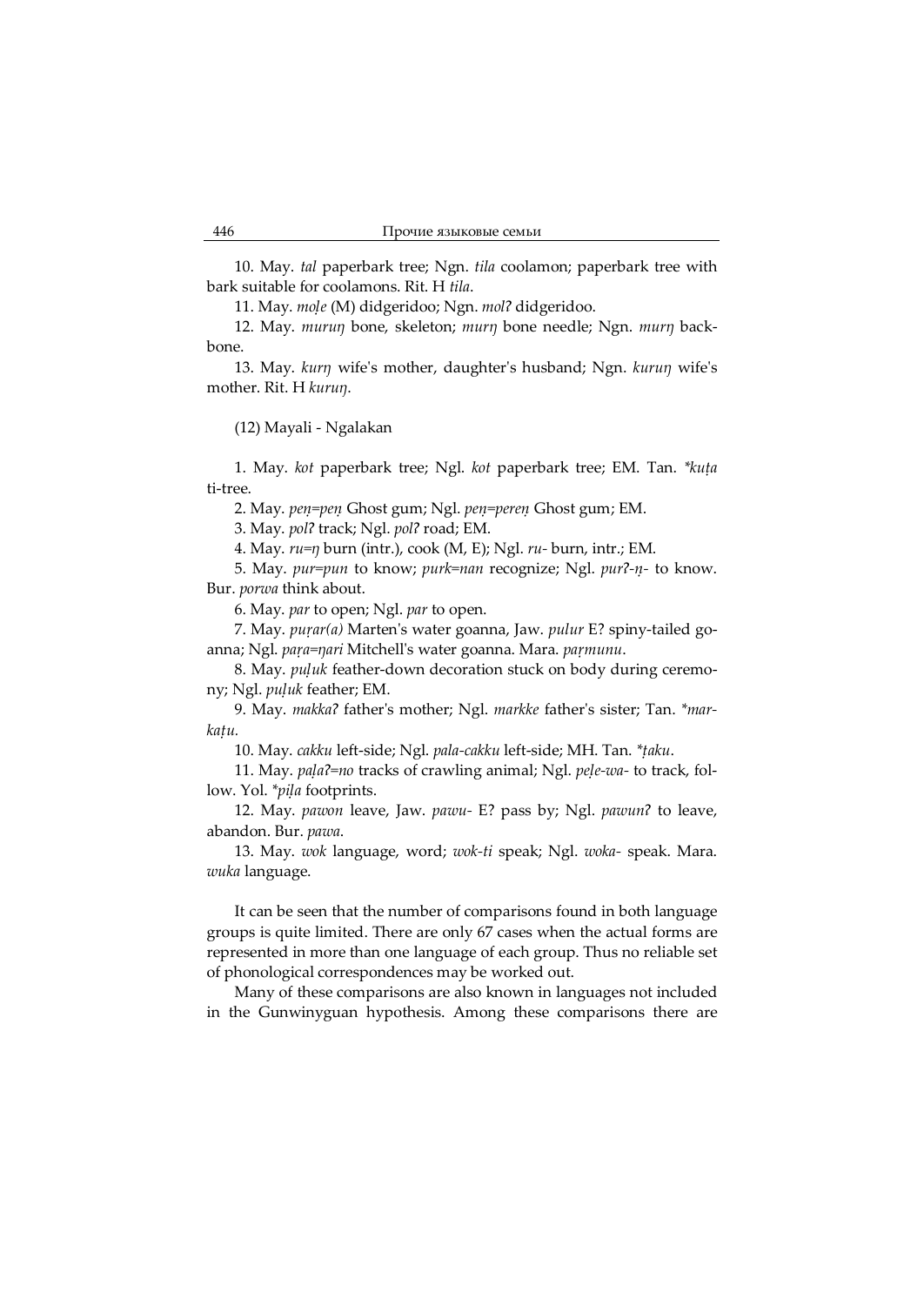cases when one can suspect borrowings (some kinterms, names of implements, etc.).

On the whole, this set of comparisons does not support the claim that the five languages form a specific genetic entity.

The following questions thus arise:

What are the reasons for postulating the Gunwinyguan family?<sup>2</sup>

Do we have enough evidence to claim that Jawoyn and Mayali belong to the same language group? What are the boundaries of this group? Can we assert that Ngalakan, Ngandi and Rembarrnga are specifically related? What other languages are to be linked with them?

What are the relations between the five languages discussed above?

 $\overline{a}$ 

<sup>2</sup> Without well-established phonological correspondences and a detailed reconstruction of the morphological systems one cannot use grammatical evidence to support a claim of genetic relationship.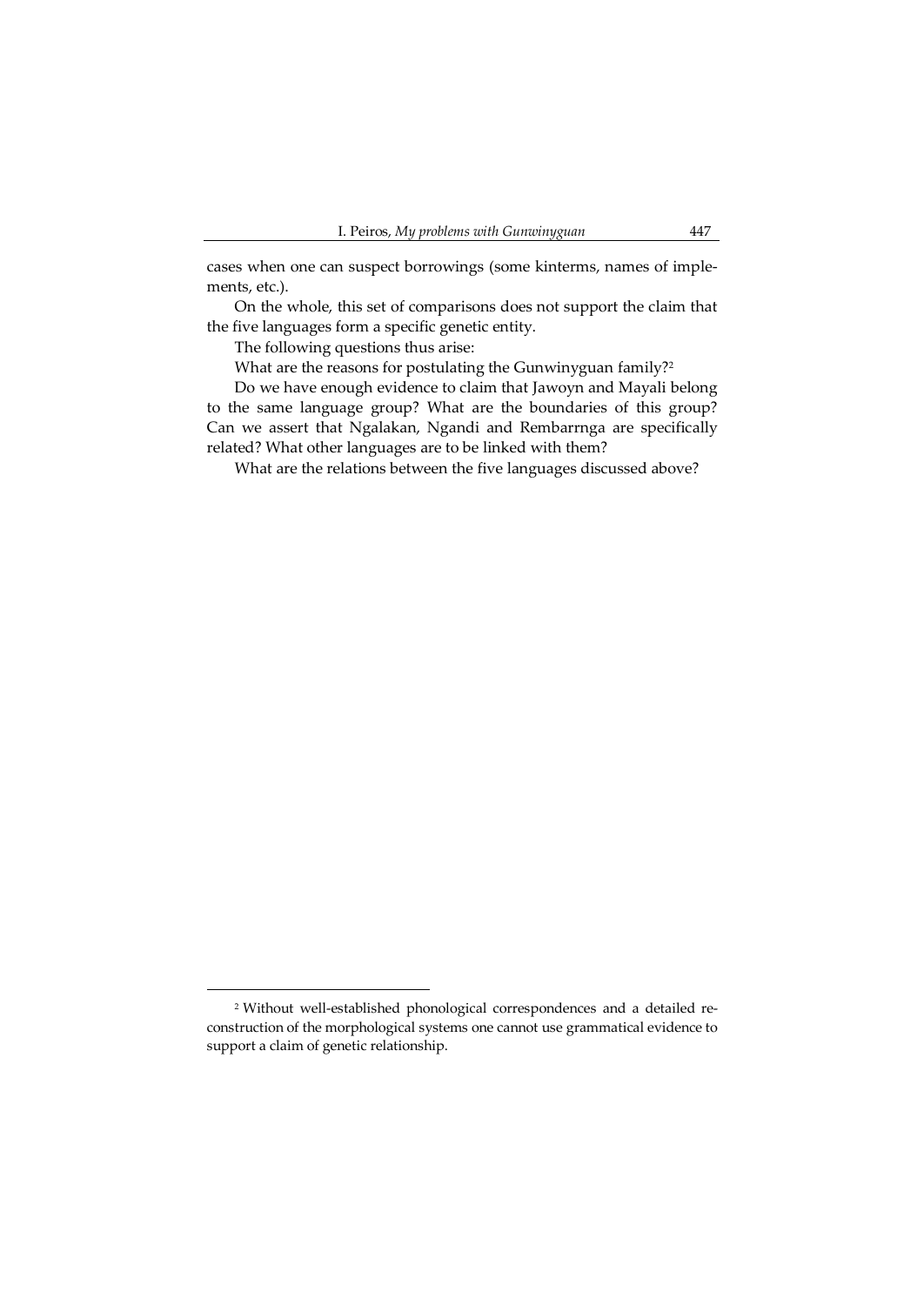# **Abbreviations**

| EM          | Etymologies by N. Evans (Evans 2003)    |
|-------------|-----------------------------------------|
| MН          | Etymologies by M. Harvey (Harvey 2003)  |
| E?          | Doubtful etymology                      |
| <b>REST</b> | word of restricted (avoidance) register |
|             |                                         |
| Bur         | <b>Burarra (Glasgow MS)</b>             |
| Dj          | <b>Gundjeihmi dialect of Mayali</b>     |
| E           | <b>Kune dialect of Mayali</b>           |
| Gup         | <b>Gupapuyungu (Lowe-Leeding MS)</b>    |
| Jaw         | Jawoyn (Merlan MS)                      |
| Jin         | Jinang (Waters 1989)                    |
| M           | Manyallaluk dialect of Mayali           |
| May         | Mayali (Evans 2003)                     |
| Ngl         | Ngalakan (Merlan 1983)                  |
| Ngn         | Ngandi (Heath 1978)                     |
| Rem         | Rembarrnga                              |
| <b>Rit</b>  | Ritharngu (Heath 1980a)                 |
| Rit H       | <b>Ritharrngu (Harvey MS)</b>           |
| Tan         | Proto-Tangkic                           |
| W           | Kunwinjku dialect of Mayali             |
| War         | <b>Warndarang (Heath 1980b)</b>         |
| Wrd         | Wardaman (Merlan MSa)                   |
| Yid         | <b>Yidiny (Dixon 1991)</b>              |
| Yir         | Yoront (Alpher 1991)                    |
|             |                                         |

Yol Proto-Yolngu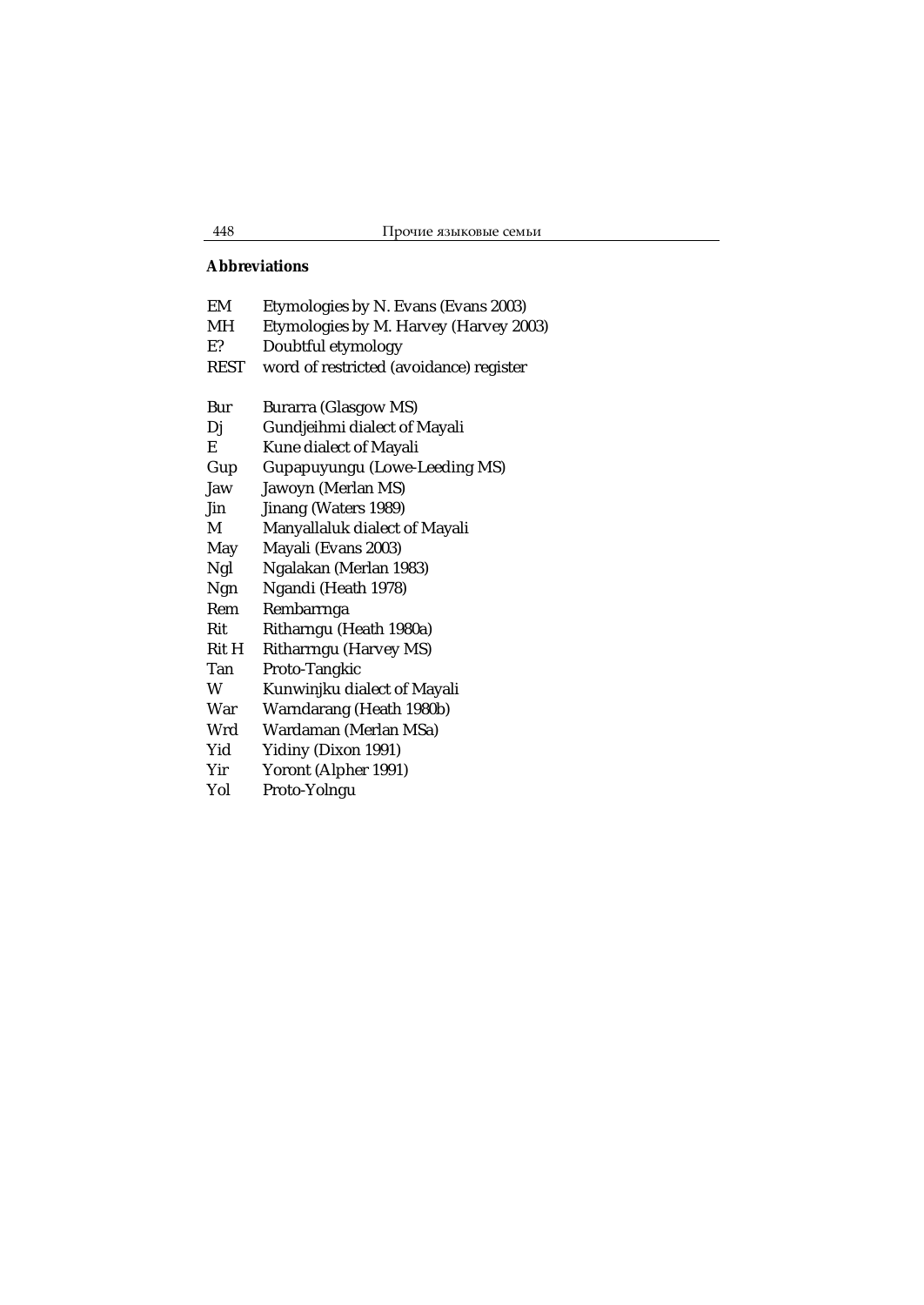| References             |                                                                                                                                                                                                                               |
|------------------------|-------------------------------------------------------------------------------------------------------------------------------------------------------------------------------------------------------------------------------|
| Alpher 1991            | Alpher, B. Yir-Yoront lexicon. Berlin: Mouton de<br>Gruyter.                                                                                                                                                                  |
| Dixon 1991             | Dixon, R. M. W. Words of our country. St. Lucia:<br><b>Queensland University Press.</b>                                                                                                                                       |
| <b>Evans 2003</b>      | Evans, N. Bininj Gun-Wok a pan-dilalectal grammar<br>of Mayali, Kunwinjku and Kune (vv. 1-2). Canberra:<br>Pacific Linguistics.                                                                                               |
| <b>Glasgow MS</b>      | Glasgow, K. Burarra to English Bilingual Dictionary.<br>Manuscript at ASEDA. Canberra: Australian In-<br>stitute of Aboriginal and Torres Strait Islander<br>Studies.                                                         |
| Harvey 2003            | Harvey, M. An initial reconstruction of Proto<br>Gunwinyguan phonology. // In: Evans, N. ed.<br>2003. The Non-Pama-Nyungan languages of Northern<br>Australia. N. Evans, ed. Canberra: Pacific Linguis-<br>tics, pp. 205-268. |
| Heath 1978             | Heath, J. Ngandi grammar, texts, and dictionary.<br>Canberra: AIAS.                                                                                                                                                           |
| Heath 1980a            | Heath, J. Basic materials in Ritharngu: grammar, texts<br>and dictionary. Canberra: Pacific Linguistics.                                                                                                                      |
| Heath 1980b            | Heath, J. Basic materials in Warndarang. Canberra:<br>Pacific Linguistics.                                                                                                                                                    |
| <b>Lowe-Leeding MS</b> | Lowe, B. & Leeding, V. Gupapuyungu Dictionary:<br>Milingimbi communilect. Manuscript at ASEDA.<br>Canberra: Australian Institute of Aboriginal and<br><b>Torres Strait Islander Studies.</b>                                  |
| <b>McKay MS</b>        | McKay, G. Rembarrnga Dictionary and Grammar.<br>Manuscript held in Australian Institute of Abo-<br>riginal and Torres Strait Islander Studies.                                                                                |
| Merlan 1983            | Merlan, F. Ngalakan grammar, texts and vocabulary.<br>Canberra: Pacific linguistics.                                                                                                                                          |
| <b>Merlan MS</b>       | Merlan, F. Jawoyn grammar, texts and dictionary.<br>Manuscript held in Australian Institute of Abo-<br>riginal and Torres Strait Islander Studies.                                                                            |
| <b>Merlan MSa</b>      | Merlan, F. Waddaman vocabulary. ASEDA. Can-<br>berra: Australian Institute of Aboriginal and Tor-<br>res Strait Islander Studies.                                                                                             |